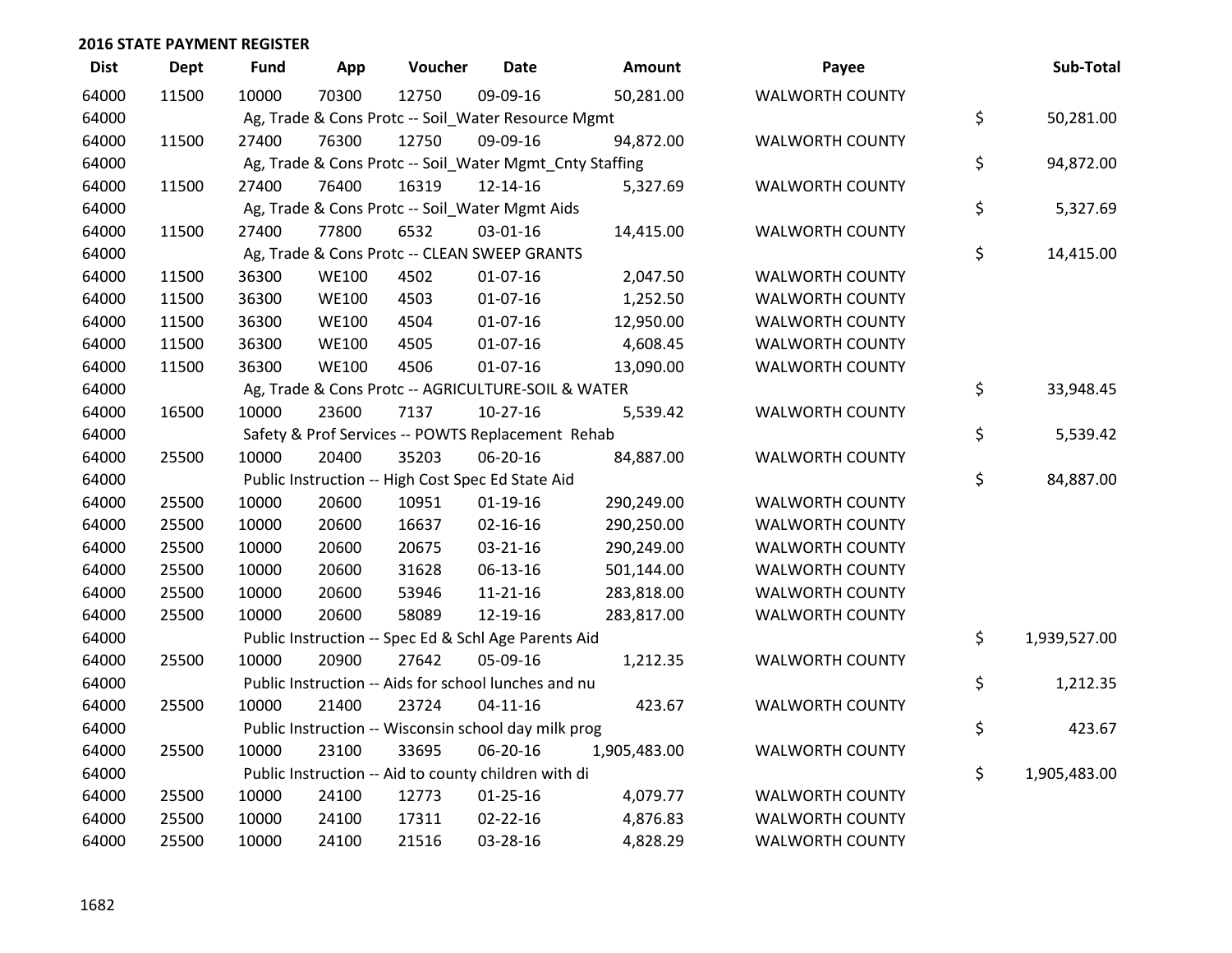| <b>Dist</b> | <b>Dept</b> | <b>Fund</b> | App          | Voucher                                             | <b>Date</b>    | <b>Amount</b> | Payee                  | Sub-Total        |
|-------------|-------------|-------------|--------------|-----------------------------------------------------|----------------|---------------|------------------------|------------------|
| 64000       | 25500       | 10000       | 24100        | 27027                                               | 05-02-16       | 4,969.12      | <b>WALWORTH COUNTY</b> |                  |
| 64000       | 25500       | 10000       | 24100        | 29340                                               | 05-23-16       | 4,956.77      | <b>WALWORTH COUNTY</b> |                  |
| 64000       | 25500       | 10000       | 24100        | 34804                                               | 06-20-16       | 57,733.00     | <b>WALWORTH COUNTY</b> |                  |
| 64000       | 25500       | 10000       | 24100        | 36313                                               | $06 - 27 - 16$ | 5,475.10      | <b>WALWORTH COUNTY</b> |                  |
| 64000       | 25500       | 10000       | 24100        | 38119                                               | $07 - 18 - 16$ | 1,772.08      | <b>WALWORTH COUNTY</b> |                  |
| 64000       | 25500       | 10000       | 24100        | 51233                                               | 10-31-16       | 5,170.49      | <b>WALWORTH COUNTY</b> |                  |
| 64000       | 25500       | 10000       | 24100        | 53152                                               | $11 - 21 - 16$ | 5,312.98      | <b>WALWORTH COUNTY</b> |                  |
| 64000       | 25500       | 10000       | 24100        | 58761                                               | 12-27-16       | 4,821.02      | <b>WALWORTH COUNTY</b> |                  |
| 64000       |             |             |              | Public Instruction -- Federal aids, local aid       |                |               |                        | \$<br>103,995.45 |
| 64000       | 37000       | 21200       | 55100        | 94884                                               | 09-28-16       | 9,870.79      | WALWORTH COUNTY        |                  |
| 64000       |             |             |              | Natural Resources -- Enf A - atv & utv enforcement  |                |               |                        | \$<br>9,870.79   |
| 64000       | 37000       | 21200       | 56300        | 87673                                               | 08-30-16       | 2,440.85      | <b>WALWORTH COUNTY</b> |                  |
| 64000       |             |             |              | Natural Resources -- ResAids - county cons aids     |                |               |                        | \$<br>2,440.85   |
| 64000       | 37000       | 21200       | 57400        | 105580                                              | 11-08-16       | 30,200.00     | <b>WALWORTH COUNTY</b> |                  |
| 64000       |             |             |              | Natural Resources -- RA- cnty snow trail & area aid |                |               |                        | \$<br>30,200.00  |
| 64000       | 37000       | 21200       | 58900        | 102725                                              | 11-18-16       | 204.28        | <b>WALWORTH COUNTY</b> |                  |
| 64000       |             |             |              | Natural Resources -- Resource aids - distribution o |                |               |                        | \$<br>204.28     |
| 64000       | 37000       | 21200       | 66300        | 50227                                               | 05-05-16       | 6,143.14      | <b>WALWORTH COUNTY</b> |                  |
| 64000       |             |             |              | Natural Resources -- EA - lake protection           |                |               |                        | \$<br>6,143.14   |
| 64000       | 37000       | 21200       | 67800        | 49761                                               | 05-04-16       | 21,429.44     | <b>WALWORTH COUNTY</b> |                  |
| 64000       | 37000       | 21200       | 67800        | 66917                                               | $06 - 21 - 16$ | 13,607.76     | <b>WALWORTH COUNTY</b> |                  |
| 64000       |             |             |              | Natural Resources -- EA - invasive aqu & lake mon   |                |               |                        | \$<br>35,037.20  |
| 64000       | 37000       | 27400       | 65800        | 58422                                               | 06-06-16       | 9,789.39      | <b>WALWORTH COUNTY</b> |                  |
| 64000       |             |             |              | Natural Resources -- EA - urban nonpoint source     |                |               |                        | \$<br>9,789.39   |
| 64000       | 37000       | 36300       | <b>TX100</b> | 70662                                               | 06-30-16       | 195,034.60    | <b>WALWORTH COUNTY</b> |                  |
| 64000       |             |             |              | Natural Resources -- DNR-DAM SAFETY PROJECTS        |                |               |                        | \$<br>195,034.60 |
| 64000       | 39500       | 21100       | 17700        | 6430                                                | 08-01-16       | 727.00        | <b>WALWORTH COUNTY</b> |                  |
| 64000       | 39500       | 21100       | 17700        | 32969                                               | 10-06-16       | 727.00        | <b>WALWORTH COUNTY</b> |                  |
| 64000       | 39500       | 21100       | 17700        | 69152                                               | 12-30-16       | 440.00        | <b>WALWORTH COUNTY</b> |                  |
| 64000       |             |             |              | Transportation -- Tc, Trns Oper Aid Sf              |                |               |                        | \$<br>1,894.00   |
| 64000       | 39500       | 21100       | 18500        | 58242                                               | 12-06-16       | 12,154.78     | <b>WALWORTH COUNTY</b> |                  |
| 64000       | 39500       | 21100       | 18500        | 58250                                               | 12-05-16       | 4,173.59      | <b>WALWORTH COUNTY</b> |                  |
| 64000       | 39500       | 21100       | 18500        | 58251                                               | 12-05-16       | 6,207.04      | <b>WALWORTH COUNTY</b> |                  |
| 64000       | 39500       | 21100       | 18500        | 58312                                               | 12-05-16       | 5,270.46      | <b>WALWORTH COUNTY</b> |                  |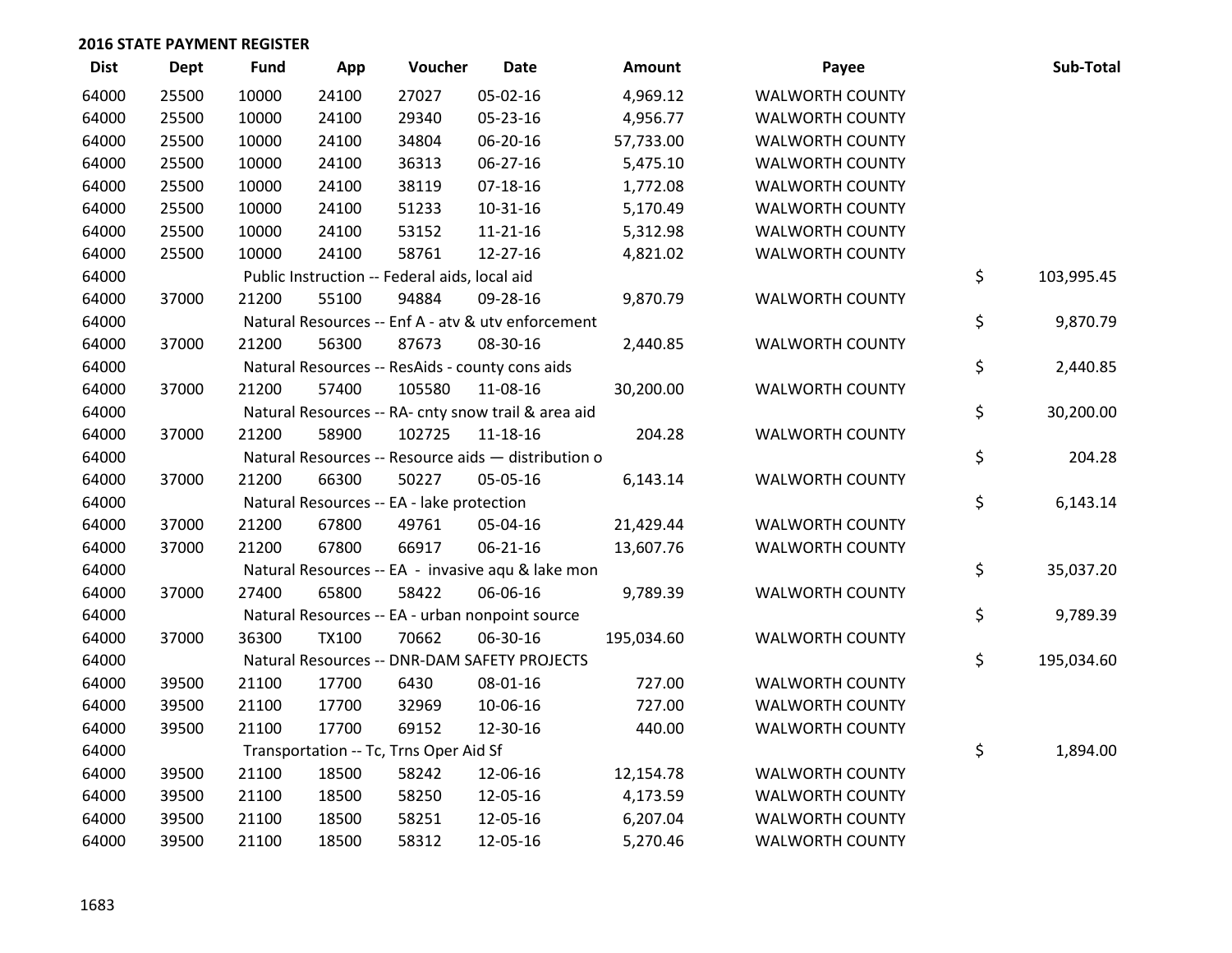| <b>Dist</b> | <b>Dept</b> | <b>Fund</b> | App   | Voucher                                | <b>Date</b>    | Amount       | Payee                     | Sub-Total          |
|-------------|-------------|-------------|-------|----------------------------------------|----------------|--------------|---------------------------|--------------------|
| 64000       | 39500       | 21100       | 18500 | 58313                                  | 12-05-16       | 10,090.08    | <b>WALWORTH COUNTY</b>    |                    |
| 64000       | 39500       | 21100       | 18500 | 58314                                  | 12-05-16       | 6,764.60     | <b>WALWORTH COUNTY</b>    |                    |
| 64000       | 39500       | 21100       | 18500 | 58315                                  | 12-05-16       | 9,238.37     | <b>WALWORTH COUNTY</b>    |                    |
| 64000       | 39500       | 21100       | 18500 | 58316                                  | 12-05-16       | 2,033.46     | <b>WALWORTH COUNTY</b>    |                    |
| 64000       | 39500       | 21100       | 18500 | 58317                                  | 12-05-16       | 3,083.23     | <b>WALWORTH COUNTY</b>    |                    |
| 64000       | 39500       | 21100       | 18500 | 58318                                  | 12-05-16       | 3,967.42     | <b>WALWORTH COUNTY</b>    |                    |
| 64000       | 39500       | 21100       | 18500 | 60544                                  | 12-14-16       | 15,742.64    | <b>WALWORTH COUNTY</b>    |                    |
| 64000       | 39500       | 21100       | 18500 | 60551                                  | 12-12-16       | 4,921.28     | <b>WALWORTH COUNTY</b>    |                    |
| 64000       | 39500       | 21100       | 18500 | 60552                                  | 12-13-16       | 14,762.80    | <b>WALWORTH COUNTY</b>    |                    |
| 64000       | 39500       | 21100       | 18500 | 60615                                  | 12-13-16       | 8,830.37     | <b>WALWORTH COUNTY</b>    |                    |
| 64000       | 39500       | 21100       | 18500 | 60616                                  | 12-12-16       | 1,764.07     | <b>WALWORTH COUNTY</b>    |                    |
| 64000       | 39500       | 21100       | 18500 | 63861                                  | 12-22-16       | 7,608.07     | <b>WALWORTH COUNTY</b>    |                    |
| 64000       | 39500       | 21100       | 18500 | 63905                                  | 12-22-16       | 8,694.32     | <b>WALWORTH COUNTY</b>    |                    |
| 64000       | 39500       | 21100       | 18500 | 63906                                  | 12-22-16       | 8,295.45     | <b>WALWORTH COUNTY</b>    |                    |
| 64000       | 39500       | 21100       | 18500 | 69487                                  | 12-29-16       | 15,742.64    | <b>WALWORTH COUNTY</b>    |                    |
| 64000       | 39500       | 21100       | 18500 | 69488                                  | 12-29-16       | 12,154.78    | <b>WALWORTH COUNTY</b>    |                    |
| 64000       |             |             |       | Transportation -- Hwy Sfty Loc Aid Ffd |                |              |                           | \$<br>161,499.45   |
| 64000       | 39500       | 21100       | 19000 | 173                                    | 07-05-16       | 1,085,699.58 | <b>WALWORTH COUNTY</b>    |                    |
| 64000       | 39500       | 21100       | 19000 | 29127                                  | 10-03-16       | 542,849.81   | <b>WALWORTH COUNTY</b>    |                    |
| 64000       |             |             |       | Transportation -- Trans Aids To Co.-Sf |                |              |                           | \$<br>1,628,549.39 |
| 64000       | 39500       | 21100       | 16800 | 88064                                  | 05-06-16       | 235,030.00   | <b>COUNTY OF WALWORTH</b> |                    |
| 64000       |             |             |       | Transportation -- Eldly&Disa Co/Aid Sf |                |              |                           | \$<br>235,030.00   |
| 64000       | 39500       | 21100       | 17700 | 90060                                  | 05-27-16       | 727.00       | <b>COUNTY OF WALWORTH</b> |                    |
| 64000       |             |             |       | Transportation -- Tc, Trns Oper Aid Sf |                |              |                           | \$<br>727.00       |
| 64000       | 39500       | 21100       | 18500 | 70615                                  | $01 - 11 - 16$ | 4,480.00     | TREAS WALWORTH CO         |                    |
| 64000       | 39500       | 21100       | 18500 | 71732                                  | $01-22-16$     | 9,236.68     | TREAS WALWORTH CO         |                    |
| 64000       | 39500       | 21100       | 18500 | 72851                                  | 02-04-16       | 9,108.48     | TREAS WALWORTH CO         |                    |
| 64000       | 39500       | 21100       | 18500 | 76352                                  | 03-14-16       | 7,095.63     | TREAS WALWORTH CO         |                    |
| 64000       | 39500       | 21100       | 18500 | 76950                                  | 03-21-16       | 4,461.51     | TREAS WALWORTH CO         |                    |
| 64000       | 39500       | 21100       | 18500 | 83185                                  | 05-31-16       | 6,853.72     | TREAS WALWORTH CO         |                    |
| 64000       | 39500       | 21100       | 18500 | 83185                                  | 05-31-16       | 9,350.03     | TREAS WALWORTH CO         |                    |
| 64000       | 39500       | 21100       | 18500 | 83492                                  | 06-03-16       | 9,568.76     | TREAS WALWORTH CO         |                    |
| 64000       | 39500       | 21100       | 18500 | 83492                                  | 06-03-16       | 11,624.06    | TREAS WALWORTH CO         |                    |
| 64000       | 39500       | 21100       | 18500 | 85782                                  | 06-27-16       | 2,349.98     | TREAS WALWORTH CO         |                    |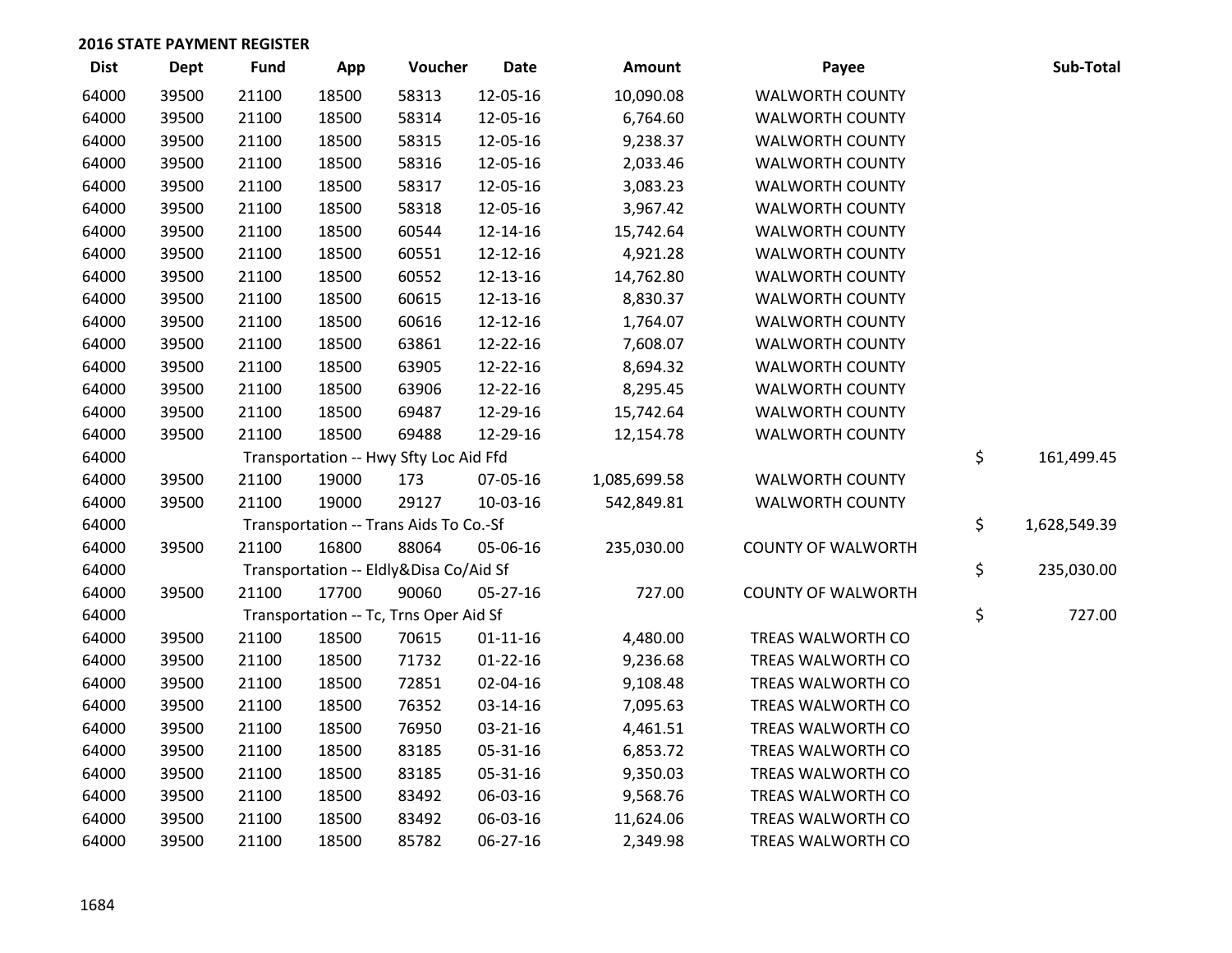| <b>Dist</b> | <b>Dept</b> | Fund  | App   | Voucher                                       | <b>Date</b>    | <b>Amount</b> | Payee                     | Sub-Total          |
|-------------|-------------|-------|-------|-----------------------------------------------|----------------|---------------|---------------------------|--------------------|
| 64000       | 39500       | 21100 | 18500 | 86269                                         | $07 - 01 - 16$ | 7,327.24      | TREAS WALWORTH CO         |                    |
| 64000       |             |       |       | Transportation -- Hwy Sfty Loc Aid Ffd        |                |               |                           | \$<br>81,456.09    |
| 64000       | 39500       | 21100 | 19000 | 74064                                         | $01 - 04 - 16$ | 542,849.79    | <b>COUNTY OF WALWORTH</b> |                    |
| 64000       |             |       |       | Transportation -- Trans Aids To Co.-Sf        |                |               |                           | \$<br>542,849.79   |
| 64000       | 41000       | 10000 | 11600 | 91958                                         | 11-29-16       | 135,000.00    | <b>WALWORTH COUNTY</b>    |                    |
| 64000       |             |       |       | Corrections -- Reimbursing counties for proba |                |               |                           | \$<br>135,000.00   |
| 64000       | 41000       | 10000 | 30200 | 17900                                         | $01 - 04 - 16$ | 7,062.75      | <b>WALWORTH COUNTY</b>    |                    |
| 64000       | 41000       | 10000 | 30200 | 19986                                         | $01 - 13 - 16$ | 8,187.39      | <b>WALWORTH COUNTY</b>    |                    |
| 64000       |             |       |       | Corrections -- Community intervention program |                |               |                           | \$<br>15,250.14    |
| 64000       | 41000       | 10000 | 31300 | 22746                                         | $01 - 22 - 16$ | 50,868.00     | <b>WALWORTH COUNTY</b>    |                    |
| 64000       | 41000       | 10000 | 31300 | 22747                                         | $01 - 22 - 16$ | 43,770.00     | <b>WALWORTH COUNTY</b>    |                    |
| 64000       | 41000       | 10000 | 31300 | 22748                                         | $01 - 22 - 16$ | 3,190.00      | <b>WALWORTH COUNTY</b>    |                    |
| 64000       | 41000       | 10000 | 31300 | 28430                                         | $02 - 12 - 16$ | 3,536.00      | <b>WALWORTH COUNTY</b>    |                    |
| 64000       | 41000       | 10000 | 31300 | 31421                                         | 02-24-16       | 39,591.00     | <b>WALWORTH COUNTY</b>    |                    |
| 64000       | 41000       | 10000 | 31300 | 34485                                         | 03-09-16       | 703.00        | <b>WALWORTH COUNTY</b>    |                    |
| 64000       |             |       |       | Corrections -- Community youth and family aid |                |               |                           | \$<br>141,658.00   |
| 64000       | 43500       | 10000 | 00000 | 90613                                         | $01 - 02 - 16$ | 37,506.00     | <b>WALWORTH CO</b>        |                    |
| 64000       | 43500       | 10000 | 00000 | 90614                                         | $01 - 04 - 16$ | 135,261.00    | <b>WALWORTH CO</b>        |                    |
| 64000       | 43500       | 10000 | 00000 | 90616                                         | $02 - 01 - 16$ | 181,015.00    | WALWORTH CO               |                    |
| 64000       | 43500       | 10000 | 00000 | 90618                                         | 03-01-16       | 174,960.00    | WALWORTH CO               |                    |
| 64000       | 43500       | 10000 | 00000 | 90622                                         | $04 - 01 - 16$ | 585,307.00    | <b>WALWORTH CO</b>        |                    |
| 64000       | 43500       | 10000 | 00000 | 90624                                         | 05-02-16       | 72,039.00     | <b>WALWORTH CO</b>        |                    |
| 64000       | 43500       | 10000 | 00000 | 90627                                         | 06-01-16       | 148,213.00    | <b>WALWORTH CO</b>        |                    |
| 64000       | 43500       | 10000 | 00000 | 90700                                         | $07 - 01 - 16$ | 147,281.00    | <b>WALWORTH CO</b>        |                    |
| 64000       | 43500       | 10000 | 00000 | 90701                                         | 08-01-16       | 663,442.00    | <b>WALWORTH CO</b>        |                    |
| 64000       | 43500       | 10000 | 00000 | 90702                                         | 09-01-16       | 195,867.00    | <b>WALWORTH CO</b>        |                    |
| 64000       | 43500       | 10000 | 00000 | 90704                                         | $10 - 01 - 16$ | 136,782.00    | <b>WALWORTH CO</b>        |                    |
| 64000       | 43500       | 10000 | 00000 | 90705                                         | 11-01-16       | 174,385.00    | WALWORTH CO               |                    |
| 64000       | 43500       | 10000 | 00000 | 90706                                         | 12-01-16       | 78,624.00     | WALWORTH CO               |                    |
| 64000       |             |       |       | Health Services -- State/Fed Aids             |                |               |                           | \$<br>2,730,682.00 |
| 64000       | 45500       | 10000 | 20200 | 6132                                          | $02 - 11 - 16$ | 1,218.22      | <b>WALWORTH COUNTY</b>    |                    |
| 64000       |             |       |       | Justice -- Officer training reimbursement     |                |               |                           | \$<br>1,218.22     |
| 64000       | 45500       | 10000 | 22100 | 14355                                         | $07 - 22 - 16$ | 5,620.00      | <b>WALWORTH COUNTY</b>    |                    |
| 64000       |             |       |       | Justice -- Crime laboratories, DNA            |                |               |                           | \$<br>5,620.00     |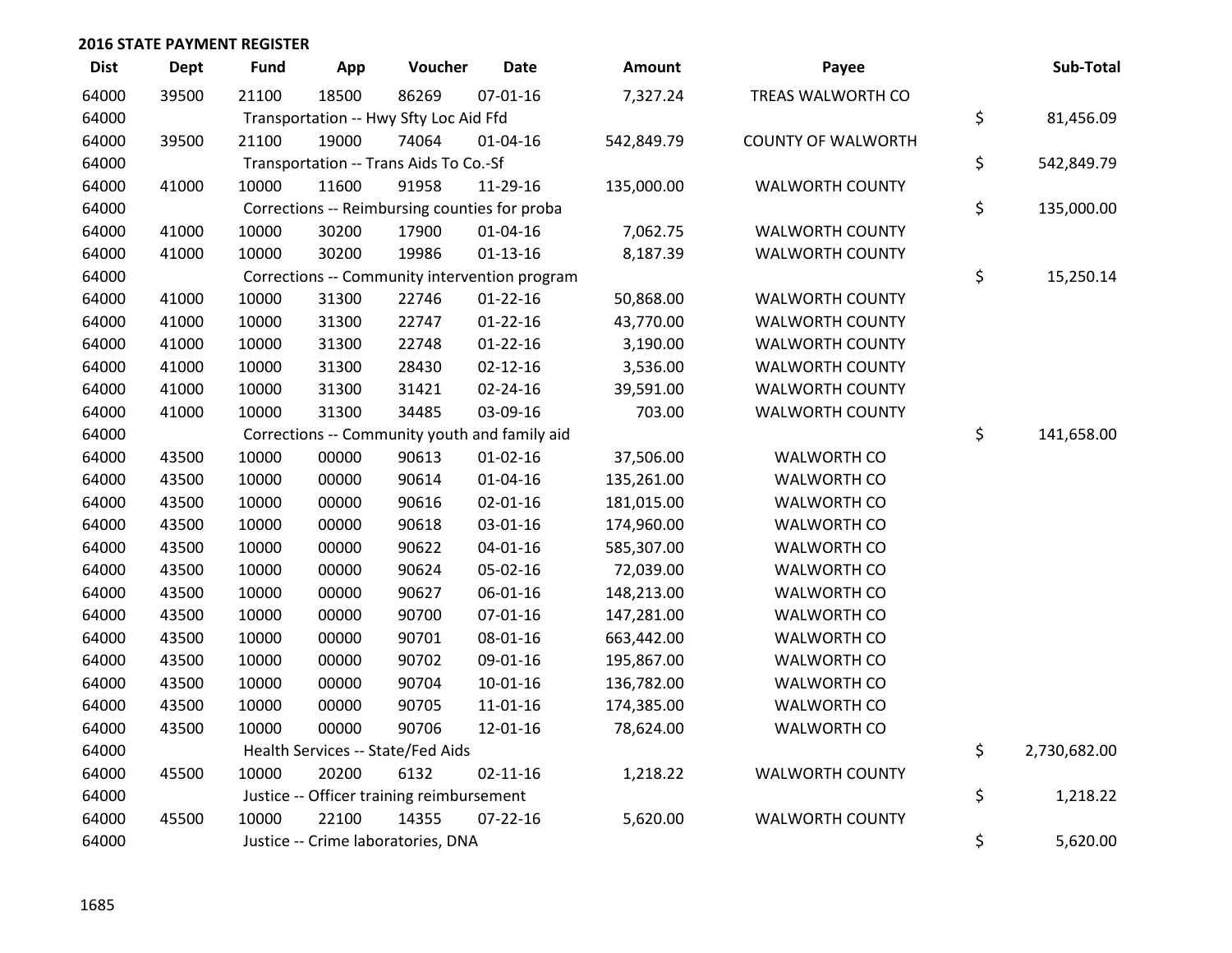| <b>Dist</b> | <b>Dept</b> | <b>Fund</b> | App   | Voucher                                           | <b>Date</b>    | Amount    | Payee                  | Sub-Total        |
|-------------|-------------|-------------|-------|---------------------------------------------------|----------------|-----------|------------------------|------------------|
| 64000       | 45500       | 10000       | 23100 | 6132                                              | $02 - 11 - 16$ | 1,380.00  | <b>WALWORTH COUNTY</b> |                  |
| 64000       | 45500       | 10000       | 23100 | 17630                                             | $10-12-16$     | 21,920.00 | <b>WALWORTH COUNTY</b> |                  |
| 64000       |             |             |       | Justice -- Law enforcement train, local           |                |           |                        | \$<br>23,300.00  |
| 64000       | 45500       | 10000       | 24100 | 14596                                             | 07-26-16       | 1,255.93  | <b>WALWORTH COUNTY</b> |                  |
| 64000       | 45500       | 10000       | 24100 | 17342                                             | 09-30-16       | 153.44    | <b>WALWORTH COUNTY</b> |                  |
| 64000       |             |             |       | Justice -- Federal aid, state operations          |                |           |                        | \$<br>1,409.37   |
| 64000       | 45500       | 10000       | 25100 | 9626                                              | 05-09-16       | 4,243.00  | <b>WALWORTH COUNTY</b> |                  |
| 64000       | 45500       | 10000       | 25100 | 9627                                              | 05-09-16       | 7,834.00  | <b>WALWORTH COUNTY</b> |                  |
| 64000       | 45500       | 10000       | 25100 | 14856                                             | 08-04-16       | 8,008.00  | <b>WALWORTH COUNTY</b> |                  |
| 64000       | 45500       | 10000       | 25100 | 15794                                             | 08-31-16       | 7,306.00  | <b>WALWORTH COUNTY</b> |                  |
| 64000       | 45500       | 10000       | 25100 | 19089                                             | 11-09-16       | 23,992.00 | <b>WALWORTH COUNTY</b> |                  |
| 64000       | 45500       | 10000       | 25100 | 19090                                             | 11-09-16       | 30,862.00 | <b>WALWORTH COUNTY</b> |                  |
| 64000       |             |             |       | Justice -- Federal aid, local assistance          |                |           |                        | \$<br>82,245.00  |
| 64000       | 45500       | 10000       | 27100 | 6083                                              | 02-08-16       | 71,522.00 | <b>WALWORTH COUNTY</b> |                  |
| 64000       | 45500       | 10000       | 27100 | 10576                                             | 05-31-16       | 26,139.00 | <b>WALWORTH COUNTY</b> |                  |
| 64000       | 45500       | 10000       | 27100 | 14748                                             | 08-04-16       | 26,880.00 | <b>WALWORTH COUNTY</b> |                  |
| 64000       | 45500       | 10000       | 27100 | 19703                                             | 11-30-16       | 40,686.00 | <b>WALWORTH COUNTY</b> |                  |
| 64000       |             |             |       | Justice -- Alt prosecution alcohol drugs          |                |           |                        | \$<br>165,227.00 |
| 64000       | 45500       | 10000       | 53200 | 7638                                              | 03-14-16       | 36,254.38 | <b>WALWORTH COUNTY</b> |                  |
| 64000       | 45500       | 10000       | 53200 | 14468                                             | 07-22-16       | 34,631.92 | <b>WALWORTH COUNTY</b> |                  |
| 64000       |             |             |       | Justice -- Crime victim witness assist            |                |           |                        | \$<br>70,886.30  |
| 64000       | 46500       | 10000       | 30800 | 6688                                              | 03-01-16       | 381.00    | <b>WALWORTH COUNTY</b> |                  |
| 64000       | 46500       | 10000       | 30800 | 17790                                             | $11 - 15 - 16$ | 7,749.98  | <b>WALWORTH COUNTY</b> |                  |
| 64000       |             |             |       | Military Affairs -- Emergency response equipment  |                |           |                        | \$<br>8,130.98   |
| 64000       | 46500       | 10000       | 33700 | 12968                                             | 07-20-16       | 14,913.00 | <b>WALWORTH COUNTY</b> |                  |
| 64000       | 46500       | 10000       | 33700 | 18644                                             | 12-06-16       | 14,913.00 | <b>WALWORTH COUNTY</b> |                  |
| 64000       |             |             |       | Military Affairs -- Local emer planning grants    |                |           |                        | \$<br>29,826.00  |
| 64000       | 46500       | 10000       | 34200 | 5079                                              | $01-27-16$     | 32,193.54 | <b>WALWORTH COUNTY</b> |                  |
| 64000       | 46500       | 10000       | 34200 | 5629                                              | 02-04-16       | 15,221.00 | <b>WALWORTH COUNTY</b> |                  |
| 64000       | 46500       | 10000       | 34200 | 13907                                             | 08-16-16       | 31,915.20 | <b>WALWORTH COUNTY</b> |                  |
| 64000       | 46500       | 10000       | 34200 | 15551                                             | 09-26-16       | 336.36    | <b>WALWORTH COUNTY</b> |                  |
| 64000       | 46500       | 10000       | 34200 | 18714                                             | 12-06-16       | 31,915.20 | <b>WALWORTH COUNTY</b> |                  |
| 64000       |             |             |       | Military Affairs -- Federal aid, local assistance |                |           |                        | \$<br>111,581.30 |
| 64000       | 48500       | 15200       | 12700 | 7811                                              | 03-07-16       | 60.82     | <b>WALWORTH COUNTY</b> |                  |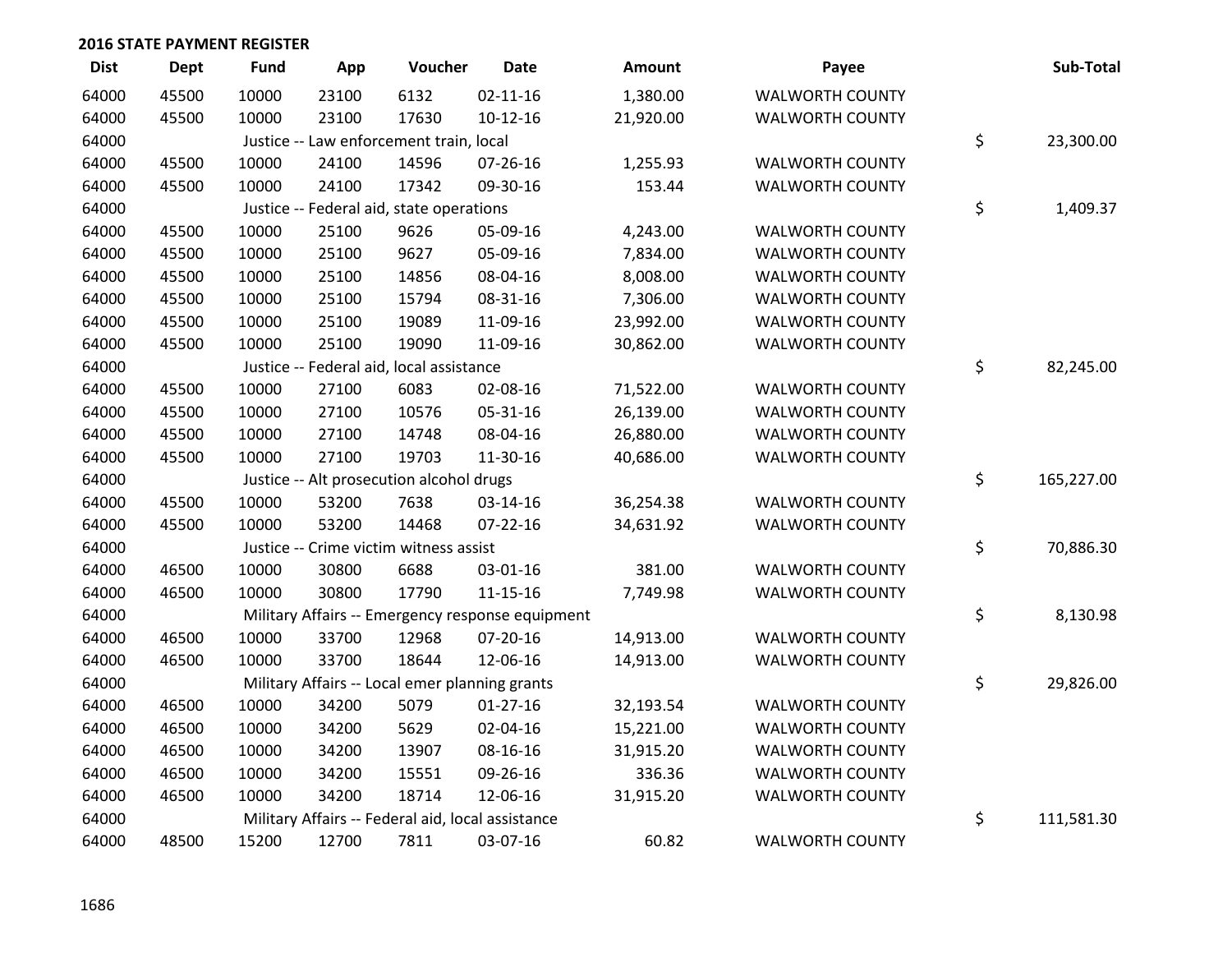| <b>Dist</b> | <b>Dept</b> | <b>Fund</b> | App                    | Voucher                                           | <b>Date</b>    | <b>Amount</b> | Payee                  | Sub-Total       |
|-------------|-------------|-------------|------------------------|---------------------------------------------------|----------------|---------------|------------------------|-----------------|
| 64000       | 48500       | 15200       | 12700                  | 14008                                             | 06-30-16       | 1,187.51      | <b>WALWORTH COUNTY</b> |                 |
| 64000       |             |             |                        | Veterans Affairs -- Grants to counties            |                |               |                        | \$<br>1,248.33  |
| 64000       | 48500       | 58200       | 26700                  | 7811                                              | 03-07-16       | 273.67        | <b>WALWORTH COUNTY</b> |                 |
| 64000       | 48500       | 58200       | 26700                  | 14008                                             | 06-30-16       | 5,343.79      | <b>WALWORTH COUNTY</b> |                 |
| 64000       |             |             |                        | Veterans Affairs -- County grants                 |                |               |                        | \$<br>5,617.46  |
| 64000       | 48500       | 58200       | 28000                  | 21172                                             | 11-23-16       | 1,104.47      | <b>WALWORTH COUNTY</b> |                 |
| 64000       |             |             |                        | Veterans Affairs -- Veterans transportation grant |                |               |                        | \$<br>1,104.47  |
| 64000       | 48500       | 58300       | 37000                  | 7811                                              | 03-07-16       | 273.66        | <b>WALWORTH COUNTY</b> |                 |
| 64000       | 48500       | 58300       | 37000                  | 14008                                             | 06-30-16       | 5,343.78      | <b>WALWORTH COUNTY</b> |                 |
| 64000       |             |             |                        | Veterans Affairs -- County grants                 |                |               |                        | \$<br>5,617.44  |
| 64000       | 50500       | 10000       | 15500                  | 8196                                              | $01 - 15 - 16$ | 10,633.52     | <b>WALWORTH COUNTY</b> |                 |
| 64000       | 50500       | 10000       | 15500                  | 9599                                              | $01-29-16$     | 13,599.98     | <b>WALWORTH COUNTY</b> |                 |
| 64000       | 50500       | 10000       | 15500                  | 15261                                             | 03-30-16       | 17,917.40     | <b>WALWORTH COUNTY</b> |                 |
| 64000       | 50500       | 10000       | 15500                  | 17686                                             | 04-29-16       | 5,102.14      | <b>WALWORTH COUNTY</b> |                 |
| 64000       | 50500       | 10000       | 15500                  | 20769                                             | 06-01-16       | 8,434.46      | <b>WALWORTH COUNTY</b> |                 |
| 64000       | 50500       | 10000       | 15500                  | 26093                                             | 08-01-16       | 7,502.53      | <b>WALWORTH COUNTY</b> |                 |
| 64000       | 50500       | 10000       | 15500                  | 27531                                             | 08-17-16       | 14,484.18     | <b>WALWORTH COUNTY</b> |                 |
| 64000       | 50500       | 10000       | 15500                  | 28813                                             | 08-31-16       | 31.03         | <b>WALWORTH COUNTY</b> |                 |
| 64000       | 50500       | 10000       | 15500                  | 32645                                             | $10-17-16$     | 15,511.97     | <b>WALWORTH COUNTY</b> |                 |
| 64000       | 50500       | 10000       | 15500                  | 36201                                             | 11-30-16       | 3,575.38      | <b>WALWORTH COUNTY</b> |                 |
| 64000       |             |             |                        | Administration -- Federal aid, local assistance   |                |               |                        | \$<br>96,792.59 |
| 64000       | 50500       | 23500       | 37100                  | 8196                                              | $01 - 15 - 16$ | 7,721.13      | <b>WALWORTH COUNTY</b> |                 |
| 64000       | 50500       | 23500       | 37100                  | 9599                                              | $01-29-16$     | 9,364.44      | <b>WALWORTH COUNTY</b> |                 |
| 64000       | 50500       | 23500       | 37100                  | 15261                                             | 03-30-16       | 12,090.74     | <b>WALWORTH COUNTY</b> |                 |
| 64000       | 50500       | 23500       | 37100                  | 17686                                             | 04-29-16       | 3,522.24      | <b>WALWORTH COUNTY</b> |                 |
| 64000       | 50500       | 23500       | 37100                  | 20769                                             | 06-01-16       | 3,090.51      | <b>WALWORTH COUNTY</b> |                 |
| 64000       | 50500       | 23500       | 37100                  | 26093                                             | 08-01-16       | 1,483.12      | <b>WALWORTH COUNTY</b> |                 |
| 64000       | 50500       | 23500       | 37100                  | 27531                                             | 08-17-16       | 832.25        | WALWORTH COUNTY        |                 |
| 64000       | 50500       | 23500       | 37100                  | 32645                                             | $10-17-16$     | 14,583.03     | <b>WALWORTH COUNTY</b> |                 |
| 64000       | 50500       | 23500       | 37100                  | 36201                                             | 11-30-16       | 21,470.54     | <b>WALWORTH COUNTY</b> |                 |
| 64000       |             |             |                        | Administration -- Low-income assistance grants    |                |               |                        | \$<br>74,158.00 |
| 64000       | 50500       | 26900       | 16600                  | 13257                                             | 03-23-16       | 1,000.00      | <b>WALWORTH COUNTY</b> |                 |
| 64000       | 50500       | 26900       | 16600                  | 18473                                             | 05-10-16       | 25,000.00     | <b>WALWORTH COUNTY</b> |                 |
| 64000       |             |             | Administration -- Land |                                                   |                |               |                        | \$<br>26,000.00 |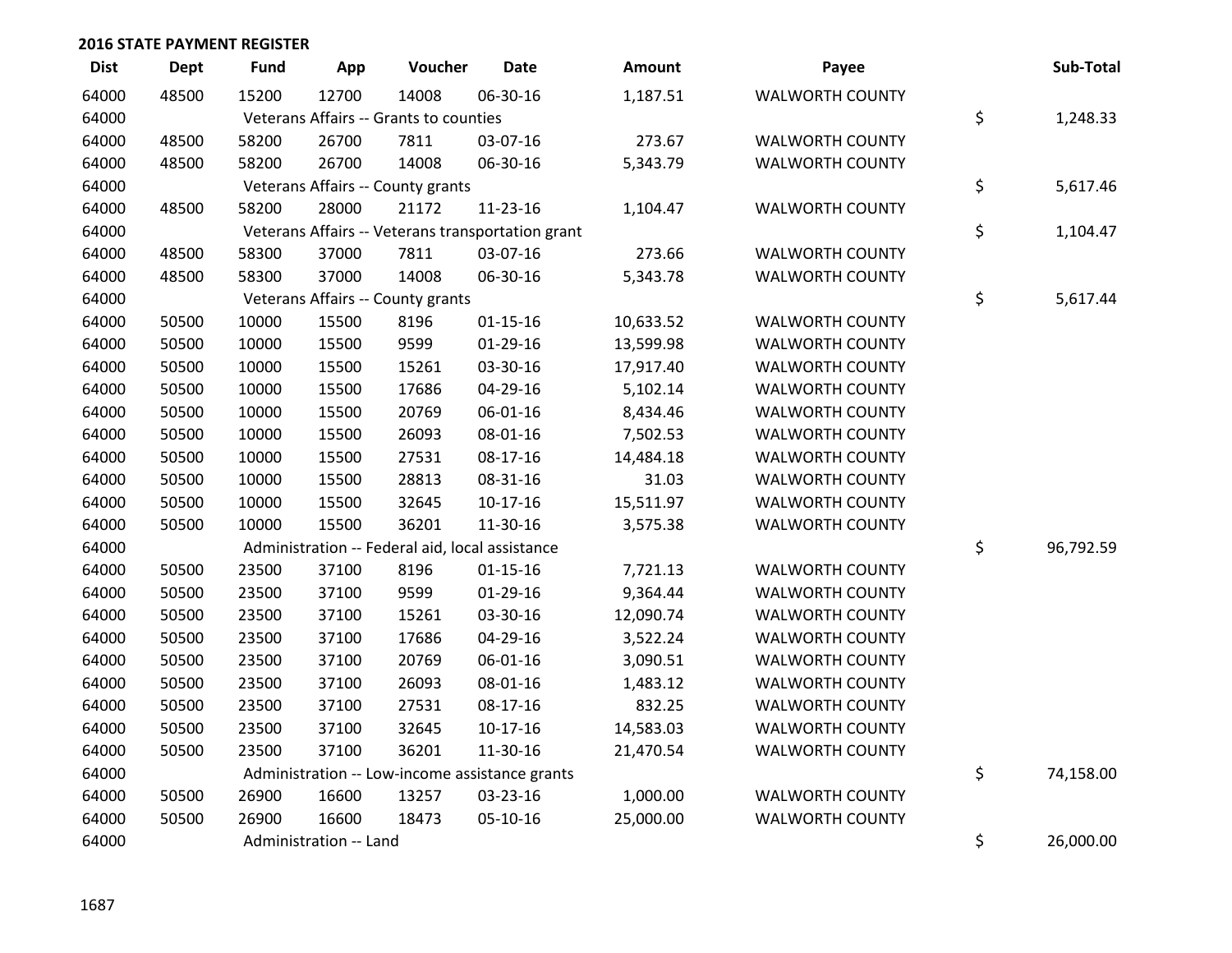| <b>Dist</b> | <b>Dept</b> | <b>Fund</b> | App                                  | Voucher                                             | <b>Date</b>    | <b>Amount</b> | Payee                  | Sub-Total           |
|-------------|-------------|-------------|--------------------------------------|-----------------------------------------------------|----------------|---------------|------------------------|---------------------|
| 64000       | 83500       | 10000       | 10500                                | 6989                                                | 07-25-16       | 42,874.57     | <b>WALWORTH COUNTY</b> |                     |
| 64000       | 83500       | 10000       | 10500                                | 14514                                               | $11 - 21 - 16$ | 85,156.74     | <b>WALWORTH COUNTY</b> |                     |
| 64000       |             |             |                                      | Revenue -- County and Municipal Aid                 |                |               |                        | \$<br>128,031.31    |
| 64000       | 83500       | 10000       | 10900                                | 7256                                                | $07 - 25 - 16$ | 71,327.00     | <b>WALWORTH COUNTY</b> |                     |
| 64000       |             |             |                                      | Revenue -- State Aid, Tax Exempt Proprty            |                |               |                        | \$<br>71,327.00     |
| 64000       | 83500       | 10000       | 11000                                | 14514                                               | $11 - 21 - 16$ | 187,810.67    | <b>WALWORTH COUNTY</b> |                     |
| 64000       |             |             |                                      | Revenue -- Public Utility Distribution              |                |               |                        | \$<br>187,810.67    |
| 64000       | 83500       | 10000       | 30200                                | 5112                                                | $07 - 25 - 16$ | 3,159,226.72  | <b>WALWORTH COUNTY</b> |                     |
| 64000       | 83500       | 10000       | 30200                                | 5256                                                | $07 - 25 - 16$ | 24,545,497.42 | <b>WALWORTH COUNTY</b> |                     |
| 64000       |             |             |                                      | Revenue -- School Lvy Tx/First Dollar Cr            |                |               |                        | \$<br>27,704,724.14 |
| 64000       | 83500       | 52100       | 36300                                | 3515                                                | 03-29-16       | 2,367,340.23  | <b>WALWORTH COUNTY</b> |                     |
| 64000       |             |             |                                      | Revenue -- Lottery & Gaming Credit                  |                |               |                        | \$<br>2,367,340.23  |
| 64000       |             |             | <b>District Total Appropriations</b> |                                                     |                |               |                        | \$<br>41,372,443.95 |
| 64002       | 16500       | 10000       | 22500                                | 4862                                                | 06-27-16       | 3,807.15      | TOWN OF BLOOMFIELD     |                     |
| 64002       |             |             |                                      | Safety & Prof Services -- Fire dues distribution    |                |               |                        | \$<br>3,807.15      |
| 64002       | 37000       | 10000       | 50300                                | 30733                                               | $02 - 17 - 16$ | 113.67        | TOWN OF BLOOMFIELD     |                     |
| 64002       | 37000       | 10000       | 50300                                | 46317                                               | $04 - 21 - 16$ | 1,430.68      | TOWN OF BLOOMFIELD     |                     |
| 64002       |             |             |                                      | Natural Resources -- Aids in lieu of taxes - gener  |                |               |                        | \$<br>1,544.35      |
| 64002       | 37000       | 21200       | 57900                                | 46315                                               | $04 - 21 - 16$ | 63.17         | TOWN OF BLOOMFIELD     |                     |
| 64002       | 37000       | 21200       | 57900                                | 46316                                               | $04 - 21 - 16$ | 27.70         | TOWN OF BLOOMFIELD     |                     |
| 64002       |             |             |                                      | Natural Resources -- Aids in lieu of taxes - sum s  |                |               |                        | \$<br>90.87         |
| 64002       | 37000       | 27400       | 67000                                | 56024                                               | 05-27-16       | 4,286.72      | TOWN OF BLOOMFIELD     |                     |
| 64002       |             |             |                                      | Natural Resources -- Fin asst for responsible units |                |               |                        | \$<br>4,286.72      |
| 64002       | 37000       | 27400       | 67300                                | 56024                                               | $05 - 27 - 16$ | 419.04        | TOWN OF BLOOMFIELD     |                     |
| 64002       |             |             |                                      | Natural Resources -- Recycling consolidation grants |                |               |                        | \$<br>419.04        |
| 64002       | 39500       | 21100       | 19100                                | 1809                                                | 07-05-16       | 17,406.81     | TOWN OF BLOOMFIELD     |                     |
| 64002       | 39500       | 21100       | 19100                                | 30881                                               | 10-03-16       | 17,406.81     | TOWN OF BLOOMFIELD     |                     |
| 64002       | 39500       | 21100       | 19100                                | 77628                                               | $01 - 04 - 16$ | 17,406.81     | TOWN OF BLOOMFIELD     |                     |
| 64002       | 39500       | 21100       | 19100                                | 85628                                               | 04-04-16       | 17,406.81     | TOWN OF BLOOMFIELD     |                     |
| 64002       |             |             |                                      | Transportation -- Trns Aids To Mnc.-Sf              |                |               |                        | \$<br>69,627.24     |
| 64002       | 39500       | 21100       | 27800                                | 74166                                               | $02 - 16 - 16$ | 14,291.09     | TREAS TN BLOOMFIELD    |                     |
| 64002       |             |             |                                      | Transportation -- Loc Rd Imp Prg St Fd              |                |               |                        | \$<br>14,291.09     |
| 64002       | 83500       | 10000       | 10500                                | 6962                                                | $07 - 25 - 16$ | 1,810.22      | TOWN OF BLOOMFIELD     |                     |
| 64002       | 83500       | 10000       | 10500                                | 14487                                               | $11 - 21 - 16$ | 10,726.90     | TOWN OF BLOOMFIELD     |                     |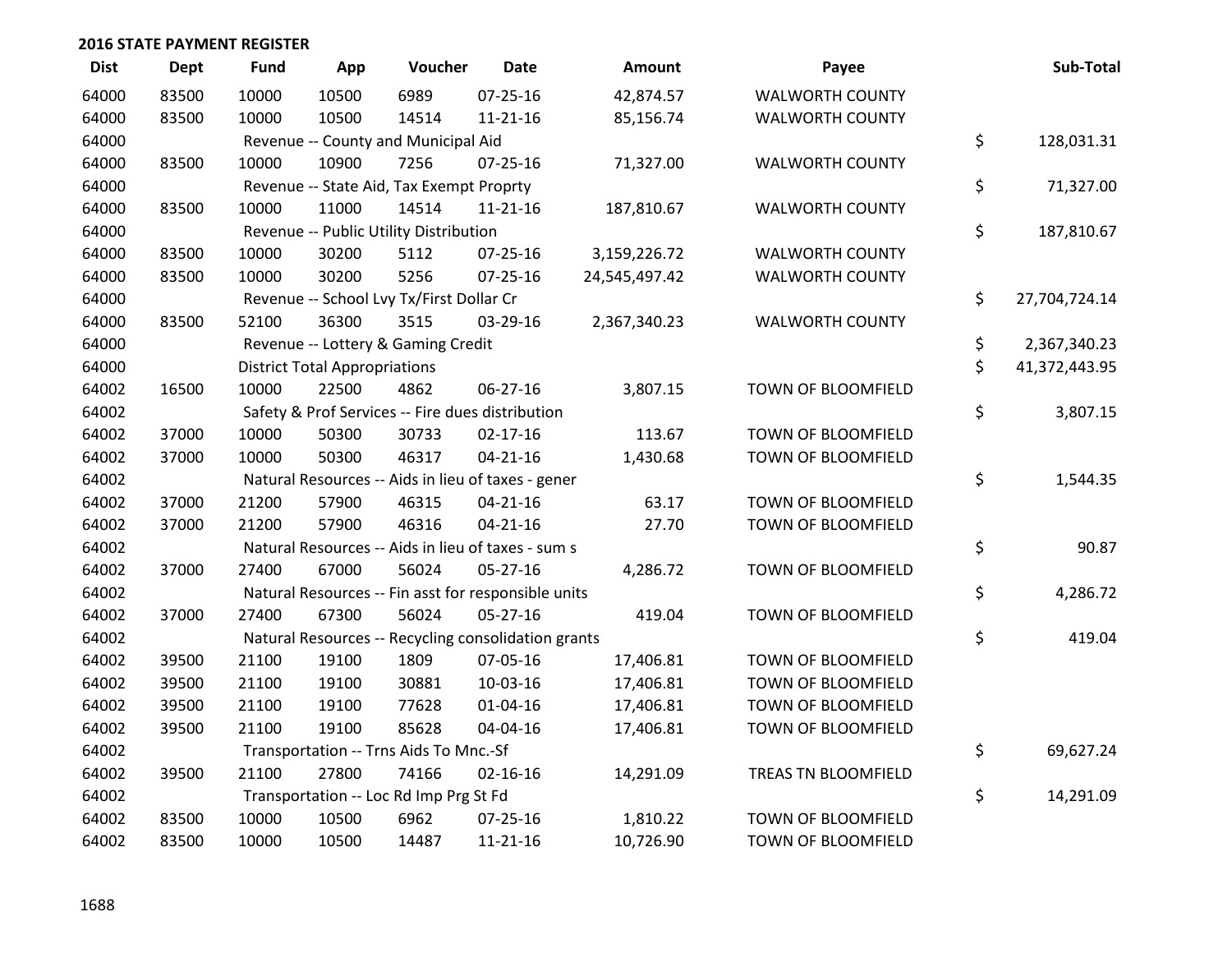| <b>Dist</b> | <b>Dept</b> | Fund  | App                                  | Voucher                                  | Date                                                | <b>Amount</b> | Payee                 | Sub-Total        |
|-------------|-------------|-------|--------------------------------------|------------------------------------------|-----------------------------------------------------|---------------|-----------------------|------------------|
| 64002       |             |       |                                      | Revenue -- County and Municipal Aid      |                                                     |               |                       | \$<br>12,537.12  |
| 64002       | 83500       | 10000 | 10900                                | 8775                                     | $07 - 25 - 16$                                      | 48.00         | TOWN OF BLOOMFIELD    |                  |
| 64002       |             |       |                                      | Revenue -- State Aid, Tax Exempt Proprty |                                                     |               |                       | \$<br>48.00      |
| 64002       | 83500       | 10000 | 11000                                | 14487                                    | $11 - 21 - 16$                                      | 14,122.91     | TOWN OF BLOOMFIELD    |                  |
| 64002       |             |       |                                      | Revenue -- Public Utility Distribution   |                                                     |               |                       | \$<br>14,122.91  |
| 64002       | 83500       | 10000 | 50100                                | 2699                                     | $01-29-16$                                          | 738.35        | TOWN OF BLOOMFIELD    |                  |
| 64002       |             |       |                                      | Revenue -- Payments for municipal svcs   |                                                     |               |                       | \$<br>738.35     |
| 64002       | 83500       | 52100 | 36300                                | 3346                                     | 03-29-16                                            | 30,010.25     | TOWN OF BLOOMFIELD    |                  |
| 64002       |             |       |                                      | Revenue -- Lottery & Gaming Credit       |                                                     |               |                       | \$<br>30,010.25  |
| 64002       |             |       | <b>District Total Appropriations</b> |                                          |                                                     |               |                       | \$<br>151,523.09 |
| 64004       | 16500       | 10000 | 22500                                | 4863                                     | 06-27-16                                            | 7,040.22      | <b>TOWN OF DARIEN</b> |                  |
| 64004       |             |       |                                      |                                          | Safety & Prof Services -- Fire dues distribution    |               |                       | \$<br>7,040.22   |
| 64004       | 37000       | 10000 | 50300                                | 46362                                    | $04 - 21 - 16$                                      | 186.16        | <b>TOWN OF DARIEN</b> |                  |
| 64004       |             |       |                                      |                                          | Natural Resources -- Aids in lieu of taxes - gener  |               |                       | \$<br>186.16     |
| 64004       | 37000       | 21200 | 16600                                | 64096                                    | 06-20-16                                            | 56.08         | <b>TOWN OF DARIEN</b> |                  |
| 64004       |             |       |                                      |                                          | Natural Resources -- Gen program ops-state funds-FR |               |                       | \$<br>56.08      |
| 64004       | 37000       | 21200 | 57100                                | 64096                                    | 06-20-16                                            | 55.60         | <b>TOWN OF DARIEN</b> |                  |
| 64004       |             |       |                                      |                                          | Natural Resources -- ResAids - cnty forst, cl & mfl |               |                       | \$<br>55.60      |
| 64004       | 37000       | 21200 | 57900                                | 46363                                    | $04 - 21 - 16$                                      | 428.17        | <b>TOWN OF DARIEN</b> |                  |
| 64004       |             |       |                                      |                                          | Natural Resources -- Aids in lieu of taxes - sum s  |               |                       | \$<br>428.17     |
| 64004       | 37000       | 21200 | 58900                                | 102726                                   | 11-18-16                                            | 480.62        | <b>TOWN OF DARIEN</b> |                  |
| 64004       | 37000       | 21200 | 58900                                | 102727                                   | 11-18-16                                            | 4.32          | <b>TOWN OF DARIEN</b> |                  |
| 64004       |             |       |                                      |                                          | Natural Resources -- Resource aids - distribution o |               |                       | \$<br>484.94     |
| 64004       | 37000       | 27400 | 67000                                | 55478                                    | $05-27-16$                                          | 2,395.03      | <b>TOWN OF DARIEN</b> |                  |
| 64004       |             |       |                                      |                                          | Natural Resources -- Fin asst for responsible units |               |                       | \$<br>2,395.03   |
| 64004       | 39500       | 21100 | 19100                                | 1810                                     | 07-05-16                                            | 21,375.27     | <b>TOWN OF DARIEN</b> |                  |
| 64004       | 39500       | 21100 | 19100                                | 30882                                    | 10-03-16                                            | 21,375.30     | <b>TOWN OF DARIEN</b> |                  |
| 64004       | 39500       | 21100 | 19100                                | 77629                                    | 01-04-16                                            | 21,375.27     | <b>TOWN OF DARIEN</b> |                  |
| 64004       | 39500       | 21100 | 19100                                | 85629                                    | 04-04-16                                            | 21,375.27     | <b>TOWN OF DARIEN</b> |                  |
| 64004       |             |       |                                      | Transportation -- Trns Aids To Mnc.-Sf   |                                                     |               |                       | \$<br>85,501.11  |
| 64004       | 83500       | 10000 | 10500                                | 6963                                     | 07-25-16                                            | 4,369.24      | <b>TOWN OF DARIEN</b> |                  |
| 64004       | 83500       | 10000 | 10500                                | 14488                                    | $11 - 21 - 16$                                      | 13,985.59     | <b>TOWN OF DARIEN</b> |                  |
| 64004       |             |       |                                      | Revenue -- County and Municipal Aid      |                                                     |               |                       | \$<br>18,354.83  |
| 64004       | 83500       | 10000 | 10900                                | 8776                                     | $07 - 25 - 16$                                      | 35.00         | <b>TOWN OF DARIEN</b> |                  |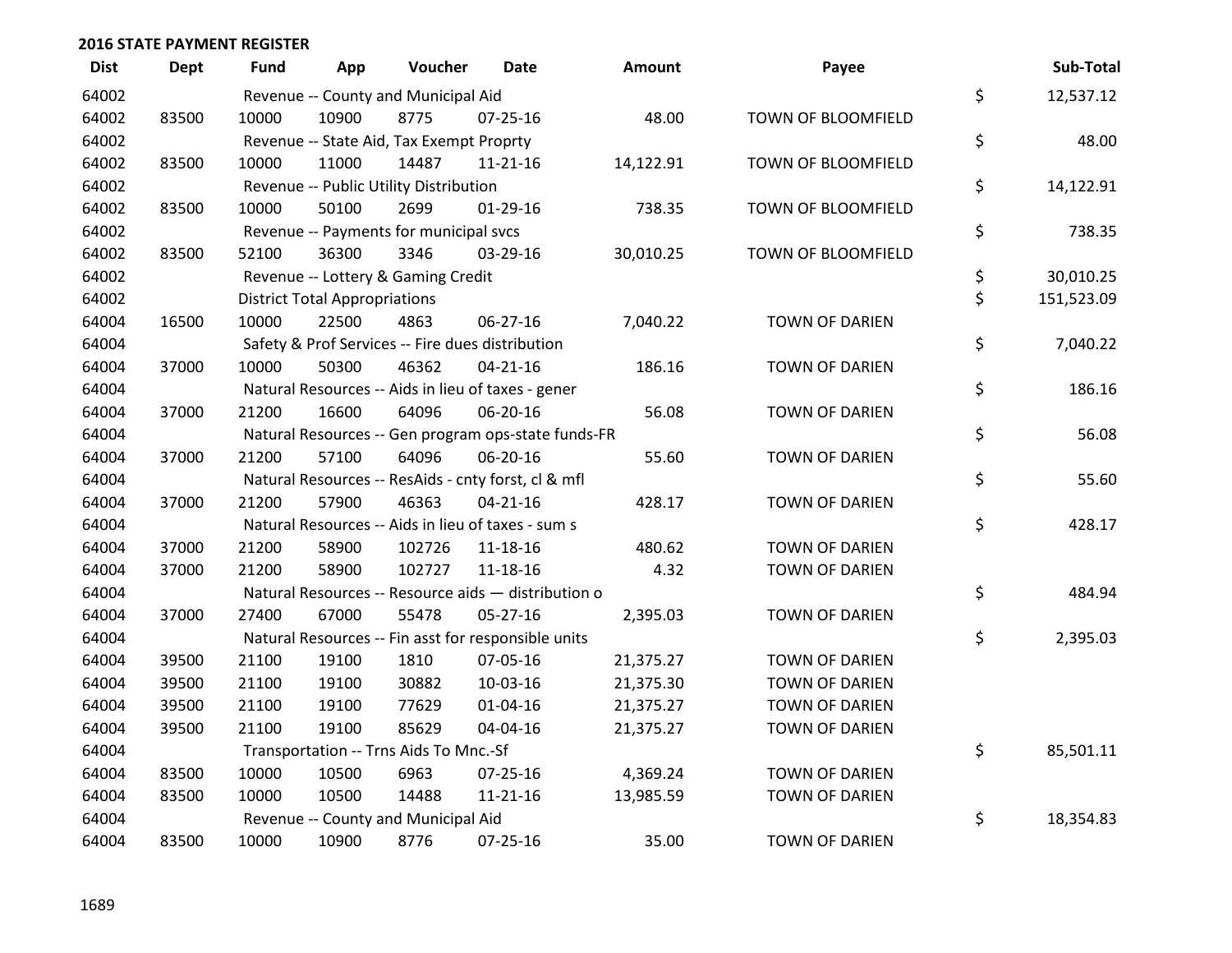| <b>Dist</b> | Dept  | <b>Fund</b> | App                                  | Voucher                                  | <b>Date</b>                                         | Amount    | Payee                 | Sub-Total        |
|-------------|-------|-------------|--------------------------------------|------------------------------------------|-----------------------------------------------------|-----------|-----------------------|------------------|
| 64004       |       |             |                                      | Revenue -- State Aid, Tax Exempt Proprty |                                                     |           |                       | \$<br>35.00      |
| 64004       | 83500 | 10000       | 11000                                | 14488                                    | $11 - 21 - 16$                                      | 10,934.93 | TOWN OF DARIEN        |                  |
| 64004       |       |             |                                      | Revenue -- Public Utility Distribution   |                                                     |           |                       | \$<br>10,934.93  |
| 64004       | 83500 | 52100       | 36300                                | 3347                                     | 03-29-16                                            | 8,712.66  | <b>TOWN OF DARIEN</b> |                  |
| 64004       |       |             |                                      | Revenue -- Lottery & Gaming Credit       |                                                     |           |                       | \$<br>8,712.66   |
| 64004       |       |             | <b>District Total Appropriations</b> |                                          |                                                     |           |                       | \$<br>134,184.73 |
| 64006       | 16500 | 10000       | 22500                                | 4864                                     | 06-27-16                                            | 28,993.42 | TOWN OF DELAVAN       |                  |
| 64006       |       |             |                                      |                                          | Safety & Prof Services -- Fire dues distribution    |           |                       | \$<br>28,993.42  |
| 64006       | 37000 | 10000       | 50300                                | 46368                                    | $04 - 21 - 16$                                      | 6.00      | TOWN OF DELAVAN       |                  |
| 64006       |       |             |                                      |                                          | Natural Resources -- Aids in lieu of taxes - gener  |           |                       | \$<br>6.00       |
| 64006       | 37000 | 21200       | 16600                                | 64097                                    | 06-20-16                                            | 6.23      | TOWN OF DELAVAN       |                  |
| 64006       |       |             |                                      |                                          | Natural Resources -- Gen program ops-state funds-FR |           |                       | \$<br>6.23       |
| 64006       | 37000 | 21200       | 38100                                | 37572                                    | 03-22-16                                            | 5,286.01  | TOWN OF DELAVAN       |                  |
| 64006       |       |             |                                      | Natural Resources -- GPO -federal funds  |                                                     |           |                       | \$<br>5,286.01   |
| 64006       | 37000 | 21200       | 55000                                | 37572                                    | 03-22-16                                            | 18,316.01 | TOWN OF DELAVAN       |                  |
| 64006       |       |             |                                      |                                          | Natural Resources -- Enf A - boating enforcement    |           |                       | \$<br>18,316.01  |
| 64006       | 37000 | 21200       | 57100                                | 64097                                    | 06-20-16                                            | 5.40      | TOWN OF DELAVAN       |                  |
| 64006       |       |             |                                      |                                          | Natural Resources -- ResAids - cnty forst, cl & mfl |           |                       | \$<br>5.40       |
| 64006       | 37000 | 21200       | 67800                                | 116959                                   | 12-30-16                                            | 2,171.00  | TOWN OF DELAVAN       |                  |
| 64006       |       |             |                                      |                                          | Natural Resources -- EA - invasive aqu & lake mon   |           |                       | \$<br>2,171.00   |
| 64006       | 37000 | 27400       | 67000                                | 55625                                    | 05-27-16                                            | 2,169.65  | TOWN OF DELAVAN       |                  |
| 64006       |       |             |                                      |                                          | Natural Resources -- Fin asst for responsible units |           |                       | \$<br>2,169.65   |
| 64006       | 39500 | 21100       | 19100                                | 1811                                     | 07-05-16                                            | 69,365.58 | TOWN OF DELAVAN       |                  |
| 64006       | 39500 | 21100       | 19100                                | 30883                                    | 10-03-16                                            | 69,365.59 | TOWN OF DELAVAN       |                  |
| 64006       | 39500 | 21100       | 19100                                | 77630                                    | $01 - 04 - 16$                                      | 69,365.58 | TOWN OF DELAVAN       |                  |
| 64006       | 39500 | 21100       | 19100                                | 85630                                    | 04-04-16                                            | 69,365.58 | TOWN OF DELAVAN       |                  |
| 64006       |       |             |                                      | Transportation -- Trns Aids To Mnc.-Sf   |                                                     |           |                       | \$<br>277,462.33 |
| 64006       | 43500 | 10000       | 11900                                | 72466                                    | 09-02-16                                            | 5,341.11  | TOWN OF DELAVAN       |                  |
| 64006       |       |             |                                      |                                          | Health Services -- Emergency medical services, ai   |           |                       | \$<br>5,341.11   |
| 64006       | 45500 | 10000       | 23100                                | 20607                                    | 12-09-16                                            | 2,560.00  | TOWN OF DELAVAN       |                  |
| 64006       |       |             |                                      | Justice -- Law enforcement train, local  |                                                     |           |                       | \$<br>2,560.00   |
| 64006       | 83500 | 10000       | 10500                                | 6964                                     | $07 - 25 - 16$                                      | 11,064.66 | TOWN OF DELAVAN       |                  |
| 64006       | 83500 | 10000       | 10500                                | 14489                                    | $11 - 21 - 16$                                      | 52,410.29 | TOWN OF DELAVAN       |                  |
| 64006       |       |             |                                      | Revenue -- County and Municipal Aid      |                                                     |           |                       | \$<br>63,474.95  |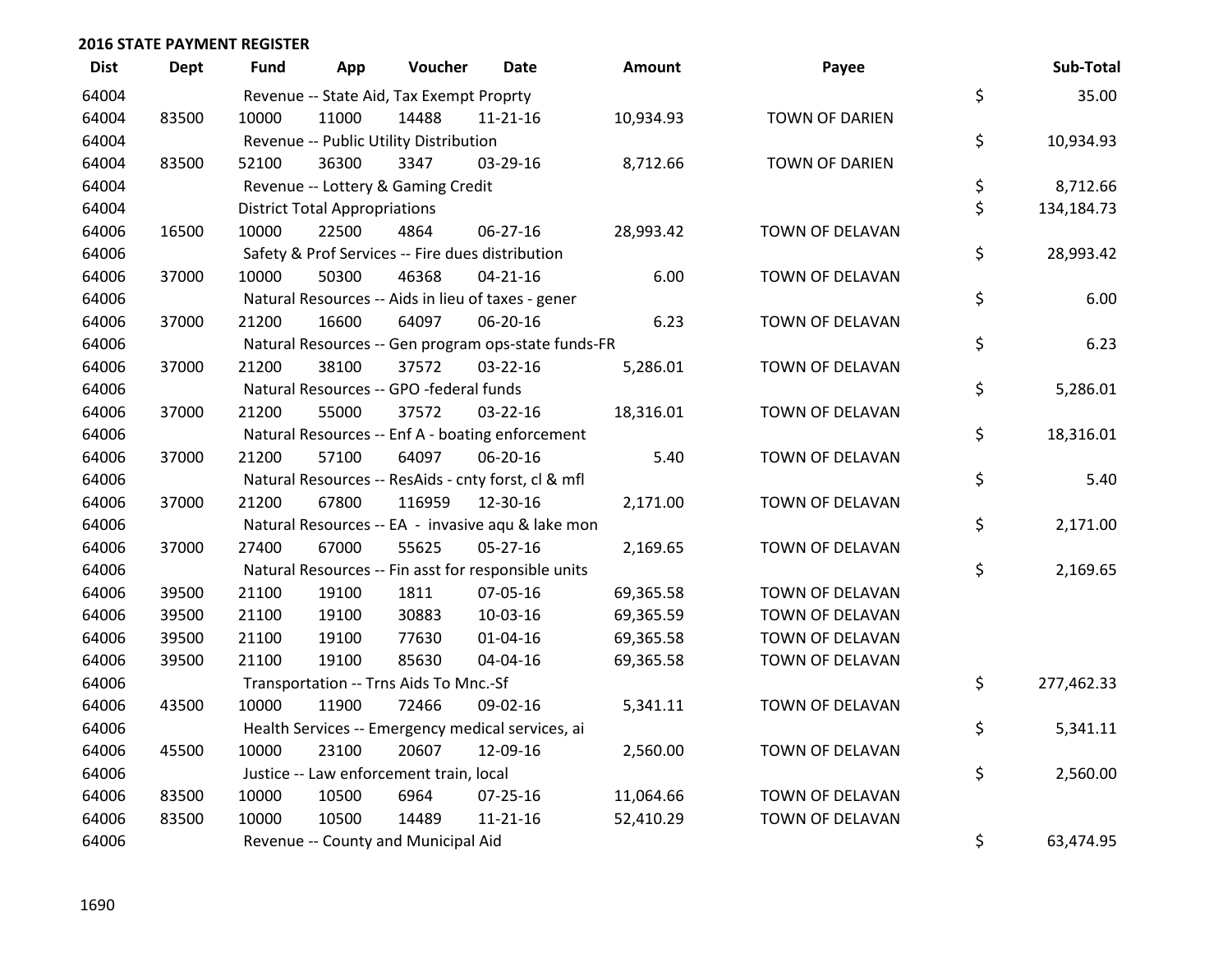| <b>Dist</b> | <b>Dept</b> | <b>Fund</b> | App                                  | Voucher                                  | <b>Date</b>                                         | <b>Amount</b> | Payee                    | Sub-Total        |
|-------------|-------------|-------------|--------------------------------------|------------------------------------------|-----------------------------------------------------|---------------|--------------------------|------------------|
| 64006       | 83500       | 10000       | 10900                                | 8777                                     | $07 - 25 - 16$                                      | 649.00        | TOWN OF DELAVAN          |                  |
| 64006       |             |             |                                      | Revenue -- State Aid, Tax Exempt Proprty |                                                     |               |                          | \$<br>649.00     |
| 64006       | 83500       | 10000       | 11000                                | 14489                                    | $11 - 21 - 16$                                      | 10,507.10     | TOWN OF DELAVAN          |                  |
| 64006       |             |             |                                      | Revenue -- Public Utility Distribution   |                                                     |               |                          | \$<br>10,507.10  |
| 64006       | 83500       | 52100       | 36300                                | 3348                                     | 03-28-16                                            | 2,208.05      | TOWN OF DELAVAN          |                  |
| 64006       |             |             |                                      | Revenue -- Lottery & Gaming Credit       |                                                     |               |                          | \$<br>2,208.05   |
| 64006       |             |             | <b>District Total Appropriations</b> |                                          |                                                     |               |                          | \$<br>419,156.26 |
| 64008       | 16500       | 10000       | 22500                                | 4865                                     | 06-27-16                                            | 23,293.19     | TOWN OF EAST TROY        |                  |
| 64008       |             |             |                                      |                                          | Safety & Prof Services -- Fire dues distribution    |               |                          | \$<br>23,293.19  |
| 64008       | 37000       | 10000       | 50300                                | 30750                                    | $02 - 17 - 16$                                      | 10,683.69     | TOWN OF EAST TROY        |                  |
| 64008       | 37000       | 10000       | 50300                                | 30751                                    | $02 - 17 - 16$                                      | 1,088.46      | <b>TOWN OF EAST TROY</b> |                  |
| 64008       | 37000       | 10000       | 50300                                | 30752                                    | $02 - 17 - 16$                                      | 66,861.35     | <b>TOWN OF EAST TROY</b> |                  |
| 64008       | 37000       | 10000       | 50300                                | 46396                                    | $04 - 21 - 16$                                      | 44.86         | TOWN OF EAST TROY        |                  |
| 64008       | 37000       | 10000       | 50300                                | 46397                                    | $04 - 21 - 16$                                      | 63.48         | TOWN OF EAST TROY        |                  |
| 64008       | 37000       | 10000       | 50300                                | 46398                                    | $04 - 21 - 16$                                      | 138.35        | <b>TOWN OF EAST TROY</b> |                  |
| 64008       |             |             |                                      |                                          | Natural Resources -- Aids in lieu of taxes - gener  |               |                          | \$<br>78,880.19  |
| 64008       | 37000       | 21200       | 16600                                | 64098                                    | 06-20-16                                            | 24.48         | <b>TOWN OF EAST TROY</b> |                  |
| 64008       |             |             |                                      |                                          | Natural Resources -- Gen program ops-state funds-FR |               |                          | \$<br>24.48      |
| 64008       | 37000       | 21200       | 38100                                | 37580                                    | 03-22-16                                            | 3,275.69      | TOWN OF EAST TROY        |                  |
| 64008       |             |             |                                      | Natural Resources -- GPO -federal funds  |                                                     |               |                          | \$<br>3,275.69   |
| 64008       | 37000       | 21200       | 55000                                | 37580                                    | 03-22-16                                            | 11,350.26     | TOWN OF EAST TROY        |                  |
| 64008       |             |             |                                      |                                          | Natural Resources -- Enf A - boating enforcement    |               |                          | \$<br>11,350.26  |
| 64008       | 37000       | 21200       | 57100                                | 64098                                    | 06-20-16                                            | 11.00         | TOWN OF EAST TROY        |                  |
| 64008       |             |             |                                      |                                          | Natural Resources -- ResAids - cnty forst, cl & mfl |               |                          | \$<br>11.00      |
| 64008       | 37000       | 21200       | 57900                                | 46395                                    | $04 - 21 - 16$                                      | 46.60         | <b>TOWN OF EAST TROY</b> |                  |
| 64008       |             |             |                                      |                                          | Natural Resources -- Aids in lieu of taxes - sum s  |               |                          | \$<br>46.60      |
| 64008       | 37000       | 21200       | 58900                                | 102728                                   | 11-18-16                                            | 106.56        | TOWN OF EAST TROY        |                  |
| 64008       |             |             |                                      |                                          | Natural Resources -- Resource aids - distribution o |               |                          | \$<br>106.56     |
| 64008       | 37000       | 27400       | 67000                                | 55905                                    | $05 - 27 - 16$                                      | 13,094.54     | TOWN OF EAST TROY        |                  |
| 64008       |             |             |                                      |                                          | Natural Resources -- Fin asst for responsible units |               |                          | \$<br>13,094.54  |
| 64008       | 37000       | 27400       | 67300                                | 55905                                    | $05 - 27 - 16$                                      | 1,059.12      | TOWN OF EAST TROY        |                  |
| 64008       |             |             |                                      |                                          | Natural Resources -- Recycling consolidation grants |               |                          | \$<br>1,059.12   |
| 64008       | 39500       | 21100       | 19100                                | 1812                                     | 07-05-16                                            | 41,520.98     | <b>TOWN OF EAST TROY</b> |                  |
| 64008       | 39500       | 21100       | 19100                                | 30884                                    | 10-03-16                                            | 41,521.00     | TOWN OF EAST TROY        |                  |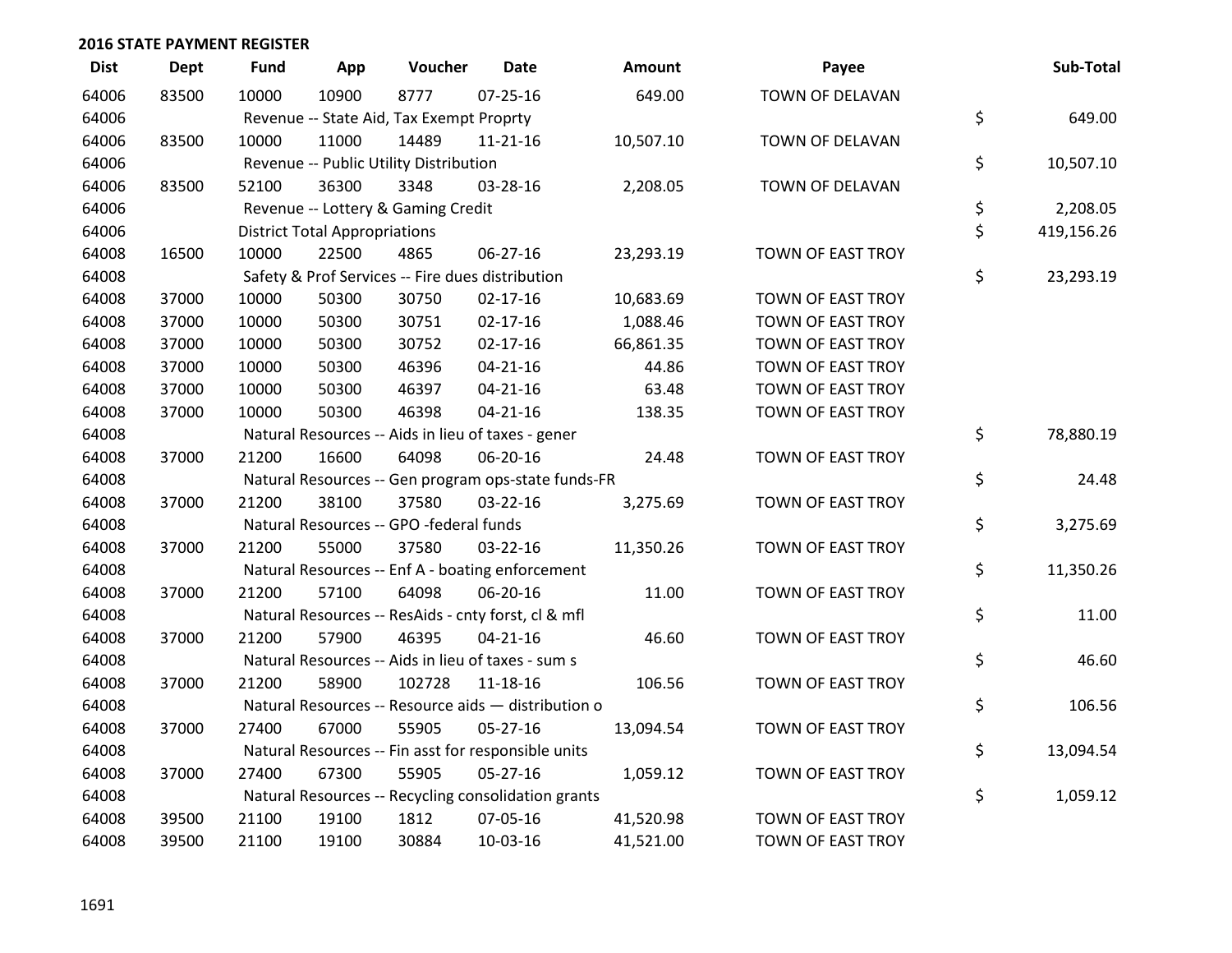| <b>Dist</b> | <b>Dept</b> | <b>Fund</b> | App                                  | Voucher                                             | Date           | Amount    | Payee                    | Sub-Total        |
|-------------|-------------|-------------|--------------------------------------|-----------------------------------------------------|----------------|-----------|--------------------------|------------------|
| 64008       | 39500       | 21100       | 19100                                | 77631                                               | $01 - 04 - 16$ | 41,520.98 | TOWN OF EAST TROY        |                  |
| 64008       | 39500       | 21100       | 19100                                | 85631                                               | 04-04-16       | 41,520.98 | TOWN OF EAST TROY        |                  |
| 64008       |             |             |                                      | Transportation -- Trns Aids To Mnc.-Sf              |                |           |                          | \$<br>166,083.94 |
| 64008       | 43500       | 10000       | 11900                                | 72467                                               | 09-02-16       | 5,917.48  | <b>TOWN OF EAST TROY</b> |                  |
| 64008       |             |             |                                      | Health Services -- Emergency medical services, ai   |                |           |                          | \$<br>5,917.48   |
| 64008       | 45500       | 10000       | 23100                                | 21122                                               | 12-21-16       | 640.00    | TOWN OF EAST TROY        |                  |
| 64008       |             |             |                                      | Justice -- Law enforcement train, local             |                |           |                          | \$<br>640.00     |
| 64008       | 83500       | 10000       | 10500                                | 6965                                                | $07 - 25 - 16$ | 7,525.75  | <b>TOWN OF EAST TROY</b> |                  |
| 64008       | 83500       | 10000       | 10500                                | 14490                                               | $11 - 21 - 16$ | 37,548.66 | TOWN OF EAST TROY        |                  |
| 64008       |             |             |                                      | Revenue -- County and Municipal Aid                 |                |           |                          | \$<br>45,074.41  |
| 64008       | 83500       | 10000       | 10900                                | 8778                                                | $07 - 25 - 16$ | 100.00    | TOWN OF EAST TROY        |                  |
| 64008       |             |             |                                      | Revenue -- State Aid, Tax Exempt Proprty            |                |           |                          | \$<br>100.00     |
| 64008       | 83500       | 10000       | 11000                                | 14490                                               | $11 - 21 - 16$ | 11.74     | TOWN OF EAST TROY        |                  |
| 64008       |             |             |                                      | Revenue -- Public Utility Distribution              |                |           |                          | \$<br>11.74      |
| 64008       | 83500       | 10000       | 50100                                | 2700                                                | $01-29-16$     | 277.23    | TOWN OF EAST TROY        |                  |
| 64008       |             |             |                                      | Revenue -- Payments for municipal svcs              |                |           |                          | \$<br>277.23     |
| 64008       |             |             | <b>District Total Appropriations</b> |                                                     |                |           |                          | \$<br>349,246.43 |
| 64010       | 16500       | 10000       | 22500                                | 4866                                                | 06-27-16       | 32,111.05 | <b>GENEVA, TOWN OF</b>   |                  |
| 64010       |             |             |                                      | Safety & Prof Services -- Fire dues distribution    |                |           |                          | \$<br>32,111.05  |
| 64010       | 37000       | 10000       | 50300                                | 30880                                               | $02 - 17 - 16$ | 2,678.45  | <b>GENEVA, TOWN OF</b>   |                  |
| 64010       | 37000       | 10000       | 50300                                | 46852                                               | $04 - 21 - 16$ | 248.29    | GENEVA, TOWN OF          |                  |
| 64010       |             |             |                                      | Natural Resources -- Aids in lieu of taxes - gener  |                |           |                          | \$<br>2,926.74   |
| 64010       | 37000       | 21200       | 16600                                | 64099                                               | 06-20-16       | 6.68      | GENEVA, TOWN OF          |                  |
| 64010       |             |             |                                      | Natural Resources -- Gen program ops-state funds-FR |                |           |                          | \$<br>6.68       |
| 64010       | 37000       | 21200       | 38100                                | 37617                                               | $03 - 22 - 16$ | 1,405.26  | <b>GENEVA, TOWN OF</b>   |                  |
| 64010       |             |             |                                      | Natural Resources -- GPO -federal funds             |                |           |                          | \$<br>1,405.26   |
| 64010       | 37000       | 21200       | 55000                                | 37617                                               | 03-22-16       | 4,869.22  | GENEVA, TOWN OF          |                  |
| 64010       |             |             |                                      | Natural Resources -- Enf A - boating enforcement    |                |           |                          | \$<br>4,869.22   |
| 64010       | 37000       | 21200       | 57100                                | 64099                                               | 06-20-16       | 3.00      | <b>GENEVA, TOWN OF</b>   |                  |
| 64010       |             |             |                                      | Natural Resources -- ResAids - cnty forst, cl & mfl |                |           |                          | \$<br>3.00       |
| 64010       | 37000       | 27400       | 67000                                | 55757                                               | 05-27-16       | 6,132.57  | GENEVA, TOWN OF          |                  |
| 64010       |             |             |                                      | Natural Resources -- Fin asst for responsible units |                |           |                          | \$<br>6,132.57   |
| 64010       | 39500       | 21100       | 18500                                | 39621                                               | $10-19-16$     | 3,705.00  | <b>GENEVA, TOWN OF</b>   |                  |
| 64010       |             |             |                                      | Transportation -- Hwy Sfty Loc Aid Ffd              |                |           |                          | \$<br>3,705.00   |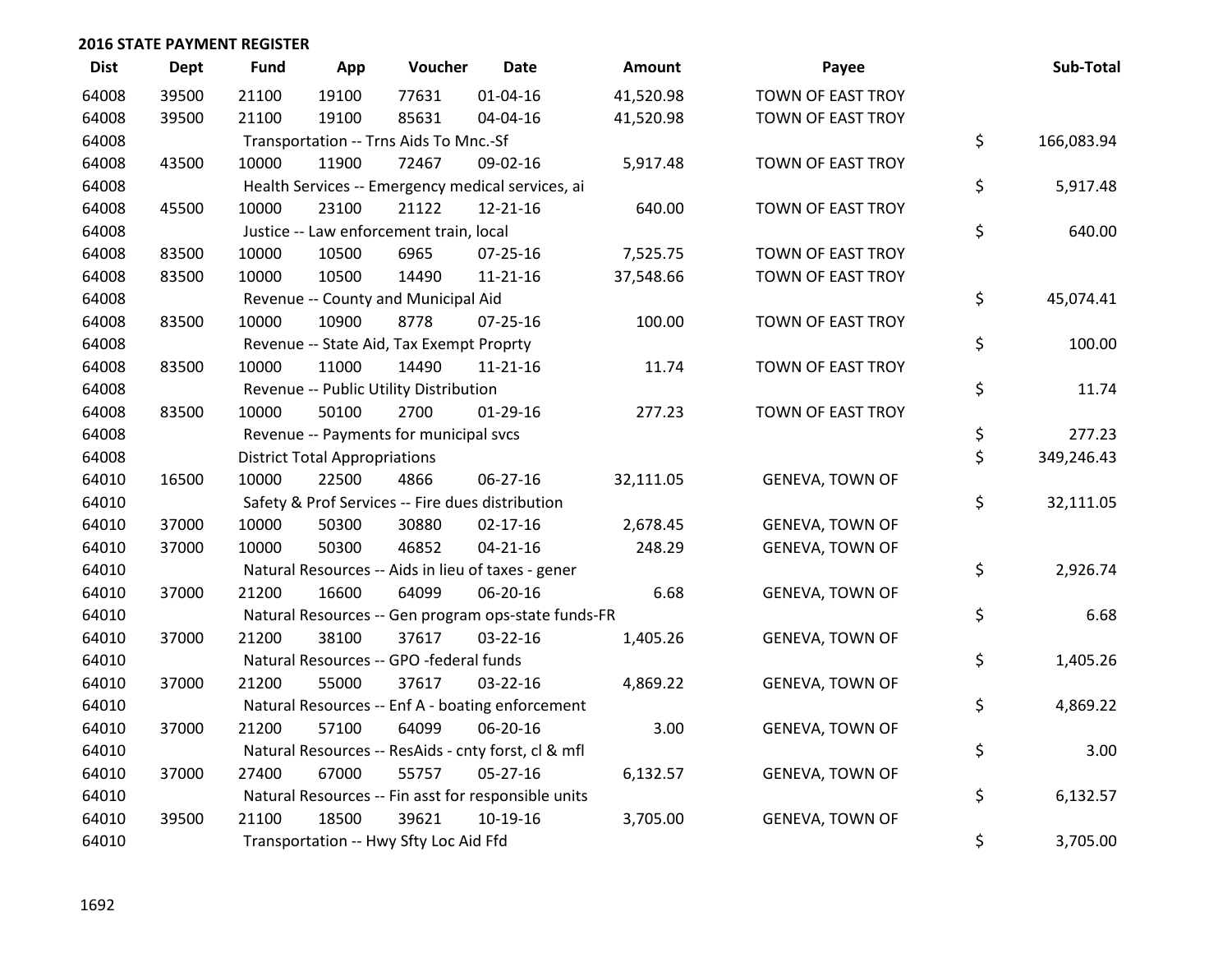| <b>Dist</b> | <b>Dept</b> | <b>Fund</b> | App                                  | Voucher                                  | <b>Date</b>                                         | Amount    | Payee                  | Sub-Total        |
|-------------|-------------|-------------|--------------------------------------|------------------------------------------|-----------------------------------------------------|-----------|------------------------|------------------|
| 64010       | 39500       | 21100       | 19100                                | 1813                                     | 07-05-16                                            | 51,267.55 | <b>GENEVA, TOWN OF</b> |                  |
| 64010       | 39500       | 21100       | 19100                                | 30885                                    | 10-03-16                                            | 51,267.58 | <b>GENEVA, TOWN OF</b> |                  |
| 64010       | 39500       | 21100       | 19100                                | 77632                                    | 01-04-16                                            | 51,267.55 | TOWN OF GENEVA         |                  |
| 64010       | 39500       | 21100       | 19100                                | 85632                                    | 04-04-16                                            | 51,267.55 | TOWN OF GENEVA         |                  |
| 64010       |             |             |                                      | Transportation -- Trns Aids To Mnc.-Sf   |                                                     |           |                        | \$<br>205,070.23 |
| 64010       | 45500       | 10000       | 23100                                | 18540                                    | $10-31-16$                                          | 1,120.00  | <b>GENEVA, TOWN OF</b> |                  |
| 64010       |             |             |                                      | Justice -- Law enforcement train, local  |                                                     |           |                        | \$<br>1,120.00   |
| 64010       | 83500       | 10000       | 10500                                | 6966                                     | $07 - 25 - 16$                                      | 8,779.45  | <b>GENEVA, TOWN OF</b> |                  |
| 64010       | 83500       | 10000       | 10500                                | 14491                                    | $11 - 21 - 16$                                      | 44,795.88 | GENEVA, TOWN OF        |                  |
| 64010       |             |             |                                      | Revenue -- County and Municipal Aid      |                                                     |           |                        | \$<br>53,575.33  |
| 64010       | 83500       | 10000       | 10900                                | 8779                                     | $07 - 25 - 16$                                      | 1,909.00  | <b>GENEVA, TOWN OF</b> |                  |
| 64010       |             |             |                                      | Revenue -- State Aid, Tax Exempt Proprty |                                                     |           |                        | \$<br>1,909.00   |
| 64010       | 83500       | 10000       | 11000                                | 14491                                    | $11 - 21 - 16$                                      | 5,000.60  | <b>GENEVA, TOWN OF</b> |                  |
| 64010       |             |             |                                      | Revenue -- Public Utility Distribution   |                                                     |           |                        | \$<br>5,000.60   |
| 64010       | 83500       | 52100       | 36300                                | 3349                                     | 03-29-16                                            | 1,057.71  | <b>GENEVA, TOWN OF</b> |                  |
| 64010       |             |             |                                      | Revenue -- Lottery & Gaming Credit       |                                                     |           |                        | \$<br>1,057.71   |
| 64010       |             |             | <b>District Total Appropriations</b> |                                          |                                                     |           |                        | \$<br>318,892.39 |
| 64012       | 16500       | 10000       | 22500                                | 4867                                     | 06-27-16                                            | 9,646.55  | TOWN OF LA FAYETTE     |                  |
| 64012       |             |             |                                      |                                          | Safety & Prof Services -- Fire dues distribution    |           |                        | \$<br>9,646.55   |
| 64012       | 37000       | 10000       | 50300                                | 46861                                    | $04 - 21 - 16$                                      | 106.02    | TOWN OF LA FAYETTE     |                  |
| 64012       |             |             |                                      |                                          | Natural Resources -- Aids in lieu of taxes - gener  |           |                        | \$<br>106.02     |
| 64012       | 37000       | 21200       | 16600                                | 64100                                    | 06-20-16                                            | 192.28    | TOWN OF LA FAYETTE     |                  |
| 64012       |             |             |                                      |                                          | Natural Resources -- Gen program ops-state funds-FR |           |                        | \$<br>192.28     |
| 64012       | 37000       | 21200       | 57100                                | 64100                                    | 06-20-16                                            | 86.40     | TOWN OF LA FAYETTE     |                  |
| 64012       |             |             |                                      |                                          | Natural Resources -- ResAids - cnty forst, cl & mfl |           |                        | \$<br>86.40      |
| 64012       | 37000       | 27400       | 67000                                | 55471                                    | 05-27-16                                            | 3,563.25  | TOWN OF LA FAYETTE     |                  |
| 64012       |             |             |                                      |                                          | Natural Resources -- Fin asst for responsible units |           |                        | \$<br>3,563.25   |
| 64012       | 39500       | 21100       | 19100                                | 1814                                     | 07-05-16                                            | 23,908.21 | TOWN OF LA FAYETTE     |                  |
| 64012       | 39500       | 21100       | 19100                                | 30886                                    | 10-03-16                                            | 23,908.23 | TOWN OF LA FAYETTE     |                  |
| 64012       | 39500       | 21100       | 19100                                | 77633                                    | 01-04-16                                            | 23,908.21 | TOWN OF LA FAYETTE     |                  |
| 64012       | 39500       | 21100       | 19100                                | 85633                                    | 04-04-16                                            | 23,908.21 | TOWN OF LA FAYETTE     |                  |
| 64012       |             |             |                                      | Transportation -- Trns Aids To Mnc.-Sf   |                                                     |           |                        | \$<br>95,632.86  |
| 64012       | 83500       | 10000       | 10500                                | 6967                                     | 07-25-16                                            | 3,034.75  | TOWN OF LA FAYETTE     |                  |
| 64012       | 83500       | 10000       | 10500                                | 14492                                    | $11 - 21 - 16$                                      | 17,039.85 | TOWN OF LA FAYETTE     |                  |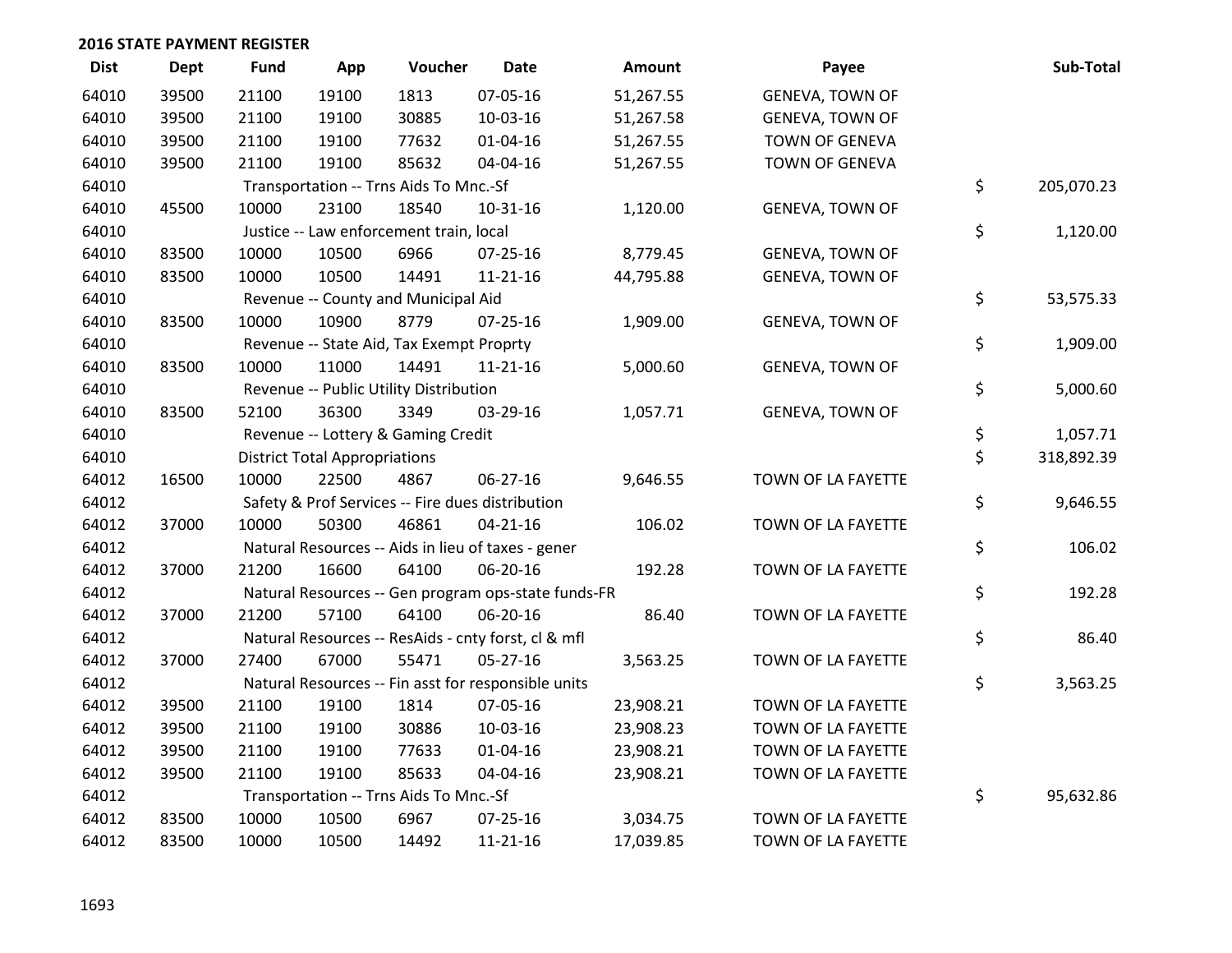| <b>Dist</b> | <b>Dept</b> | <b>Fund</b> | App                                  | Voucher                                  | <b>Date</b>                                         | Amount    | Payee              | Sub-Total        |
|-------------|-------------|-------------|--------------------------------------|------------------------------------------|-----------------------------------------------------|-----------|--------------------|------------------|
| 64012       |             |             |                                      | Revenue -- County and Municipal Aid      |                                                     |           |                    | \$<br>20,074.60  |
| 64012       | 83500       | 10000       | 10900                                | 8780                                     | $07 - 25 - 16$                                      | 44.00     | TOWN OF LA FAYETTE |                  |
| 64012       |             |             |                                      | Revenue -- State Aid, Tax Exempt Proprty |                                                     |           |                    | \$<br>44.00      |
| 64012       | 83500       | 10000       | 11000                                | 14492                                    | 11-21-16                                            | 84.33     | TOWN OF LA FAYETTE |                  |
| 64012       |             |             |                                      | Revenue -- Public Utility Distribution   |                                                     |           |                    | \$<br>84.33      |
| 64012       | 83500       | 10000       | 50100                                | 2701                                     | $01-29-16$                                          | 157.47    | TOWN OF LA FAYETTE |                  |
| 64012       |             |             |                                      | Revenue -- Payments for municipal svcs   |                                                     |           |                    | \$<br>157.47     |
| 64012       |             |             | <b>District Total Appropriations</b> |                                          |                                                     |           |                    | \$<br>129,587.76 |
| 64014       | 16500       | 10000       | 22500                                | 4868                                     | 06-27-16                                            | 17,215.54 | TOWN OF LA GRANGE  |                  |
| 64014       |             |             |                                      |                                          | Safety & Prof Services -- Fire dues distribution    |           |                    | \$<br>17,215.54  |
| 64014       | 37000       | 10000       | 50300                                | 30775                                    | $02 - 17 - 16$                                      | 57,468.84 | TOWN OF LA GRANGE  |                  |
| 64014       |             |             |                                      |                                          | Natural Resources -- Aids in lieu of taxes - gener  |           |                    | \$<br>57,468.84  |
| 64014       | 37000       | 21200       | 16600                                | 64101                                    | 06-20-16                                            | 186.96    | TOWN OF LA GRANGE  |                  |
| 64014       |             |             |                                      |                                          | Natural Resources -- Gen program ops-state funds-FR |           |                    | \$<br>186.96     |
| 64014       | 37000       | 21200       | 57100                                | 64101                                    | 06-20-16                                            | 84.01     | TOWN OF LA GRANGE  |                  |
| 64014       |             |             |                                      |                                          | Natural Resources -- ResAids - cnty forst, cl & mfl |           |                    | \$<br>84.01      |
| 64014       | 37000       | 21200       | 57900                                | 46477                                    | $04 - 21 - 16$                                      | 5,421.22  | TOWN OF LA GRANGE  |                  |
| 64014       |             |             |                                      |                                          | Natural Resources -- Aids in lieu of taxes - sum s  |           |                    | \$<br>5,421.22   |
| 64014       | 37000       | 21200       | 58900                                | 102729                                   | 11-18-16                                            | 80.24     | TOWN OF LA GRANGE  |                  |
| 64014       |             |             |                                      |                                          | Natural Resources -- Resource aids - distribution o |           |                    | \$<br>80.24      |
| 64014       | 37000       | 27400       | 67000                                | 56362                                    | $05 - 27 - 16$                                      | 9,916.88  | TOWN OF LA GRANGE  |                  |
| 64014       |             |             |                                      |                                          | Natural Resources -- Fin asst for responsible units |           |                    | \$<br>9,916.88   |
| 64014       | 39500       | 21100       | 19100                                | 1815                                     | 07-05-16                                            | 34,131.00 | TOWN OF LA GRANGE  |                  |
| 64014       | 39500       | 21100       | 19100                                | 30887                                    | 10-03-16                                            | 34,131.00 | TOWN OF LA GRANGE  |                  |
| 64014       | 39500       | 21100       | 19100                                | 77634                                    | 01-04-16                                            | 34,131.00 | TOWN OF LA GRANGE  |                  |
| 64014       | 39500       | 21100       | 19100                                | 85634                                    | 04-04-16                                            | 34,131.00 | TOWN OF LA GRANGE  |                  |
| 64014       |             |             |                                      | Transportation -- Trns Aids To Mnc.-Sf   |                                                     |           |                    | \$<br>136,524.00 |
| 64014       | 83500       | 10000       | 10500                                | 6968                                     | 07-25-16                                            | 3,533.85  | TOWN OF LA GRANGE  |                  |
| 64014       | 83500       | 10000       | 10500                                | 14493                                    | $11 - 21 - 16$                                      | 17,331.59 | TOWN OF LA GRANGE  |                  |
| 64014       |             |             |                                      | Revenue -- County and Municipal Aid      |                                                     |           |                    | \$<br>20,865.44  |
| 64014       | 83500       | 10000       | 10900                                | 8781                                     | $07 - 25 - 16$                                      | 37.00     | TOWN OF LA GRANGE  |                  |
| 64014       |             |             |                                      | Revenue -- State Aid, Tax Exempt Proprty |                                                     |           |                    | \$<br>37.00      |
| 64014       | 83500       | 10000       | 11000                                | 14493                                    | $11 - 21 - 16$                                      | 2,699.43  | TOWN OF LA GRANGE  |                  |
| 64014       |             |             |                                      | Revenue -- Public Utility Distribution   |                                                     |           |                    | \$<br>2,699.43   |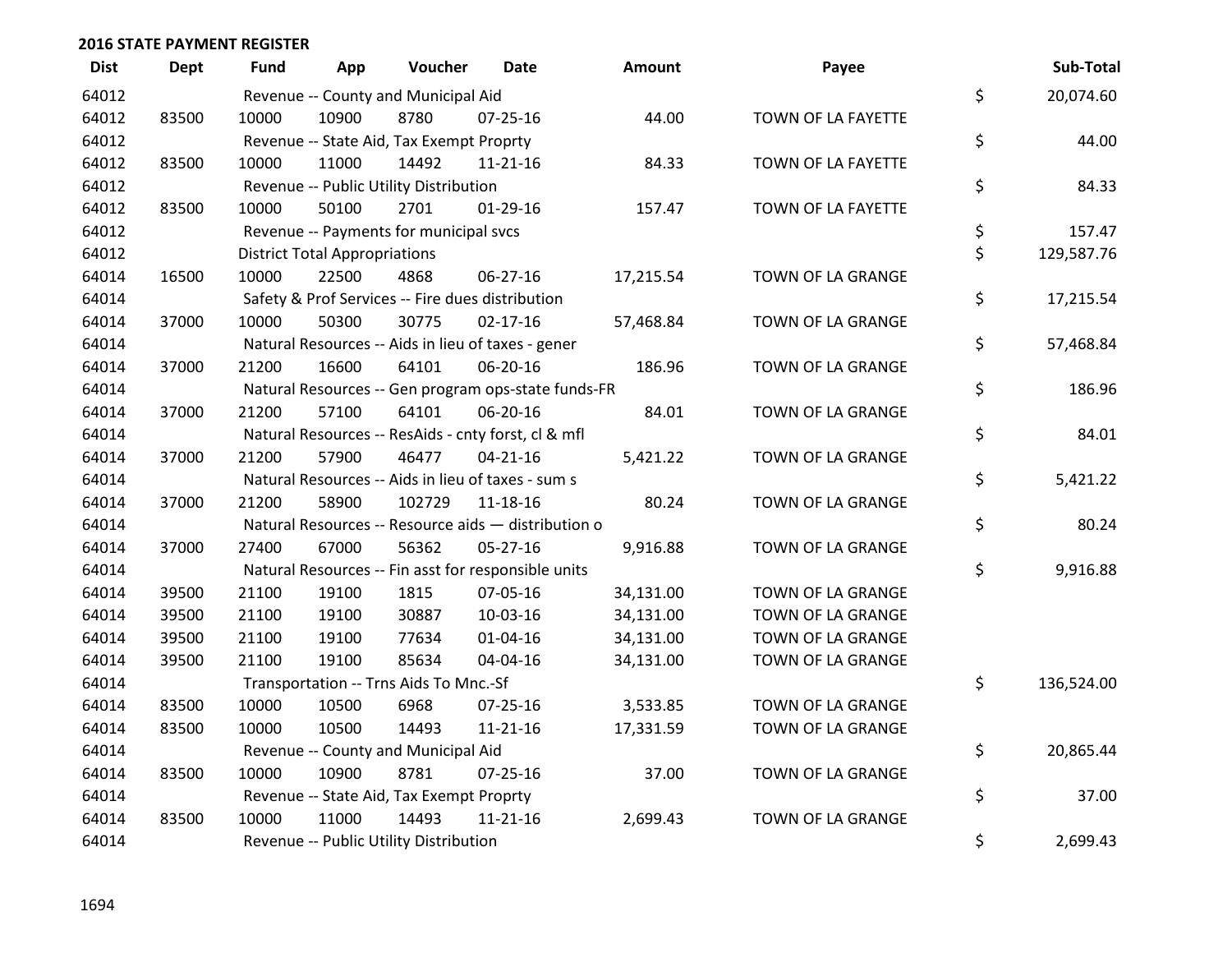| <b>Dist</b> | Dept  | Fund  | App                                  | Voucher                                  | Date                                                | Amount    | Payee                | Sub-Total        |
|-------------|-------|-------|--------------------------------------|------------------------------------------|-----------------------------------------------------|-----------|----------------------|------------------|
| 64014       |       |       | <b>District Total Appropriations</b> |                                          |                                                     |           |                      | \$<br>250,499.56 |
| 64016       | 16500 | 10000 | 22500                                | 4869                                     | 06-27-16                                            | 35,338.65 | <b>TOWN OF LINN</b>  |                  |
| 64016       |       |       |                                      |                                          | Safety & Prof Services -- Fire dues distribution    |           |                      | \$<br>35,338.65  |
| 64016       | 37000 | 10000 | 50300                                | 46507                                    | $04 - 21 - 16$                                      | 67.86     | <b>TOWN OF LINN</b>  |                  |
| 64016       |       |       |                                      |                                          | Natural Resources -- Aids in lieu of taxes - gener  |           |                      | \$<br>67.86      |
| 64016       | 37000 | 21200 | 16600                                | 64102                                    | 06-20-16                                            | 12.46     | <b>TOWN OF LINN</b>  |                  |
| 64016       |       |       |                                      |                                          | Natural Resources -- Gen program ops-state funds-FR |           |                      | \$<br>12.46      |
| 64016       | 37000 | 21200 | 57100                                | 64102                                    | 06-20-16                                            | 5.60      | <b>TOWN OF LINN</b>  |                  |
| 64016       |       |       |                                      |                                          | Natural Resources -- ResAids - cnty forst, cl & mfl |           |                      | \$<br>5.60       |
| 64016       | 37000 | 27400 | 67000                                | 56018                                    | 05-27-16                                            | 10,077.47 | TOWN OF LINN         |                  |
| 64016       |       |       |                                      |                                          | Natural Resources -- Fin asst for responsible units |           |                      | \$<br>10,077.47  |
| 64016       | 39500 | 21100 | 19100                                | 1816                                     | 07-05-16                                            | 48,187.97 | <b>TOWN OF LINN</b>  |                  |
| 64016       | 39500 | 21100 | 19100                                | 30888                                    | 10-03-16                                            | 48,188.00 | <b>TOWN OF LINN</b>  |                  |
| 64016       | 39500 | 21100 | 19100                                | 77635                                    | $01 - 04 - 16$                                      | 48,187.97 | <b>TOWN OF LINN</b>  |                  |
| 64016       | 39500 | 21100 | 19100                                | 85635                                    | 04-04-16                                            | 48,187.97 | <b>TOWN OF LINN</b>  |                  |
| 64016       |       |       |                                      | Transportation -- Trns Aids To Mnc.-Sf   |                                                     |           |                      | \$<br>192,751.91 |
| 64016       | 83500 | 10000 | 10500                                | 6969                                     | $07 - 25 - 16$                                      | 3,959.96  | <b>TOWN OF LINN</b>  |                  |
| 64016       | 83500 | 10000 | 10500                                | 14494                                    | $11 - 21 - 16$                                      | 20,697.84 | <b>TOWN OF LINN</b>  |                  |
| 64016       |       |       |                                      | Revenue -- County and Municipal Aid      |                                                     |           |                      | \$<br>24,657.80  |
| 64016       | 83500 | 10000 | 10900                                | 8782                                     | $07 - 25 - 16$                                      | 189.00    | <b>TOWN OF LINN</b>  |                  |
| 64016       |       |       |                                      | Revenue -- State Aid, Tax Exempt Proprty |                                                     |           |                      | \$<br>189.00     |
| 64016       | 83500 | 10000 | 11000                                | 14494                                    | $11 - 21 - 16$                                      | 129.27    | <b>TOWN OF LINN</b>  |                  |
| 64016       |       |       |                                      | Revenue -- Public Utility Distribution   |                                                     |           |                      | \$<br>129.27     |
| 64016       | 83500 | 10000 | 50100                                | 2702                                     | 01-29-16                                            | 2,376.57  | <b>TOWN OF LINN</b>  |                  |
| 64016       |       |       |                                      | Revenue -- Payments for municipal svcs   |                                                     |           |                      | \$<br>2,376.57   |
| 64016       |       |       | <b>District Total Appropriations</b> |                                          |                                                     |           |                      | \$<br>265,606.59 |
| 64018       | 16500 | 10000 | 22500                                | 4870                                     | 06-27-16                                            | 14,640.04 | <b>TOWN OF LYONS</b> |                  |
| 64018       |       |       |                                      |                                          | Safety & Prof Services -- Fire dues distribution    |           |                      | \$<br>14,640.04  |
| 64018       | 37000 | 10000 | 50300                                | 30783                                    | $02 - 17 - 16$                                      | 2,119.96  | <b>TOWN OF LYONS</b> |                  |
| 64018       | 37000 | 10000 | 50300                                | 46517                                    | $04 - 21 - 16$                                      | 180.77    | TOWN OF LYONS        |                  |
| 64018       | 37000 | 10000 | 50300                                | 46519                                    | $04 - 21 - 16$                                      | 69.18     | <b>TOWN OF LYONS</b> |                  |
| 64018       |       |       |                                      |                                          | Natural Resources -- Aids in lieu of taxes - gener  |           |                      | \$<br>2,369.91   |
| 64018       | 37000 | 21200 | 16600                                | 64103                                    | 06-20-16                                            | 71.08     | <b>TOWN OF LYONS</b> |                  |
| 64018       |       |       |                                      |                                          | Natural Resources -- Gen program ops-state funds-FR |           |                      | \$<br>71.08      |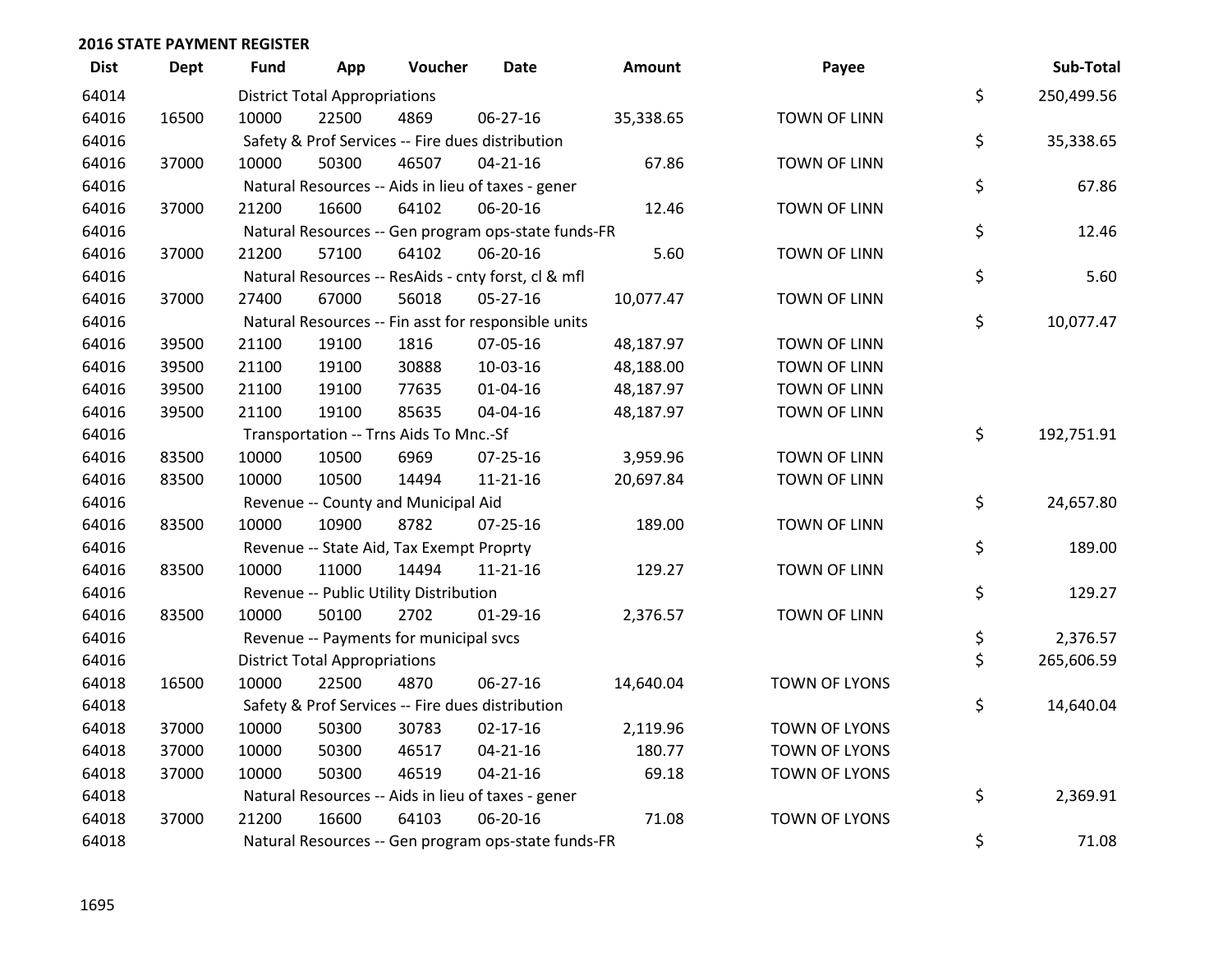| <b>Dist</b> | <b>Dept</b> | <b>Fund</b> | App                                  | Voucher                                             | Date           | Amount    | Payee                   | Sub-Total        |
|-------------|-------------|-------------|--------------------------------------|-----------------------------------------------------|----------------|-----------|-------------------------|------------------|
| 64018       | 37000       | 21200       | 57100                                | 64103                                               | 06-20-16       | 37.94     | <b>TOWN OF LYONS</b>    |                  |
| 64018       |             |             |                                      | Natural Resources -- ResAids - cnty forst, cl & mfl |                |           |                         | \$<br>37.94      |
| 64018       | 37000       | 21200       | 57900                                | 46518                                               | $04 - 21 - 16$ | 8.16      | <b>TOWN OF LYONS</b>    |                  |
| 64018       |             |             |                                      | Natural Resources -- Aids in lieu of taxes - sum s  |                |           |                         | \$<br>8.16       |
| 64018       | 37000       | 27400       | 67000                                | 56064                                               | $05 - 27 - 16$ | 6,016.13  | TOWN OF LYONS           |                  |
| 64018       |             |             |                                      | Natural Resources -- Fin asst for responsible units |                |           |                         | \$<br>6,016.13   |
| 64018       | 39500       | 21100       | 19100                                | 1817                                                | 07-05-16       | 31,037.19 | TOWN OF LYONS           |                  |
| 64018       | 39500       | 21100       | 19100                                | 30889                                               | 10-03-16       | 31,037.19 | <b>TOWN OF LYONS</b>    |                  |
| 64018       | 39500       | 21100       | 19100                                | 77636                                               | $01 - 04 - 16$ | 31,037.19 | TOWN OF LYONS           |                  |
| 64018       | 39500       | 21100       | 19100                                | 85636                                               | 04-04-16       | 31,037.19 | TOWN OF LYONS           |                  |
| 64018       |             |             |                                      | Transportation -- Trns Aids To Mnc.-Sf              |                |           |                         | \$<br>124,148.76 |
| 64018       | 43500       | 10000       | 11900                                | 72482                                               | 09-02-16       | 5,331.15  | TOWN OF LYONS           |                  |
| 64018       |             |             |                                      | Health Services -- Emergency medical services, ai   |                |           |                         | \$<br>5,331.15   |
| 64018       | 83500       | 10000       | 10500                                | 6970                                                | $07 - 25 - 16$ | 6,272.14  | <b>TOWN OF LYONS</b>    |                  |
| 64018       | 83500       | 10000       | 10500                                | 14495                                               | $11 - 21 - 16$ | 30,945.02 | TOWN OF LYONS           |                  |
| 64018       |             |             |                                      | Revenue -- County and Municipal Aid                 |                |           |                         | \$<br>37,217.16  |
| 64018       | 83500       | 10000       | 10900                                | 8783                                                | 07-25-16       | 335.00    | TOWN OF LYONS           |                  |
| 64018       |             |             |                                      | Revenue -- State Aid, Tax Exempt Proprty            |                |           |                         | \$<br>335.00     |
| 64018       | 83500       | 10000       | 11000                                | 14495                                               | $11 - 21 - 16$ | 2,214.54  | TOWN OF LYONS           |                  |
| 64018       |             |             |                                      | Revenue -- Public Utility Distribution              |                |           |                         | \$<br>2,214.54   |
| 64018       | 83500       | 10000       | 50100                                | 2703                                                | $01-29-16$     | 79.27     | <b>TOWN OF LYONS</b>    |                  |
| 64018       |             |             |                                      | Revenue -- Payments for municipal svcs              |                |           |                         | \$<br>79.27      |
| 64018       | 83500       | 52100       | 36300                                | 3350                                                | 03-29-16       | 865.30    | TOWN OF LYONS           |                  |
| 64018       |             |             |                                      | Revenue -- Lottery & Gaming Credit                  |                |           |                         | \$<br>865.30     |
| 64018       |             |             | <b>District Total Appropriations</b> |                                                     |                |           |                         | \$<br>193,334.44 |
| 64020       | 16500       | 10000       | 22500                                | 4871                                                | $06 - 27 - 16$ | 7,554.38  | TOWN OF RICHMOND        |                  |
| 64020       |             |             |                                      | Safety & Prof Services -- Fire dues distribution    |                |           |                         | \$<br>7,554.38   |
| 64020       | 37000       | 10000       | 50300                                | 30813                                               | $02 - 17 - 16$ | 15,432.59 | TOWN OF RICHMOND        |                  |
| 64020       |             |             |                                      | Natural Resources -- Aids in lieu of taxes - gener  |                |           |                         | \$<br>15,432.59  |
| 64020       | 37000       | 21200       | 16600                                | 64104                                               | 06-20-16       | 116.95    | <b>TOWN OF RICHMOND</b> |                  |
| 64020       |             |             |                                      | Natural Resources -- Gen program ops-state funds-FR |                |           |                         | \$<br>116.95     |
| 64020       | 37000       | 21200       | 57100                                | 64104                                               | 06-20-16       | 52.55     | <b>TOWN OF RICHMOND</b> |                  |
| 64020       |             |             |                                      | Natural Resources -- ResAids - cnty forst, cl & mfl |                |           |                         | \$<br>52.55      |
| 64020       | 37000       | 27400       | 67000                                | 56071                                               | 05-27-16       | 5,241.57  | <b>TOWN OF RICHMOND</b> |                  |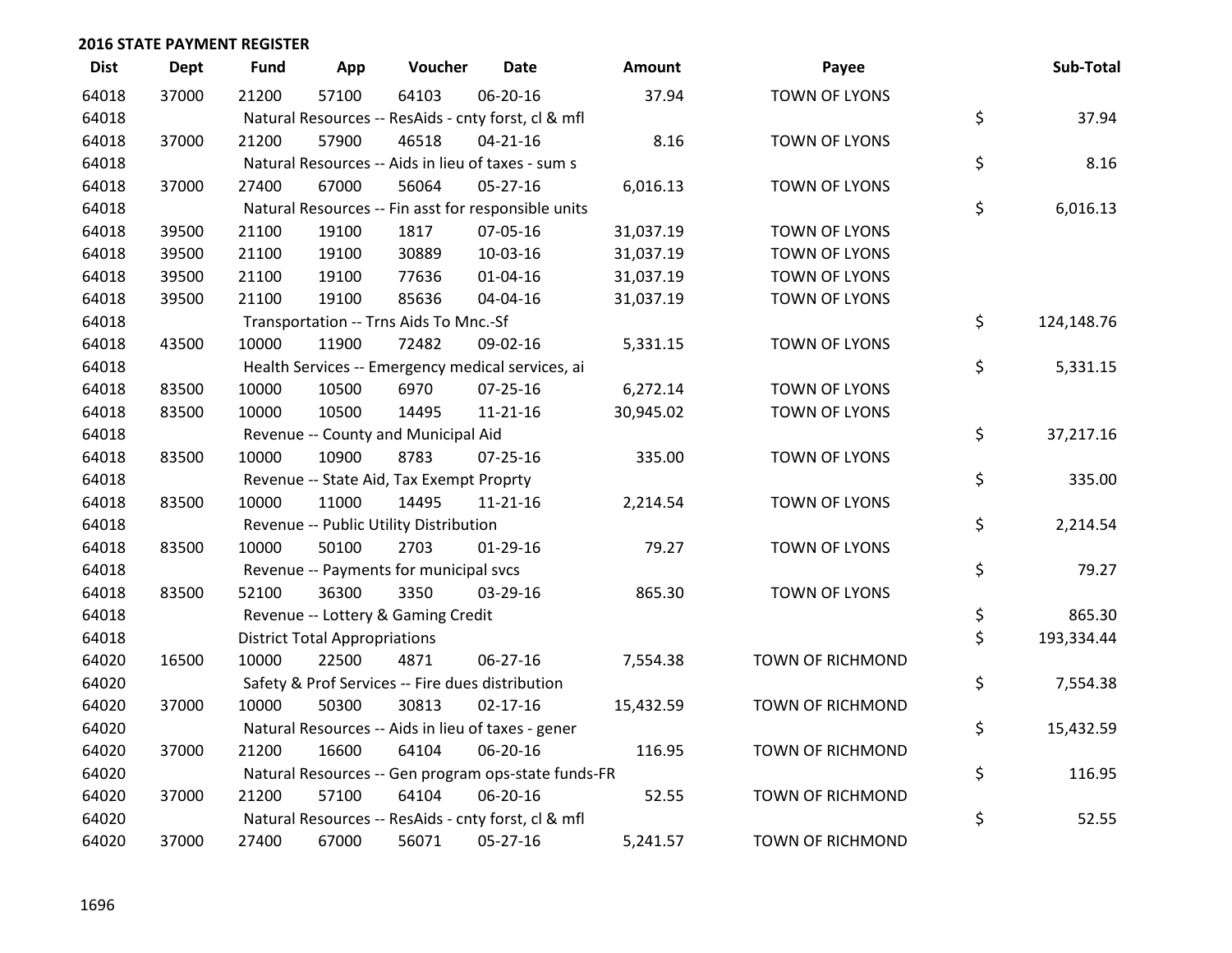| <b>Dist</b> | Dept  | Fund  | App                                  | Voucher                                  | Date                                                | Amount    | Payee                   | Sub-Total        |
|-------------|-------|-------|--------------------------------------|------------------------------------------|-----------------------------------------------------|-----------|-------------------------|------------------|
| 64020       |       |       |                                      |                                          | Natural Resources -- Fin asst for responsible units |           |                         | \$<br>5,241.57   |
| 64020       | 39500 | 21100 | 19100                                | 1818                                     | 07-05-16                                            | 27,348.84 | TOWN OF RICHMOND        |                  |
| 64020       | 39500 | 21100 | 19100                                | 30890                                    | 10-03-16                                            | 27,348.84 | TOWN OF RICHMOND        |                  |
| 64020       | 39500 | 21100 | 19100                                | 77637                                    | $01 - 04 - 16$                                      | 27,348.84 | <b>TOWN OF RICHMOND</b> |                  |
| 64020       | 39500 | 21100 | 19100                                | 85637                                    | 04-04-16                                            | 27,348.84 | <b>TOWN OF RICHMOND</b> |                  |
| 64020       |       |       |                                      | Transportation -- Trns Aids To Mnc.-Sf   |                                                     |           |                         | \$<br>109,395.36 |
| 64020       | 83500 | 10000 | 10500                                | 6971                                     | $07 - 25 - 16$                                      | 3,063.74  | TOWN OF RICHMOND        |                  |
| 64020       | 83500 | 10000 | 10500                                | 14496                                    | $11 - 21 - 16$                                      | 16,561.21 | <b>TOWN OF RICHMOND</b> |                  |
| 64020       |       |       |                                      | Revenue -- County and Municipal Aid      |                                                     |           |                         | \$<br>19,624.95  |
| 64020       | 83500 | 10000 | 10900                                | 8784                                     | $07 - 25 - 16$                                      | 21.00     | <b>TOWN OF RICHMOND</b> |                  |
| 64020       |       |       |                                      | Revenue -- State Aid, Tax Exempt Proprty |                                                     |           |                         | \$<br>21.00      |
| 64020       | 83500 | 10000 | 11000                                | 14496                                    | $11 - 21 - 16$                                      | 1,028.74  | TOWN OF RICHMOND        |                  |
| 64020       |       |       |                                      | Revenue -- Public Utility Distribution   |                                                     |           |                         | \$<br>1,028.74   |
| 64020       | 83500 | 52100 | 36300                                | 3351                                     | 03-29-16                                            | 1,425.61  | <b>TOWN OF RICHMOND</b> |                  |
| 64020       |       |       |                                      | Revenue -- Lottery & Gaming Credit       |                                                     |           |                         | \$<br>1,425.61   |
| 64020       |       |       | <b>District Total Appropriations</b> |                                          |                                                     |           |                         | \$<br>159,893.70 |
| 64022       | 16500 | 10000 | 22500                                | 4872                                     | 06-27-16                                            | 2,830.47  | <b>TOWN OF SHARON</b>   |                  |
| 64022       |       |       |                                      |                                          | Safety & Prof Services -- Fire dues distribution    |           |                         | \$<br>2,830.47   |
| 64022       | 37000 | 10000 | 50300                                | 46657                                    | $04 - 21 - 16$                                      | 215.92    | <b>TOWN OF SHARON</b>   |                  |
| 64022       |       |       |                                      |                                          | Natural Resources -- Aids in lieu of taxes - gener  |           |                         | \$<br>215.92     |
| 64022       | 37000 | 27400 | 67000                                | 55853                                    | 05-27-16                                            | 927.81    | TOWN OF SHARON          |                  |
| 64022       |       |       |                                      |                                          | Natural Resources -- Fin asst for responsible units |           |                         | \$<br>927.81     |
| 64022       | 39500 | 21100 | 19100                                | 1819                                     | 07-05-16                                            | 22,746.66 | TOWN OF SHARON          |                  |
| 64022       | 39500 | 21100 | 19100                                | 30891                                    | 10-03-16                                            | 22,746.66 | <b>TOWN OF SHARON</b>   |                  |
| 64022       | 39500 | 21100 | 19100                                | 77638                                    | $01 - 04 - 16$                                      | 22,746.66 | <b>TOWN OF SHARON</b>   |                  |
| 64022       | 39500 | 21100 | 19100                                | 85638                                    | 04-04-16                                            | 22,746.66 | <b>TOWN OF SHARON</b>   |                  |
| 64022       |       |       |                                      | Transportation -- Trns Aids To Mnc.-Sf   |                                                     |           |                         | \$<br>90,986.64  |
| 64022       | 39500 | 21100 | 27800                                | 75170                                    | $02 - 25 - 16$                                      | 14,291.06 | TREAS TN SHARON         |                  |
| 64022       |       |       |                                      | Transportation -- Loc Rd Imp Prg St Fd   |                                                     |           |                         | \$<br>14,291.06  |
| 64022       | 83500 | 10000 | 10500                                | 6972                                     | 07-25-16                                            | 3,375.70  | <b>TOWN OF SHARON</b>   |                  |
| 64022       | 83500 | 10000 | 10500                                | 14497                                    | $11 - 21 - 16$                                      | 12,170.28 | TOWN OF SHARON          |                  |
| 64022       |       |       |                                      | Revenue -- County and Municipal Aid      |                                                     |           |                         | \$<br>15,545.98  |
| 64022       | 83500 | 10000 | 10900                                | 8785                                     | $07 - 25 - 16$                                      | 200.00    | <b>TOWN OF SHARON</b>   |                  |
| 64022       |       |       |                                      | Revenue -- State Aid, Tax Exempt Proprty |                                                     |           |                         | \$<br>200.00     |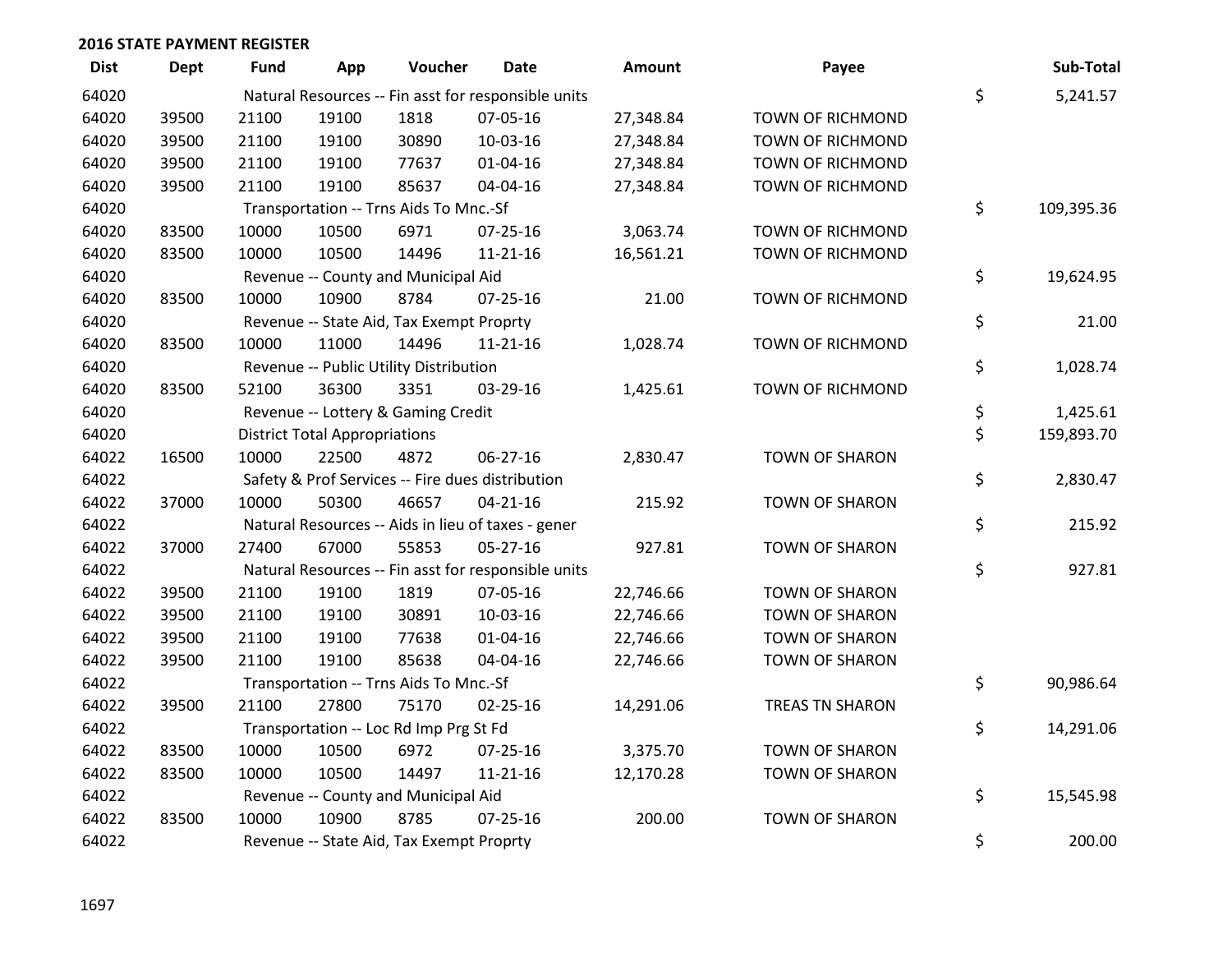| <b>Dist</b> | <b>Dept</b> | Fund  | App                                  | Voucher                                  | <b>Date</b>                                         | <b>Amount</b> | Payee                      | Sub-Total        |
|-------------|-------------|-------|--------------------------------------|------------------------------------------|-----------------------------------------------------|---------------|----------------------------|------------------|
| 64022       | 83500       | 10000 | 11000                                | 14497                                    | $11 - 21 - 16$                                      | 6,741.97      | <b>TOWN OF SHARON</b>      |                  |
| 64022       |             |       |                                      | Revenue -- Public Utility Distribution   |                                                     |               |                            | \$<br>6,741.97   |
| 64022       |             |       | <b>District Total Appropriations</b> |                                          |                                                     |               |                            | \$<br>131,739.85 |
| 64024       | 16500       | 10000 | 22500                                | 4873                                     | $06 - 27 - 16$                                      | 7,821.38      | TOWN OF SPRING PRAIRIE     |                  |
| 64024       |             |       |                                      |                                          | Safety & Prof Services -- Fire dues distribution    |               |                            | \$<br>7,821.38   |
| 64024       | 37000       | 10000 | 50300                                | 28916                                    | $02 - 12 - 16$                                      | 4,480.60      | TOWN OF SPRING PRAIRIE     |                  |
| 64024       |             |       |                                      |                                          | Natural Resources -- Aids in lieu of taxes - gener  |               |                            | \$<br>4,480.60   |
| 64024       | 37000       | 21200 | 16600                                | 64105                                    | 06-20-16                                            | 72.55         | TOWN OF SPRING PRAIRIE     |                  |
| 64024       |             |       |                                      |                                          | Natural Resources -- Gen program ops-state funds-FR |               |                            | \$<br>72.55      |
| 64024       | 37000       | 21200 | 57100                                | 64105                                    | 06-20-16                                            | 32.60         | TOWN OF SPRING PRAIRIE     |                  |
| 64024       |             |       |                                      |                                          | Natural Resources -- ResAids - cnty forst, cl & mfl |               |                            | \$<br>32.60      |
| 64024       | 37000       | 21200 | 57900                                | 45723                                    | $04 - 21 - 16$                                      | 35.20         | TOWN OF SPRING PRAIRIE     |                  |
| 64024       |             |       |                                      |                                          | Natural Resources -- Aids in lieu of taxes - sum s  |               |                            | \$<br>35.20      |
| 64024       | 37000       | 27400 | 67000                                | 56114                                    | $05 - 27 - 16$                                      | 1,328.99      | TOWN OF SPRING PRAIRIE     |                  |
| 64024       |             |       |                                      |                                          | Natural Resources -- Fin asst for responsible units |               |                            | \$<br>1,328.99   |
| 64024       | 39500       | 21100 | 19100                                | 1820                                     | 07-05-16                                            | 21,056.62     | TOWN OF SPRING PRAIRIE     |                  |
| 64024       | 39500       | 21100 | 19100                                | 30892                                    | 10-03-16                                            | 21,056.64     | TOWN OF SPRING PRAIRIE     |                  |
| 64024       | 39500       | 21100 | 19100                                | 77639                                    | $01 - 04 - 16$                                      | 21,056.62     | TOWN OF SPRING PRAIRIE     |                  |
| 64024       | 39500       | 21100 | 19100                                | 85639                                    | 04-04-16                                            | 21,056.62     | TOWN OF SPRING PRAIRIE     |                  |
| 64024       |             |       |                                      | Transportation -- Trns Aids To Mnc.-Sf   |                                                     |               |                            | \$<br>84,226.50  |
| 64024       | 83500       | 10000 | 10900                                | 8786                                     | $07 - 25 - 16$                                      | 5.00          | TOWN OF SPRING PRAIRIE     |                  |
| 64024       |             |       |                                      | Revenue -- State Aid, Tax Exempt Proprty |                                                     |               |                            | \$<br>5.00       |
| 64024       |             |       | <b>District Total Appropriations</b> |                                          |                                                     |               |                            | \$<br>98,002.82  |
| 64026       | 16500       | 10000 | 22500                                | 4874                                     | 06-27-16                                            | 13,565.01     | TOWN OF SUGAR CREEK        |                  |
| 64026       |             |       |                                      |                                          | Safety & Prof Services -- Fire dues distribution    |               |                            | \$<br>13,565.01  |
| 64026       | 37000       | 10000 | 50300                                | 30885                                    | $02 - 17 - 16$                                      | 27,436.55     | TOWN OF SUGAR CREEK        |                  |
| 64026       |             |       |                                      |                                          | Natural Resources -- Aids in lieu of taxes - gener  |               |                            | \$<br>27,436.55  |
| 64026       | 37000       | 21200 | 16600                                | 64106                                    | 06-20-16                                            | 12.91         | <b>TOWN OF SUGAR CREEK</b> |                  |
| 64026       |             |       |                                      |                                          | Natural Resources -- Gen program ops-state funds-FR |               |                            | \$<br>12.91      |
| 64026       | 37000       | 21200 | 57100                                | 64106                                    | 06-20-16                                            | 5.80          | TOWN OF SUGAR CREEK        |                  |
| 64026       |             |       |                                      |                                          | Natural Resources -- ResAids - cnty forst, cl & mfl |               |                            | \$<br>5.80       |
| 64026       | 37000       | 27400 | 67000                                | 56092                                    | $05 - 27 - 16$                                      | 9,889.65      | <b>TOWN OF SUGAR CREEK</b> |                  |
| 64026       |             |       |                                      |                                          | Natural Resources -- Fin asst for responsible units |               |                            | \$<br>9,889.65   |
| 64026       | 39500       | 21100 | 19100                                | 1821                                     | 07-05-16                                            | 33,696.10     | <b>TOWN OF SUGAR CREEK</b> |                  |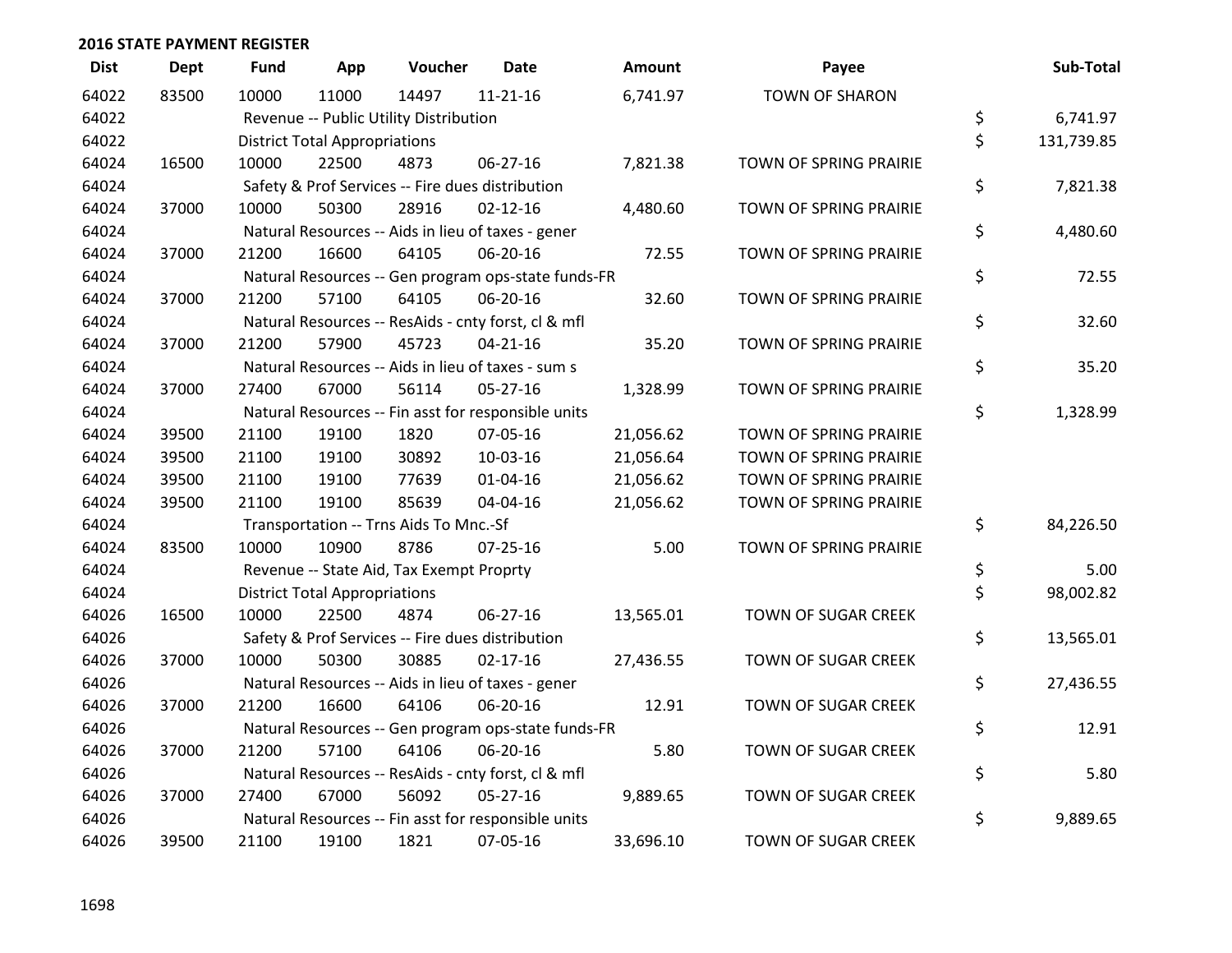| <b>Dist</b> | <b>Dept</b> | <b>Fund</b> | App                                  | Voucher                                  | <b>Date</b>                                         | Amount    | Payee               | Sub-Total        |
|-------------|-------------|-------------|--------------------------------------|------------------------------------------|-----------------------------------------------------|-----------|---------------------|------------------|
| 64026       | 39500       | 21100       | 19100                                | 30893                                    | 10-03-16                                            | 33,696.12 | TOWN OF SUGAR CREEK |                  |
| 64026       | 39500       | 21100       | 19100                                | 77640                                    | 01-04-16                                            | 33,696.10 | TOWN OF SUGAR CREEK |                  |
| 64026       | 39500       | 21100       | 19100                                | 85640                                    | 04-04-16                                            | 33,696.10 | TOWN OF SUGAR CREEK |                  |
| 64026       |             |             |                                      | Transportation -- Trns Aids To Mnc.-Sf   |                                                     |           |                     | \$<br>134,784.42 |
| 64026       | 83500       | 10000       | 10500                                | 6973                                     | $07 - 25 - 16$                                      | 6,666.74  | TOWN OF SUGAR CREEK |                  |
| 64026       | 83500       | 10000       | 10500                                | 14498                                    | $11 - 21 - 16$                                      | 32,404.03 | TOWN OF SUGAR CREEK |                  |
| 64026       |             |             |                                      | Revenue -- County and Municipal Aid      |                                                     |           |                     | \$<br>39,070.77  |
| 64026       | 83500       | 10000       | 10900                                | 8787                                     | 07-25-16                                            | 42.00     | TOWN OF SUGAR CREEK |                  |
| 64026       |             |             |                                      | Revenue -- State Aid, Tax Exempt Proprty |                                                     |           |                     | \$<br>42.00      |
| 64026       | 83500       | 10000       | 11000                                | 14498                                    | $11 - 21 - 16$                                      | 4,907.96  | TOWN OF SUGAR CREEK |                  |
| 64026       |             |             |                                      | Revenue -- Public Utility Distribution   |                                                     |           |                     | \$<br>4,907.96   |
| 64026       | 83500       | 10000       | 50100                                | 2704                                     | $01-29-16$                                          | 196.24    | TOWN OF SUGAR CREEK |                  |
| 64026       |             |             |                                      | Revenue -- Payments for municipal svcs   |                                                     |           |                     | \$<br>196.24     |
| 64026       |             |             | <b>District Total Appropriations</b> |                                          |                                                     |           |                     | \$<br>229,911.31 |
| 64028       | 16500       | 10000       | 22500                                | 4875                                     | $06 - 27 - 16$                                      | 8,261.21  | <b>TOWN OF TROY</b> |                  |
| 64028       |             |             |                                      |                                          | Safety & Prof Services -- Fire dues distribution    |           |                     | \$<br>8,261.21   |
| 64028       | 37000       | 10000       | 50300                                | 30839                                    | $02 - 17 - 16$                                      | 26,815.19 | TOWN OF TROY        |                  |
| 64028       | 37000       | 10000       | 50300                                | 30840                                    | $02 - 17 - 16$                                      | 530.55    | <b>TOWN OF TROY</b> |                  |
| 64028       | 37000       | 10000       | 50300                                | 30841                                    | $02 - 17 - 16$                                      | 36,307.19 | <b>TOWN OF TROY</b> |                  |
| 64028       | 37000       | 10000       | 50300                                | 46711                                    | $04 - 21 - 16$                                      | 546.03    | <b>TOWN OF TROY</b> |                  |
| 64028       | 37000       | 10000       | 50300                                | 46712                                    | $04 - 21 - 16$                                      | 925.44    | TOWN OF TROY        |                  |
| 64028       |             |             |                                      |                                          | Natural Resources -- Aids in lieu of taxes - gener  |           |                     | \$<br>65,124.40  |
| 64028       | 37000       | 21200       | 16600                                | 64107                                    | 06-20-16                                            | 73.44     | TOWN OF TROY        |                  |
| 64028       |             |             |                                      |                                          | Natural Resources -- Gen program ops-state funds-FR |           |                     | \$<br>73.44      |
| 64028       | 37000       | 21200       | 38100                                | 38769                                    | 03-30-16                                            | 4,535.46  | TOWN OF TROY        |                  |
| 64028       |             |             |                                      | Natural Resources -- GPO -federal funds  |                                                     |           |                     | \$<br>4,535.46   |
| 64028       | 37000       | 21200       | 55000                                | 38769                                    | 03-30-16                                            | 15,715.36 | TOWN OF TROY        |                  |
| 64028       |             |             |                                      |                                          | Natural Resources -- Enf A - boating enforcement    |           |                     | \$<br>15,715.36  |
| 64028       | 37000       | 21200       | 57100                                | 64107                                    | 06-20-16                                            | 33.00     | TOWN OF TROY        |                  |
| 64028       |             |             |                                      |                                          | Natural Resources -- ResAids - cnty forst, cl & mfl |           |                     | \$<br>33.00      |
| 64028       | 37000       | 21200       | 57900                                | 46710                                    | $04 - 21 - 16$                                      | 8.84      | TOWN OF TROY        |                  |
| 64028       | 37000       | 21200       | 57900                                | 46713                                    | $04 - 21 - 16$                                      | 828.65    | <b>TOWN OF TROY</b> |                  |
| 64028       |             |             |                                      |                                          | Natural Resources -- Aids in lieu of taxes - sum s  |           |                     | \$<br>837.49     |
| 64028       | 37000       | 21200       | 58900                                | 102730                                   | 11-18-16                                            | 145.37    | <b>TOWN OF TROY</b> |                  |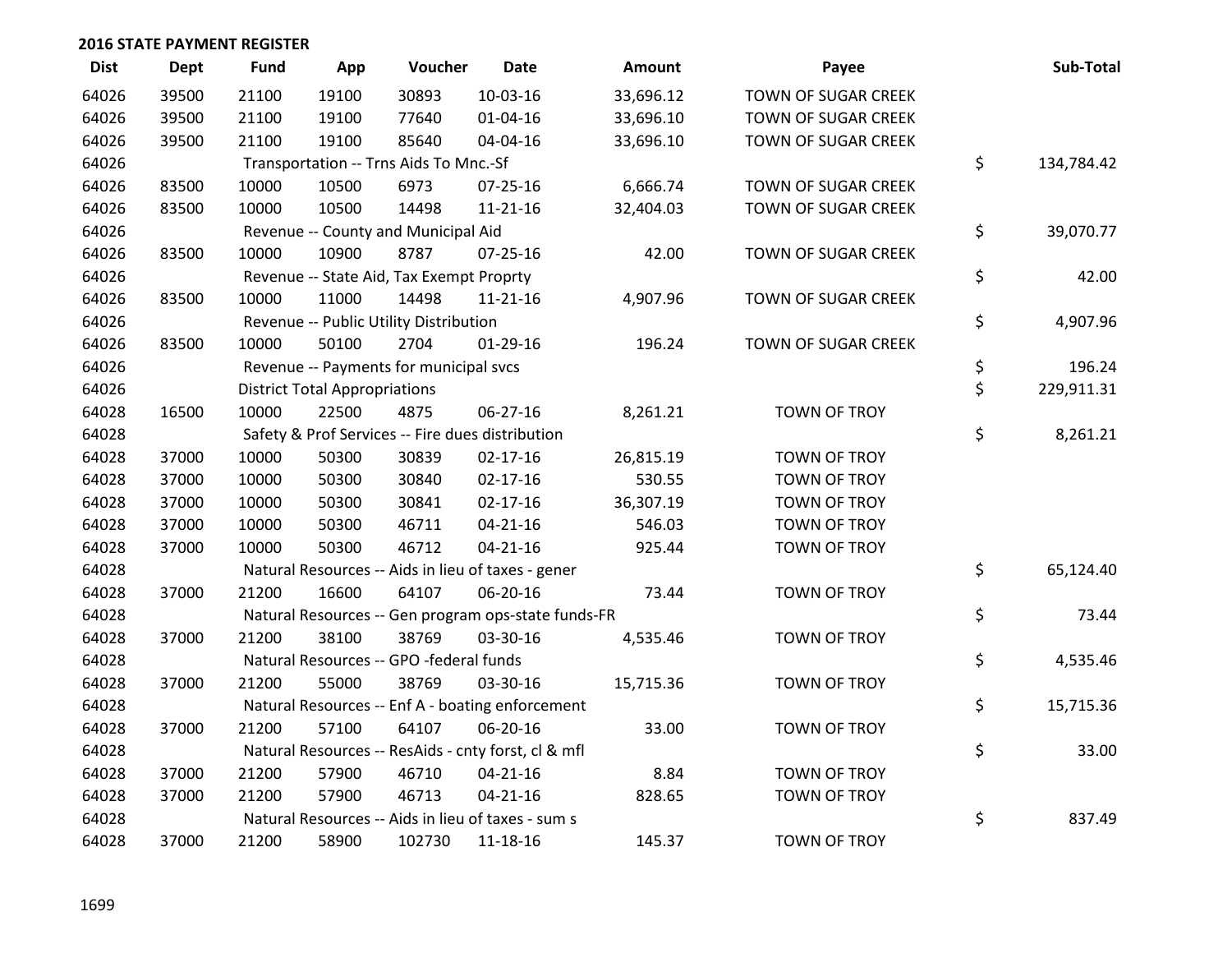| <b>Dist</b> | <b>Dept</b> | Fund  | App                                  | Voucher                                  | <b>Date</b>                                         | Amount    | Payee               | Sub-Total        |
|-------------|-------------|-------|--------------------------------------|------------------------------------------|-----------------------------------------------------|-----------|---------------------|------------------|
| 64028       |             |       |                                      |                                          | Natural Resources -- Resource aids - distribution o |           |                     | \$<br>145.37     |
| 64028       | 37000       | 27400 | 67000                                | 56138                                    | $05 - 27 - 16$                                      | 3,851.73  | <b>TOWN OF TROY</b> |                  |
| 64028       |             |       |                                      |                                          | Natural Resources -- Fin asst for responsible units |           |                     | \$<br>3,851.73   |
| 64028       | 39500       | 21100 | 19100                                | 1822                                     | 07-05-16                                            | 22,476.91 | TOWN OF TROY        |                  |
| 64028       | 39500       | 21100 | 19100                                | 30894                                    | 10-03-16                                            | 22,476.93 | TOWN OF TROY        |                  |
| 64028       | 39500       | 21100 | 19100                                | 77641                                    | $01 - 04 - 16$                                      | 22,476.91 | TOWN OF TROY        |                  |
| 64028       | 39500       | 21100 | 19100                                | 85641                                    | 04-04-16                                            | 22,476.91 | TOWN OF TROY        |                  |
| 64028       |             |       |                                      | Transportation -- Trns Aids To Mnc.-Sf   |                                                     |           |                     | \$<br>89,907.66  |
| 64028       | 45500       | 10000 | 23100                                | 20605                                    | 12-09-16                                            | 320.00    | <b>TOWN OF TROY</b> |                  |
| 64028       |             |       |                                      | Justice -- Law enforcement train, local  |                                                     |           |                     | \$<br>320.00     |
| 64028       | 83500       | 10000 | 10500                                | 6974                                     | $07 - 25 - 16$                                      | 4,479.60  | TOWN OF TROY        |                  |
| 64028       | 83500       | 10000 | 10500                                | 14499                                    | $11 - 21 - 16$                                      | 25,384.53 | <b>TOWN OF TROY</b> |                  |
| 64028       |             |       |                                      | Revenue -- County and Municipal Aid      |                                                     |           |                     | \$<br>29,864.13  |
| 64028       | 83500       | 10000 | 10900                                | 8788                                     | $07 - 25 - 16$                                      | 48.00     | TOWN OF TROY        |                  |
| 64028       |             |       |                                      | Revenue -- State Aid, Tax Exempt Proprty |                                                     |           |                     | \$<br>48.00      |
| 64028       | 83500       | 52100 | 36300                                | 3352                                     | 03-29-16                                            | 6,447.12  | <b>TOWN OF TROY</b> |                  |
| 64028       |             |       |                                      | Revenue -- Lottery & Gaming Credit       |                                                     |           |                     | \$<br>6,447.12   |
| 64028       |             |       | <b>District Total Appropriations</b> |                                          |                                                     |           |                     | \$<br>225,164.37 |
| 64030       | 16500       | 10000 | 22500                                | 4876                                     | 06-27-16                                            | 7,834.95  | WALWORTH, TOWN OF   |                  |
| 64030       |             |       |                                      |                                          | Safety & Prof Services -- Fire dues distribution    |           |                     | \$<br>7,834.95   |
| 64030       | 37000       | 21200 | 16600                                | 64108                                    | 06-20-16                                            | 12.91     | WALWORTH, TOWN OF   |                  |
| 64030       |             |       |                                      |                                          | Natural Resources -- Gen program ops-state funds-FR |           |                     | \$<br>12.91      |
| 64030       | 37000       | 21200 | 57100                                | 64108                                    | 06-20-16                                            | 5.80      | WALWORTH, TOWN OF   |                  |
| 64030       |             |       |                                      |                                          | Natural Resources -- ResAids - cnty forst, cl & mfl |           |                     | \$<br>5.80       |
| 64030       | 37000       | 27400 | 67000                                | 55633                                    | $05 - 27 - 16$                                      | 4,318.27  | WALWORTH, TOWN OF   |                  |
| 64030       |             |       |                                      |                                          | Natural Resources -- Fin asst for responsible units |           |                     | \$<br>4,318.27   |
| 64030       | 39500       | 21100 | 19100                                | 1823                                     | 07-05-16                                            | 22,113.58 | WALWORTH, TOWN OF   |                  |
| 64030       | 39500       | 21100 | 19100                                | 30895                                    | 10-03-16                                            | 22,113.60 | WALWORTH, TOWN OF   |                  |
| 64030       | 39500       | 21100 | 19100                                | 77642                                    | $01 - 04 - 16$                                      | 22,113.58 | TOWN OF WALWORTH    |                  |
| 64030       | 39500       | 21100 | 19100                                | 85642                                    | 04-04-16                                            | 22,113.58 | TOWN OF WALWORTH    |                  |
| 64030       |             |       |                                      | Transportation -- Trns Aids To Mnc.-Sf   |                                                     |           |                     | \$<br>88,454.34  |
| 64030       | 83500       | 10000 | 10500                                | 6975                                     | $07 - 25 - 16$                                      | 5,098.09  | WALWORTH, TOWN OF   |                  |
| 64030       | 83500       | 10000 | 10500                                | 14500                                    | $11 - 21 - 16$                                      | 14,257.87 | WALWORTH, TOWN OF   |                  |
| 64030       |             |       |                                      | Revenue -- County and Municipal Aid      |                                                     |           |                     | \$<br>19,355.96  |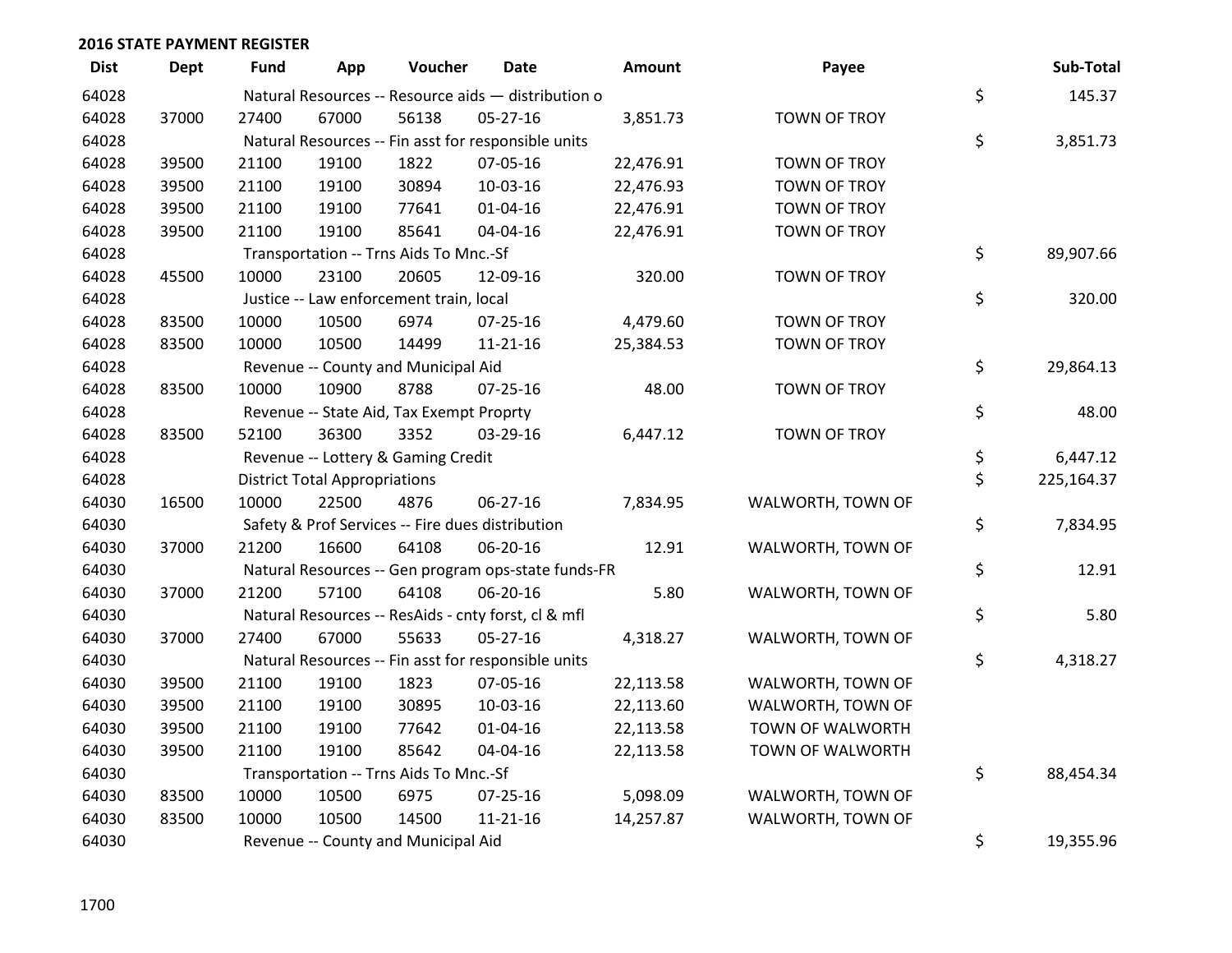| <b>Dist</b> | <b>Dept</b> | Fund  | App                                  | Voucher                                             | <b>Date</b>    | <b>Amount</b> | Payee                     | Sub-Total        |
|-------------|-------------|-------|--------------------------------------|-----------------------------------------------------|----------------|---------------|---------------------------|------------------|
| 64030       | 83500       | 10000 | 10900                                | 8789                                                | $07 - 25 - 16$ | 504.00        | WALWORTH, TOWN OF         |                  |
| 64030       |             |       |                                      | Revenue -- State Aid, Tax Exempt Proprty            |                |               |                           | \$<br>504.00     |
| 64030       | 83500       | 10000 | 11000                                | 14500                                               | $11 - 21 - 16$ | 14,647.17     | WALWORTH, TOWN OF         |                  |
| 64030       |             |       |                                      | Revenue -- Public Utility Distribution              |                |               |                           | \$<br>14,647.17  |
| 64030       |             |       | <b>District Total Appropriations</b> |                                                     |                |               |                           | \$<br>135,133.40 |
| 64032       | 16500       | 10000 | 22500                                | 4877                                                | 06-27-16       | 8,772.44      | <b>TOWN OF WHITEWATER</b> |                  |
| 64032       |             |       |                                      | Safety & Prof Services -- Fire dues distribution    |                |               |                           | \$<br>8,772.44   |
| 64032       | 37000       | 10000 | 50300                                | 30853                                               | $02 - 17 - 16$ | 6,543.74      | TOWN OF WHITEWATER        |                  |
| 64032       | 37000       | 10000 | 50300                                | 30854                                               | $02 - 17 - 16$ | 28,640.23     | <b>TOWN OF WHITEWATER</b> |                  |
| 64032       | 37000       | 10000 | 50300                                | 46747                                               | $04 - 21 - 16$ | 280.18        | <b>TOWN OF WHITEWATER</b> |                  |
| 64032       | 37000       | 10000 | 50300                                | 46748                                               | $04 - 21 - 16$ | 150.89        | <b>TOWN OF WHITEWATER</b> |                  |
| 64032       | 37000       | 10000 | 50300                                | 46749                                               | $04 - 21 - 16$ | 43.39         | <b>TOWN OF WHITEWATER</b> |                  |
| 64032       |             |       |                                      | Natural Resources -- Aids in lieu of taxes - gener  |                |               |                           | \$<br>35,658.43  |
| 64032       | 37000       | 21200 | 16600                                | 64109                                               | 06-20-16       | 51.63         | <b>TOWN OF WHITEWATER</b> |                  |
| 64032       |             |       |                                      | Natural Resources -- Gen program ops-state funds-FR |                |               |                           | \$<br>51.63      |
| 64032       | 37000       | 21200 | 38100                                | 38781                                               | 03-30-16       | 3,186.88      | <b>TOWN OF WHITEWATER</b> |                  |
| 64032       |             |       |                                      | Natural Resources -- GPO -federal funds             |                |               |                           | \$<br>3,186.88   |
| 64032       | 37000       | 21200 | 55000                                | 38781                                               | 03-30-16       | 11,042.53     | <b>TOWN OF WHITEWATER</b> |                  |
| 64032       |             |       |                                      | Natural Resources -- Enf A - boating enforcement    |                |               |                           | \$<br>11,042.53  |
| 64032       | 37000       | 21200 | 57100                                | 64109                                               | 06-20-16       | 23.20         | <b>TOWN OF WHITEWATER</b> |                  |
| 64032       |             |       |                                      | Natural Resources -- ResAids - cnty forst, cl & mfl |                |               |                           | \$<br>23.20      |
| 64032       | 37000       | 21200 | 57900                                | 46745                                               | $04 - 21 - 16$ | 176.88        | TOWN OF WHITEWATER        |                  |
| 64032       | 37000       | 21200 | 57900                                | 46746                                               | $04 - 21 - 16$ | 1,952.28      | <b>TOWN OF WHITEWATER</b> |                  |
| 64032       |             |       |                                      | Natural Resources -- Aids in lieu of taxes - sum s  |                |               |                           | \$<br>2,129.16   |
| 64032       | 37000       | 27400 | 67000                                | 55525                                               | $05 - 27 - 16$ | 5,121.37      | TOWN OF WHITEWATER        |                  |
| 64032       |             |       |                                      | Natural Resources -- Fin asst for responsible units |                |               |                           | \$<br>5,121.37   |
| 64032       | 39500       | 21100 | 19100                                | 1824                                                | 07-05-16       | 25,251.43     | <b>TOWN OF WHITEWATER</b> |                  |
| 64032       | 39500       | 21100 | 19100                                | 30896                                               | 10-03-16       | 25,251.45     | <b>TOWN OF WHITEWATER</b> |                  |
| 64032       | 39500       | 21100 | 19100                                | 77643                                               | $01 - 04 - 16$ | 25,251.43     | <b>TOWN OF WHITEWATER</b> |                  |
| 64032       | 39500       | 21100 | 19100                                | 85643                                               | 04-04-16       | 25,251.43     | <b>TOWN OF WHITEWATER</b> |                  |
| 64032       |             |       |                                      | Transportation -- Trns Aids To Mnc.-Sf              |                |               |                           | \$<br>101,005.74 |
| 64032       | 83500       | 10000 | 10500                                | 6976                                                | 07-25-16       | 4,454.72      | TOWN OF WHITEWATER        |                  |
| 64032       | 83500       | 10000 | 10500                                | 14501                                               | $11 - 21 - 16$ | 16,955.99     | <b>TOWN OF WHITEWATER</b> |                  |
| 64032       |             |       |                                      | Revenue -- County and Municipal Aid                 |                |               |                           | \$<br>21,410.71  |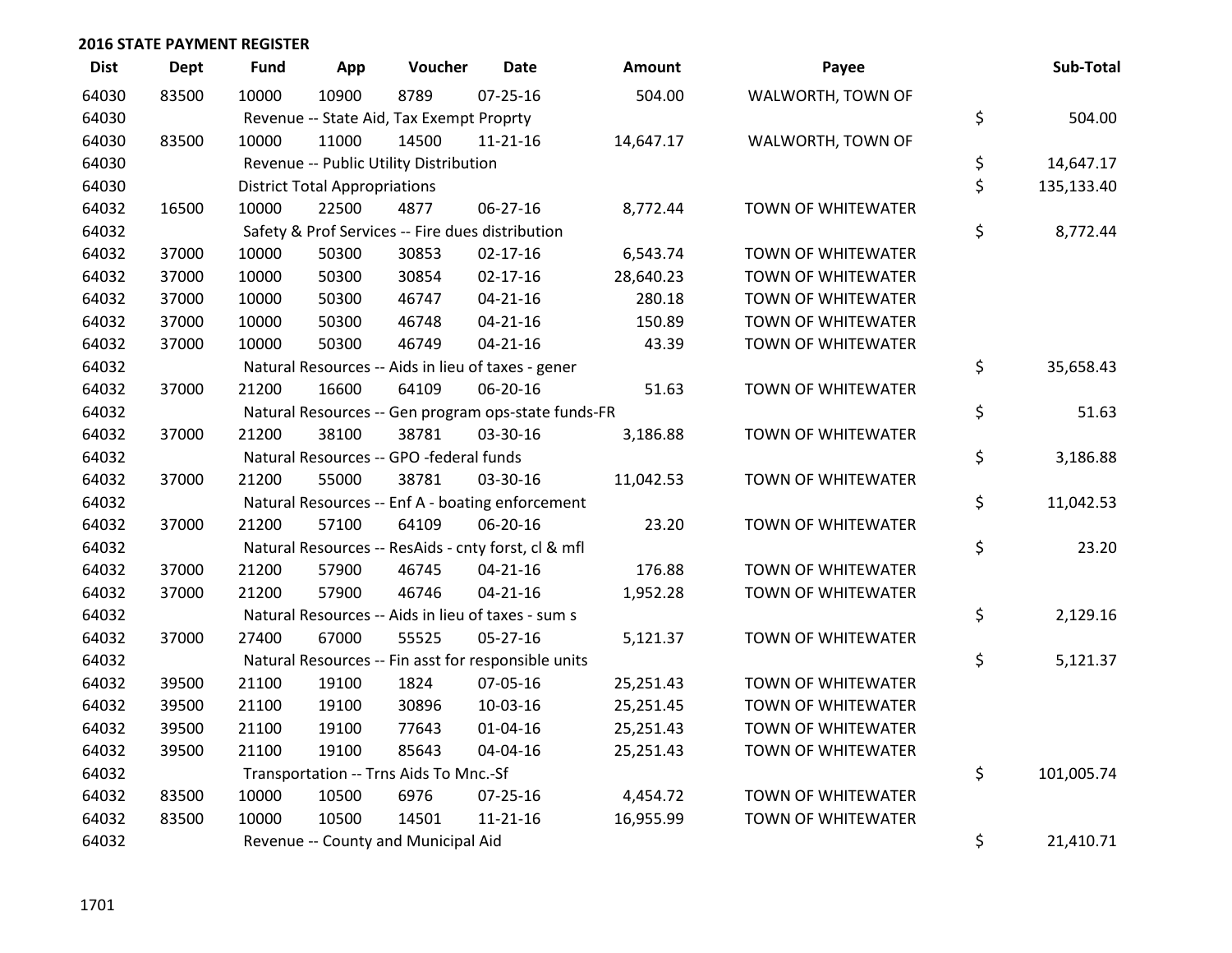| <b>Dist</b> | Dept  | <b>Fund</b> | App                                  | Voucher                                  | <b>Date</b>                                         | <b>Amount</b> | Payee                        | Sub-Total        |
|-------------|-------|-------------|--------------------------------------|------------------------------------------|-----------------------------------------------------|---------------|------------------------------|------------------|
| 64032       | 83500 | 10000       | 10900                                | 8790                                     | $07 - 25 - 16$                                      | 27.00         | <b>TOWN OF WHITEWATER</b>    |                  |
| 64032       |       |             |                                      | Revenue -- State Aid, Tax Exempt Proprty |                                                     |               |                              | \$<br>27.00      |
| 64032       | 83500 | 10000       | 11000                                | 14501                                    | $11 - 21 - 16$                                      | 8,848.08      | <b>TOWN OF WHITEWATER</b>    |                  |
| 64032       |       |             |                                      | Revenue -- Public Utility Distribution   |                                                     |               |                              | \$<br>8,848.08   |
| 64032       |       |             | <b>District Total Appropriations</b> |                                          |                                                     |               |                              | \$<br>197,277.17 |
| 64115       | 16500 | 10000       | 22500                                | 4878                                     | $06 - 27 - 16$                                      | 13,243.16     | VILLAGE OF BLOOMFIELD        |                  |
| 64115       |       |             |                                      |                                          | Safety & Prof Services -- Fire dues distribution    |               |                              | \$<br>13,243.16  |
| 64115       | 37000 | 27400       | 67000                                | 56027                                    | $05 - 27 - 16$                                      | 9,338.97      | VILLAGE OF BLOOMFIELD        |                  |
| 64115       |       |             |                                      |                                          | Natural Resources -- Fin asst for responsible units |               |                              | \$<br>9,338.97   |
| 64115       | 37000 | 27400       | 67300                                | 56027                                    | 05-27-16                                            | 1,226.99      | VILLAGE OF BLOOMFIELD        |                  |
| 64115       |       |             |                                      |                                          | Natural Resources -- Recycling consolidation grants |               |                              | \$<br>1,226.99   |
| 64115       | 39500 | 21100       | 19100                                | 1825                                     | 07-05-16                                            | 28,785.64     | VILLAGE OF BLOOMFIELD        |                  |
| 64115       | 39500 | 21100       | 19100                                | 30897                                    | 10-03-16                                            | 28,785.66     | VILLAGE OF BLOOMFIELD        |                  |
| 64115       | 39500 | 21100       | 19100                                | 77644                                    | $01 - 04 - 16$                                      | 28,785.64     | <b>VILLAGE OF BLOOMFIELD</b> |                  |
| 64115       | 39500 | 21100       | 19100                                | 85644                                    | 04-04-16                                            | 28,785.64     | <b>VILLAGE OF BLOOMFIELD</b> |                  |
| 64115       |       |             |                                      | Transportation -- Trns Aids To Mnc.-Sf   |                                                     |               |                              | \$<br>115,142.58 |
| 64115       | 39500 | 21100       | 27800                                | 74182                                    | $02 - 16 - 16$                                      | 23,974.71     | TREAS VIL BLOOMFIELD         |                  |
| 64115       |       |             |                                      | Transportation -- Loc Rd Imp Prg St Fd   |                                                     |               |                              | \$<br>23,974.71  |
| 64115       | 43500 | 10000       | 11900                                | 72312                                    | 09-02-16                                            | 5,790.84      | VILLAGE OF BLOOMFIELD        |                  |
| 64115       |       |             |                                      |                                          | Health Services -- Emergency medical services, ai   |               |                              | \$<br>5,790.84   |
| 64115       | 45500 | 10000       | 23100                                | 20699                                    | 12-16-16                                            | 1,120.00      | VILLAGE OF BLOOMFIELD        |                  |
| 64115       |       |             |                                      | Justice -- Law enforcement train, local  |                                                     |               |                              | \$<br>1,120.00   |
| 64115       | 83500 | 10000       | 10500                                | 6977                                     | 07-25-16                                            | 6,228.75      | VILLAGE OF BLOOMFIELD        |                  |
| 64115       | 83500 | 10000       | 10500                                | 14502                                    | $11 - 21 - 16$                                      | 35,353.19     | VILLAGE OF BLOOMFIELD        |                  |
| 64115       |       |             |                                      | Revenue -- County and Municipal Aid      |                                                     |               |                              | \$<br>41,581.94  |
| 64115       | 83500 | 10000       | 10900                                | 8791                                     | $07 - 25 - 16$                                      | 1,247.00      | VILLAGE OF BLOOMFIELD        |                  |
| 64115       |       |             |                                      | Revenue -- State Aid, Tax Exempt Proprty |                                                     |               |                              | \$<br>1,247.00   |
| 64115       |       |             | <b>District Total Appropriations</b> |                                          |                                                     |               |                              | \$<br>212,666.19 |
| 64116       | 16500 | 10000       | 22500                                | 4879                                     | 06-27-16                                            | 4,325.29      | <b>VILLAGE OF DARIEN</b>     |                  |
| 64116       |       |             |                                      |                                          | Safety & Prof Services -- Fire dues distribution    |               |                              | \$<br>4,325.29   |
| 64116       | 37000 | 27400       | 67000                                | 55666                                    | $05 - 27 - 16$                                      | 5,688.58      | <b>VILLAGE OF DARIEN</b>     |                  |
| 64116       |       |             |                                      |                                          | Natural Resources -- Fin asst for responsible units |               |                              | \$<br>5,688.58   |
| 64116       | 39500 | 21100       | 19100                                | 1826                                     | 07-05-16                                            | 21,661.59     | <b>VILLAGE OF DARIEN</b>     |                  |
| 64116       | 39500 | 21100       | 19100                                | 30898                                    | $10-03-16$                                          | 21,661.62     | <b>VILLAGE OF DARIEN</b>     |                  |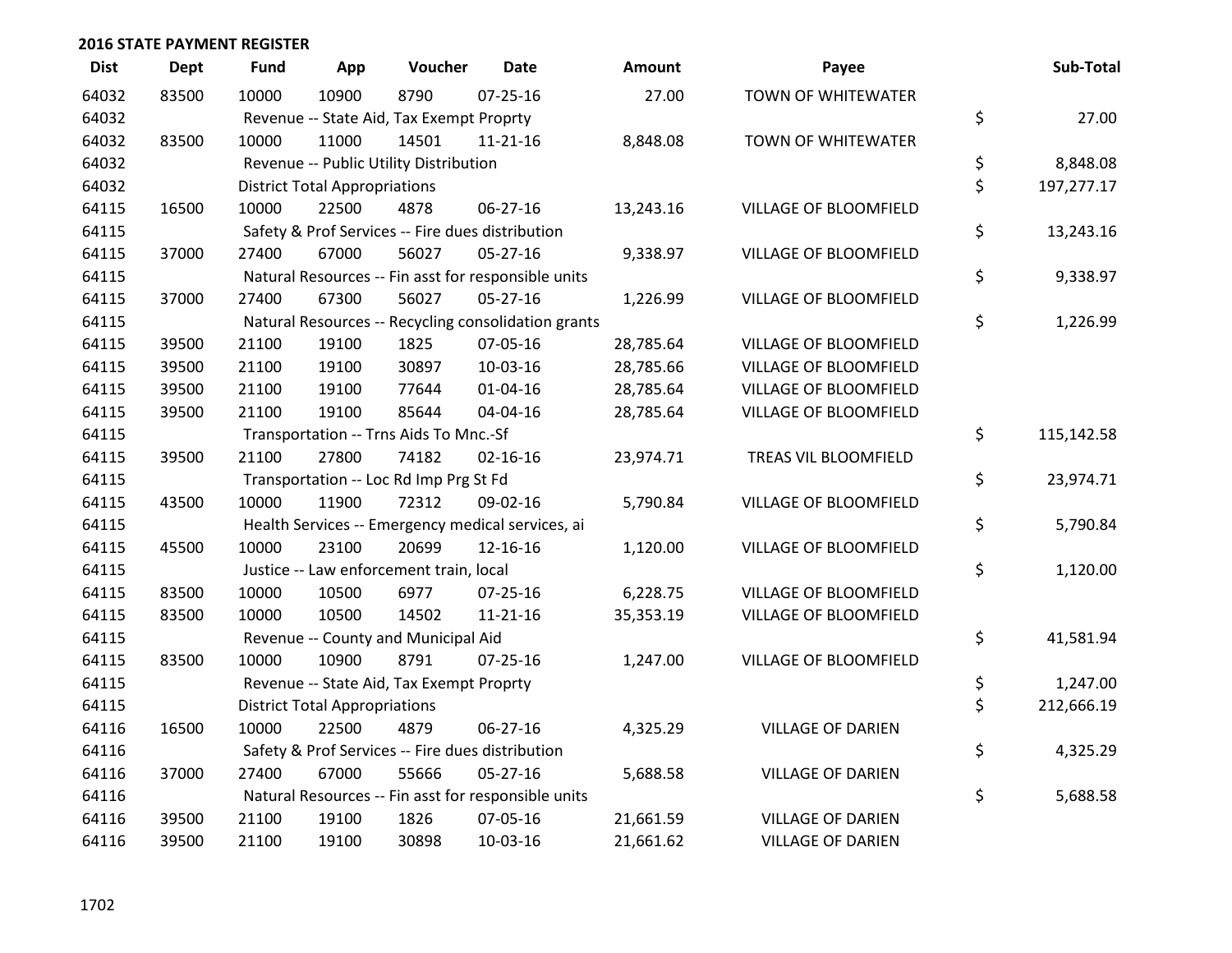| <b>Dist</b> | Dept  | Fund  | App                                  | Voucher                                  | <b>Date</b>                                         | Amount     | Payee                       | Sub-Total        |
|-------------|-------|-------|--------------------------------------|------------------------------------------|-----------------------------------------------------|------------|-----------------------------|------------------|
| 64116       | 39500 | 21100 | 19100                                | 77645                                    | $01 - 04 - 16$                                      | 21,661.59  | <b>VILLAGE OF DARIEN</b>    |                  |
| 64116       | 39500 | 21100 | 19100                                | 85645                                    | 04-04-16                                            | 21,661.59  | <b>VILLAGE OF DARIEN</b>    |                  |
| 64116       |       |       |                                      | Transportation -- Trns Aids To Mnc.-Sf   |                                                     |            |                             | \$<br>86,646.39  |
| 64116       | 43500 | 10000 | 11900                                | 72326                                    | 09-02-16                                            | 5,302.82   | <b>VILLAGE OF DARIEN</b>    |                  |
| 64116       |       |       |                                      |                                          | Health Services -- Emergency medical services, ai   |            |                             | \$<br>5,302.82   |
| 64116       | 83500 | 10000 | 10500                                | 6978                                     | $07 - 25 - 16$                                      | 30,901.15  | <b>VILLAGE OF DARIEN</b>    |                  |
| 64116       | 83500 | 10000 | 10500                                | 14503                                    | $11 - 21 - 16$                                      | 175,106.53 | <b>VILLAGE OF DARIEN</b>    |                  |
| 64116       |       |       |                                      | Revenue -- County and Municipal Aid      |                                                     |            |                             | \$<br>206,007.68 |
| 64116       | 83500 | 10000 | 10900                                | 8792                                     | 07-25-16                                            | 2,360.00   | <b>VILLAGE OF DARIEN</b>    |                  |
| 64116       | 83500 | 10000 | 10900                                | 9876                                     | 07-25-16                                            | 8,610.00   | <b>VILLAGE OF DARIEN</b>    |                  |
| 64116       |       |       |                                      | Revenue -- State Aid, Tax Exempt Proprty |                                                     |            |                             | \$<br>10,970.00  |
| 64116       |       |       | <b>District Total Appropriations</b> |                                          |                                                     |            |                             | \$<br>318,940.76 |
| 64121       | 16500 | 10000 | 22500                                | 4880                                     | 06-27-16                                            | 13,765.61  | <b>VILLAGE OF EAST TROY</b> |                  |
| 64121       |       |       |                                      |                                          | Safety & Prof Services -- Fire dues distribution    |            |                             | \$<br>13,765.61  |
| 64121       | 37000 | 10000 | 50300                                | 30858                                    | $02 - 17 - 16$                                      | 1,833.37   | <b>VILLAGE OF EAST TROY</b> |                  |
| 64121       |       |       |                                      |                                          | Natural Resources -- Aids in lieu of taxes - gener  |            |                             | \$<br>1,833.37   |
| 64121       | 37000 | 27400 | 67000                                | 55979                                    | $05 - 27 - 16$                                      | 6,558.54   | <b>VILLAGE OF EAST TROY</b> |                  |
| 64121       |       |       |                                      |                                          | Natural Resources -- Fin asst for responsible units |            |                             | \$<br>6,558.54   |
| 64121       | 39500 | 21100 | 19100                                | 1827                                     | 07-05-16                                            | 40,068.11  | <b>VILLAGE OF EAST TROY</b> |                  |
| 64121       | 39500 | 21100 | 19100                                | 30899                                    | 10-03-16                                            | 40,068.13  | <b>VILLAGE OF EAST TROY</b> |                  |
| 64121       |       |       |                                      | Transportation -- Trns Aids To Mnc.-Sf   |                                                     |            |                             | \$<br>80,136.24  |
| 64121       | 39500 | 21100 | 18500                                | 74808                                    | 02-25-16                                            | 4,000.00   | TREAS VIL EAST TROY         |                  |
| 64121       |       |       |                                      | Transportation -- Hwy Sfty Loc Aid Ffd   |                                                     |            |                             | \$<br>4,000.00   |
| 64121       | 39500 | 21100 | 19100                                | 77646                                    | $01 - 04 - 16$                                      | 40,068.11  | <b>VILLAGE OF EAST TROY</b> |                  |
| 64121       | 39500 | 21100 | 19100                                | 85646                                    | 04-04-16                                            | 40,068.11  | <b>VILLAGE OF EAST TROY</b> |                  |
| 64121       |       |       |                                      | Transportation -- Trns Aids To Mnc.-Sf   |                                                     |            |                             | \$<br>80,136.22  |
| 64121       | 45500 | 10000 | 23100                                | 16911                                    | 09-23-16                                            | 960.00     | <b>VILLAGE OF EAST TROY</b> |                  |
| 64121       |       |       |                                      | Justice -- Law enforcement train, local  |                                                     |            |                             | \$<br>960.00     |
| 64121       | 83500 | 10000 | 10500                                | 6979                                     | $07 - 25 - 16$                                      | 97,664.05  | <b>VILLAGE OF EAST TROY</b> |                  |
| 64121       | 83500 | 10000 | 10500                                | 14504                                    | $11 - 21 - 16$                                      | 264,318.29 | <b>VILLAGE OF EAST TROY</b> |                  |
| 64121       |       |       |                                      | Revenue -- County and Municipal Aid      |                                                     |            |                             | \$<br>361,982.34 |
| 64121       | 83500 | 10000 | 10900                                | 8793                                     | 07-25-16                                            | 5,407.00   | <b>VILLAGE OF EAST TROY</b> |                  |
| 64121       | 83500 | 10000 | 10900                                | 9877                                     | $07 - 25 - 16$                                      | 1,962.00   | <b>VILLAGE OF EAST TROY</b> |                  |
| 64121       |       |       |                                      | Revenue -- State Aid, Tax Exempt Proprty |                                                     |            |                             | \$<br>7,369.00   |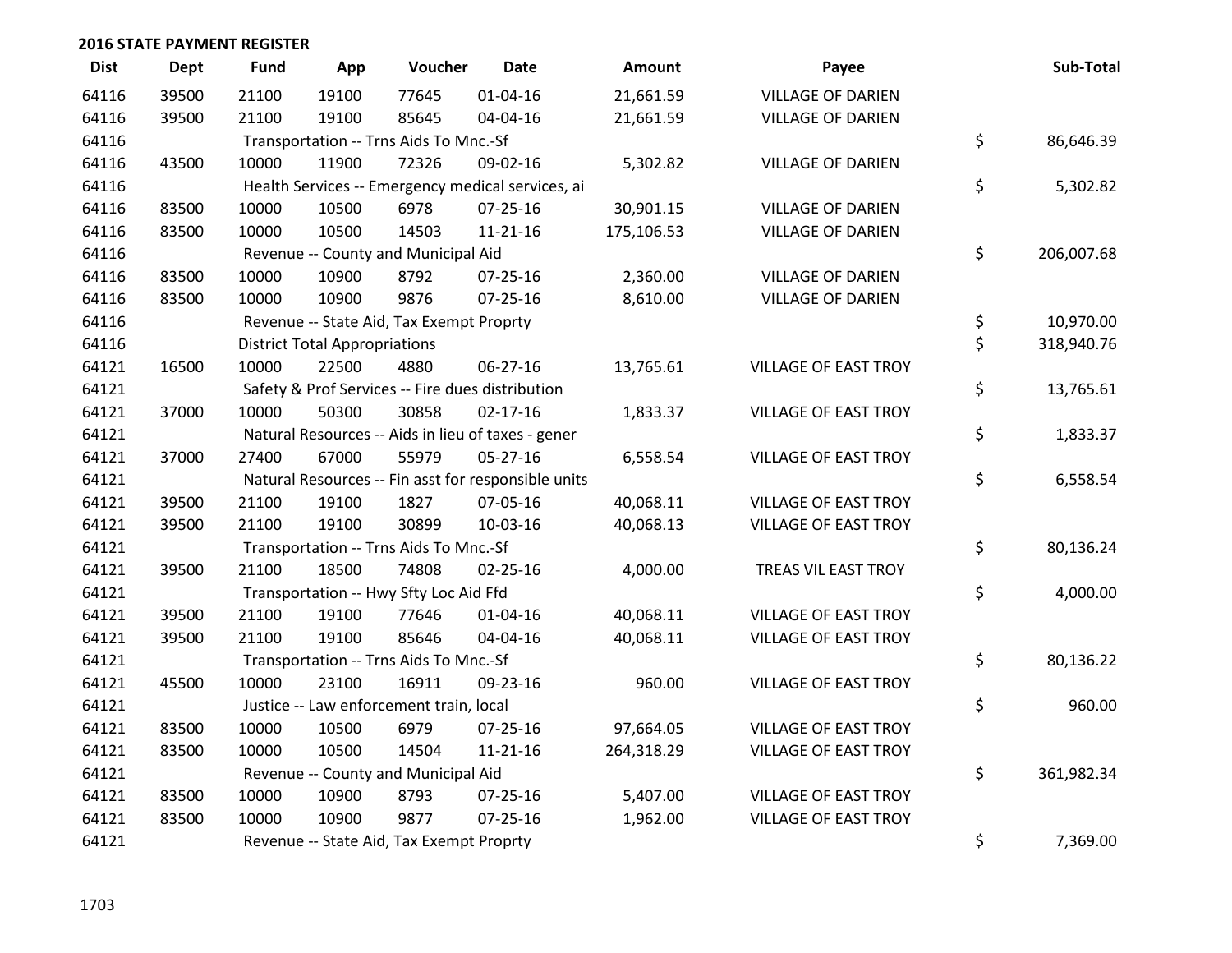| <b>Dist</b> | <b>Dept</b> | Fund  | App                                  | Voucher                                  | <b>Date</b>                                         | <b>Amount</b> | Payee                        | Sub-Total        |
|-------------|-------------|-------|--------------------------------------|------------------------------------------|-----------------------------------------------------|---------------|------------------------------|------------------|
| 64121       | 83500       | 10000 | 11000                                | 14504                                    | $11 - 21 - 16$                                      | 6,434.85      | <b>VILLAGE OF EAST TROY</b>  |                  |
| 64121       |             |       |                                      | Revenue -- Public Utility Distribution   |                                                     |               |                              | \$<br>6,434.85   |
| 64121       | 83500       | 52100 | 36300                                | 3353                                     | 03-28-16                                            | 6,577.70      | <b>VILLAGE OF EAST TROY</b>  |                  |
| 64121       |             |       |                                      | Revenue -- Lottery & Gaming Credit       |                                                     |               |                              | \$<br>6,577.70   |
| 64121       |             |       | <b>District Total Appropriations</b> |                                          |                                                     |               |                              | \$<br>569,753.87 |
| 64126       | 16500       | 10000 | 22500                                | 5255                                     | 07-07-16                                            | 34,249.36     | <b>VILLAGE OF FONTANA</b>    |                  |
| 64126       |             |       |                                      |                                          | Safety & Prof Services -- Fire dues distribution    |               |                              | \$<br>34,249.36  |
| 64126       | 37000       | 27400 | 67000                                | 55796                                    | 05-27-16                                            | 15,980.90     | <b>VILLAGE OF FONTANA</b>    |                  |
| 64126       |             |       |                                      |                                          | Natural Resources -- Fin asst for responsible units |               |                              | \$<br>15,980.90  |
| 64126       | 39500       | 21100 | 19100                                | 1828                                     | 07-05-16                                            | 87,476.01     | <b>VILLAGE OF FONTANA</b>    |                  |
| 64126       | 39500       | 21100 | 19100                                | 30900                                    | 10-03-16                                            | 87,476.03     | <b>VILLAGE OF FONTANA</b>    |                  |
| 64126       | 39500       | 21100 | 19100                                | 77647                                    | $01 - 04 - 16$                                      | 87,476.01     | <b>VILLAGE OF FONTANA</b>    |                  |
| 64126       | 39500       | 21100 | 19100                                | 85647                                    | 04-04-16                                            | 87,476.01     | <b>VILLAGE OF FONTANA</b>    |                  |
| 64126       |             |       |                                      | Transportation -- Trns Aids To Mnc.-Sf   |                                                     |               |                              | \$<br>349,904.06 |
| 64126       | 43500       | 10000 | 11900                                | 72331                                    | 09-02-16                                            | 5,179.95      | <b>VILLAGE OF FONTANA</b>    |                  |
| 64126       |             |       |                                      |                                          | Health Services -- Emergency medical services, ai   |               |                              | \$<br>5,179.95   |
| 64126       | 83500       | 10000 | 10500                                | 6980                                     | $07 - 25 - 16$                                      | 3,230.43      | <b>VILLAGE OF FONTANA</b>    |                  |
| 64126       | 83500       | 10000 | 10500                                | 14505                                    | $11 - 21 - 16$                                      | 18,305.80     | <b>VILLAGE OF FONTANA</b>    |                  |
| 64126       |             |       |                                      | Revenue -- County and Municipal Aid      |                                                     |               |                              | \$<br>21,536.23  |
| 64126       | 83500       | 10000 | 10900                                | 8794                                     | 07-25-16                                            | 835.00        | <b>VILLAGE OF FONTANA</b>    |                  |
| 64126       | 83500       | 10000 | 10900                                | 9878                                     | 07-25-16                                            | 3,574.00      | <b>VILLAGE OF FONTANA</b>    |                  |
| 64126       |             |       |                                      | Revenue -- State Aid, Tax Exempt Proprty |                                                     |               |                              | \$<br>4,409.00   |
| 64126       |             |       | <b>District Total Appropriations</b> |                                          |                                                     |               |                              | \$<br>431,259.50 |
| 64131       | 39500       | 21100 | 19100                                | 1829                                     | 07-05-16                                            | 30,151.08     | <b>VILLAGE OF GENOA CITY</b> |                  |
| 64131       | 39500       | 21100 | 19100                                | 30901                                    | $10-03-16$                                          | 30,151.09     | <b>VILLAGE OF GENOA CITY</b> |                  |
| 64131       | 39500       | 21100 | 19100                                | 77648                                    | $01 - 04 - 16$                                      | 30,151.08     | <b>VILLAGE OF GENOA CITY</b> |                  |
| 64131       | 39500       | 21100 | 19100                                | 85648                                    | 04-04-16                                            | 30,151.08     | VILLAGE OF GENOA CITY        |                  |
| 64131       |             |       |                                      | Transportation -- Trns Aids To Mnc.-Sf   |                                                     |               |                              | \$<br>120,604.33 |
| 64131       | 83500       | 10000 | 10500                                | 6981                                     | 07-25-16                                            | 54,200.81     | VILLAGE OF GENOA CITY        |                  |
| 64131       | 83500       | 10000 | 10500                                | 14506                                    | $11 - 21 - 16$                                      | 59,990.82     | VILLAGE OF GENOA CITY        |                  |
| 64131       |             |       |                                      | Revenue -- County and Municipal Aid      |                                                     |               |                              | \$<br>114,191.63 |
| 64131       | 83500       | 10000 | 10900                                | 8795                                     | $07 - 25 - 16$                                      | 2,950.00      | <b>VILLAGE OF GENOA CITY</b> |                  |
| 64131       |             |       |                                      | Revenue -- State Aid, Tax Exempt Proprty |                                                     |               |                              | \$<br>2,950.00   |
| 64131       |             |       | <b>District Total Appropriations</b> |                                          |                                                     |               |                              | \$<br>237,745.96 |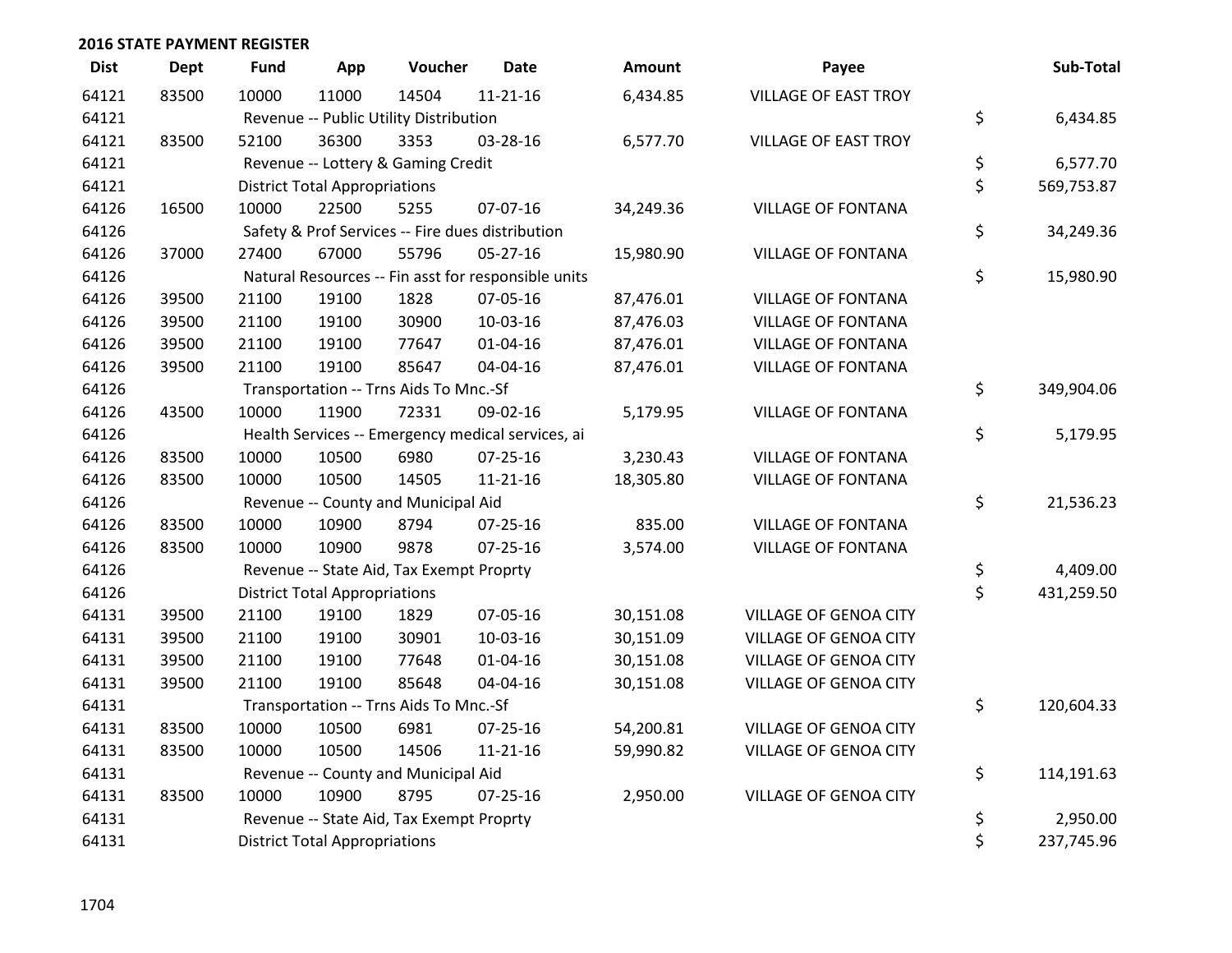| <b>Dist</b> | <b>Dept</b> | <b>Fund</b> | App                                  | Voucher                                             | <b>Date</b>    | <b>Amount</b> | Payee                    | Sub-Total       |
|-------------|-------------|-------------|--------------------------------------|-----------------------------------------------------|----------------|---------------|--------------------------|-----------------|
| 64153       | 16500       | 10000       | 22500                                | 5126                                                | 07-06-16       | 30,073.24     | VILLAGE OF MUKWONAGO     |                 |
| 64153       |             |             |                                      | Safety & Prof Services -- Fire dues distribution    |                |               |                          | \$<br>30,073.24 |
| 64153       | 37000       | 10000       | 50300                                | 30881                                               | $02 - 17 - 16$ | 3,245.15      | VILLAGE OF MUKWONAGO     |                 |
| 64153       |             |             |                                      | Natural Resources -- Aids in lieu of taxes - gener  |                |               |                          | \$<br>3,245.15  |
| 64153       | 37000       | 27400       | 67000                                | 56246                                               | $05 - 27 - 16$ | 21,047.43     | VILLAGE OF MUKWONAGO     |                 |
| 64153       |             |             |                                      | Natural Resources -- Fin asst for responsible units |                |               |                          | \$<br>21,047.43 |
| 64153       | 43500       | 10000       | 11900                                | 72354                                               | 09-02-16       | 6,595.21      | VILLAGE OF MUKWONAGO     |                 |
| 64153       |             |             |                                      | Health Services -- Emergency medical services, ai   |                |               |                          | \$<br>6,595.21  |
| 64153       | 45500       | 10000       | 23100                                | 14763                                               | 08-03-16       | 2,720.00      | VILLAGE OF MUKWONAGO     |                 |
| 64153       |             |             |                                      | Justice -- Law enforcement train, local             |                |               |                          | \$<br>2,720.00  |
| 64153       | 83500       | 10000       | 10900                                | 8796                                                | 07-25-16       | 22.00         | VILLAGE OF MUKWONAGO     |                 |
| 64153       |             |             |                                      | Revenue -- State Aid, Tax Exempt Proprty            |                |               |                          | \$<br>22.00     |
| 64153       | 83500       | 10000       | 30200                                | 5111                                                | $07 - 25 - 16$ | 3,345.68      | VILLAGE OF MUKWONAGO     |                 |
| 64153       | 83500       | 10000       | 30200                                | 5255                                                | 07-25-16       | 23,967.50     | VILLAGE OF MUKWONAGO     |                 |
| 64153       |             |             |                                      | Revenue -- School Lvy Tx/First Dollar Cr            |                |               |                          | \$<br>27,313.18 |
| 64153       | 83500       | 52100       | 36300                                | 3514                                                | 03-28-16       | 2,499.24      | VILLAGE OF MUKWONAGO     |                 |
| 64153       |             |             |                                      | Revenue -- Lottery & Gaming Credit                  |                |               |                          | \$<br>2,499.24  |
| 64153       |             |             | <b>District Total Appropriations</b> |                                                     |                |               |                          | \$<br>93,515.45 |
| 64181       | 16500       | 10000       | 22500                                | 4881                                                | 06-27-16       | 2,667.22      | <b>VILLAGE OF SHARON</b> |                 |
| 64181       |             |             |                                      | Safety & Prof Services -- Fire dues distribution    |                |               |                          | \$<br>2,667.22  |
| 64181       | 37000       | 27400       | 67000                                | 55738                                               | $05 - 27 - 16$ | 4,521.11      | <b>VILLAGE OF SHARON</b> |                 |
| 64181       |             |             |                                      | Natural Resources -- Fin asst for responsible units |                |               |                          | \$<br>4,521.11  |
| 64181       | 39500       | 21100       | 19100                                | 1830                                                | 07-05-16       | 22,143.79     | <b>VILLAGE OF SHARON</b> |                 |
| 64181       | 39500       | 21100       | 19100                                | 30902                                               | 10-03-16       | 22,143.80     | <b>VILLAGE OF SHARON</b> |                 |
| 64181       | 39500       | 21100       | 19100                                | 77649                                               | $01 - 04 - 16$ | 22,143.79     | <b>VILLAGE OF SHARON</b> |                 |
| 64181       | 39500       | 21100       | 19100                                | 85649                                               | 04-04-16       | 22,143.79     | <b>VILLAGE OF SHARON</b> |                 |
| 64181       |             |             |                                      | Transportation -- Trns Aids To Mnc.-Sf              |                |               |                          | \$<br>88,575.17 |
| 64181       | 43500       | 10000       | 11900                                | 72373                                               | 09-02-16       | 5,374.37      | <b>VILLAGE OF SHARON</b> |                 |
| 64181       | 43500       | 10000       | 11900                                | 95146                                               | 12-15-16       | 5,374.37      | <b>VILLAGE OF SHARON</b> |                 |
| 64181       |             |             |                                      | Health Services -- Emergency medical services, ai   |                |               |                          | \$<br>10,748.74 |
| 64181       | 45500       | 10000       | 23100                                | 20619                                               | 12-09-16       | 1,120.00      | <b>VILLAGE OF SHARON</b> |                 |
| 64181       |             |             |                                      | Justice -- Law enforcement train, local             |                |               |                          | \$<br>1,120.00  |
| 64181       | 83500       | 10000       | 10500                                | 6982                                                | 07-25-16       | 67,899.89     | <b>VILLAGE OF SHARON</b> |                 |
| 64181       | 83500       | 10000       | 10500                                | 14507                                               | 11-21-16       | 198,098.08    | <b>VILLAGE OF SHARON</b> |                 |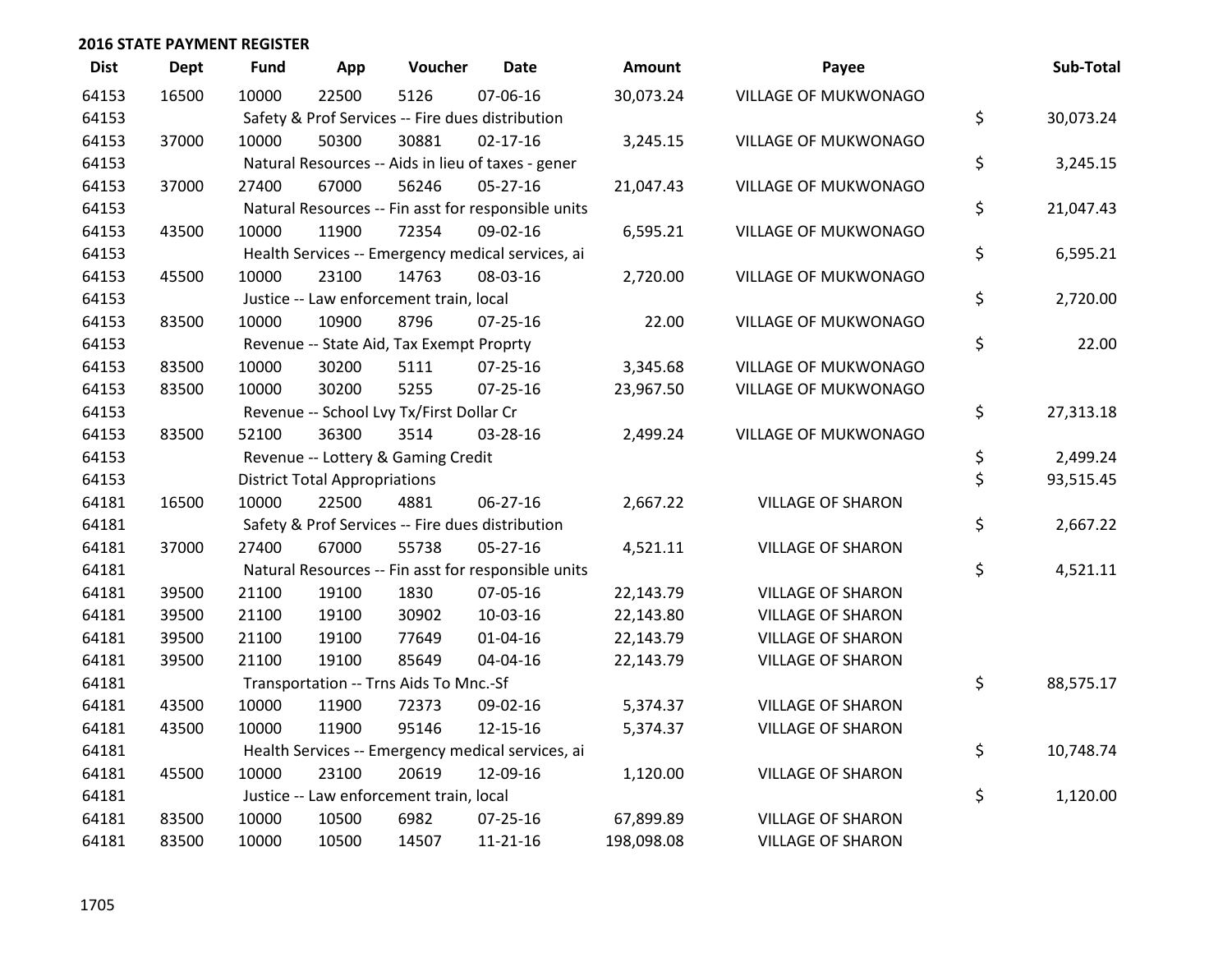| <b>Dist</b> | <b>Dept</b> | <b>Fund</b> | App                                  | Voucher                                          | <b>Date</b>                                         | Amount    | Payee                          | Sub-Total        |
|-------------|-------------|-------------|--------------------------------------|--------------------------------------------------|-----------------------------------------------------|-----------|--------------------------------|------------------|
| 64181       |             |             |                                      | Revenue -- County and Municipal Aid              |                                                     |           |                                | \$<br>265,997.97 |
| 64181       | 83500       | 10000       | 10900                                | 8797                                             | $07 - 25 - 16$                                      | 815.00    | <b>VILLAGE OF SHARON</b>       |                  |
| 64181       |             |             |                                      | Revenue -- State Aid, Tax Exempt Proprty         |                                                     |           |                                | \$<br>815.00     |
| 64181       | 83500       | 52100       | 36300                                | 3354                                             | 03-29-16                                            | 2,924.25  | <b>VILLAGE OF SHARON</b>       |                  |
| 64181       |             |             |                                      | Revenue -- Lottery & Gaming Credit               |                                                     |           |                                | \$<br>2,924.25   |
| 64181       |             |             | <b>District Total Appropriations</b> |                                                  |                                                     |           |                                | \$<br>377,369.46 |
| 64191       | 16500       | 10000       | 22500                                | 4882                                             | 06-27-16                                            | 7,742.82  | <b>VILLAGE OF WALWORTH</b>     |                  |
| 64191       |             |             |                                      |                                                  | Safety & Prof Services -- Fire dues distribution    |           |                                | \$<br>7,742.82   |
| 64191       | 37000       | 21200       | 54500                                | 111647                                           | 12-06-16                                            | 5,750.00  | <b>VILLAGE OF WALWORTH</b>     |                  |
| 64191       |             |             |                                      |                                                  | Natural Resources -- ResAids - fire suppress grant  |           |                                | \$<br>5,750.00   |
| 64191       | 37000       | 27400       | 67000                                | 56346                                            | 05-27-16                                            | 8,080.60  | VILLAGE OF WALWORTH            |                  |
| 64191       |             |             |                                      |                                                  | Natural Resources -- Fin asst for responsible units |           |                                | \$<br>8,080.60   |
| 64191       | 39500       | 21100       | 19100                                | 1831                                             | 07-05-16                                            | 26,264.80 | <b>VILLAGE OF WALWORTH</b>     |                  |
| 64191       | 39500       | 21100       | 19100                                | 30903                                            | 10-03-16                                            | 26,264.81 | VILLAGE OF WALWORTH            |                  |
| 64191       | 39500       | 21100       | 19100                                | 77650                                            | $01 - 04 - 16$                                      | 26,264.80 | VILLAGE OF WALWORTH            |                  |
| 64191       | 39500       | 21100       | 19100                                | 85650                                            | 04-04-16                                            | 26,264.80 | <b>VILLAGE OF WALWORTH</b>     |                  |
| 64191       |             |             |                                      | Transportation -- Trns Aids To Mnc.-Sf           |                                                     |           |                                | \$<br>105,059.21 |
| 64191       | 43500       | 10000       | 11900                                | 72384                                            | 09-02-16                                            | 5,320.62  | VILLAGE OF WALWORTH            |                  |
| 64191       |             |             |                                      |                                                  | Health Services -- Emergency medical services, ai   |           |                                | \$<br>5,320.62   |
| 64191       | 45500       | 10000       | 23100                                | 16220                                            | 09-09-16                                            | 1,120.00  | <b>VILLAGE OF WALWORTH</b>     |                  |
| 64191       |             |             |                                      | Justice -- Law enforcement train, local          |                                                     |           |                                | \$<br>1,120.00   |
| 64191       | 83500       | 10000       | 10500                                | 6983                                             | 07-25-16                                            | 7,330.86  | VILLAGE OF WALWORTH            |                  |
| 64191       | 83500       | 10000       | 10500                                | 14508                                            | 11-21-16                                            | 37,399.84 | VILLAGE OF WALWORTH            |                  |
| 64191       |             |             |                                      | Revenue -- County and Municipal Aid              |                                                     |           |                                | \$<br>44,730.70  |
| 64191       | 83500       | 10000       | 10900                                | 8798                                             | 07-25-16                                            | 6,575.00  | VILLAGE OF WALWORTH            |                  |
| 64191       | 83500       | 10000       | 10900                                | 9879                                             | $07 - 25 - 16$                                      | 10,296.00 | VILLAGE OF WALWORTH            |                  |
| 64191       |             |             |                                      | Revenue -- State Aid, Tax Exempt Proprty         |                                                     |           |                                | \$<br>16,871.00  |
| 64191       | 83500       | 10000       | 11000                                | 14508                                            | 11-21-16                                            | 4,195.54  | VILLAGE OF WALWORTH            |                  |
| 64191       |             |             |                                      | Revenue -- Public Utility Distribution           |                                                     |           |                                | \$<br>4,195.54   |
| 64191       |             |             | <b>District Total Appropriations</b> |                                                  |                                                     |           |                                | \$<br>198,870.49 |
| 64192       | 11500       | 27400       | 77800                                | 10857                                            | $07-15-16$                                          | 873.73    | VILLAGE OF WILLIAMS BAY        |                  |
| 64192       |             |             |                                      |                                                  | Ag, Trade & Cons Protc -- CLEAN SWEEP GRANTS        |           |                                | \$<br>873.73     |
| 64192       | 16500       | 10000       | 22500                                | 4883                                             | 06-27-16                                            | 24,006.02 | <b>VILLAGE OF WILLIAMS BAY</b> |                  |
| 64192       |             |             |                                      | Safety & Prof Services -- Fire dues distribution |                                                     |           |                                | \$<br>24,006.02  |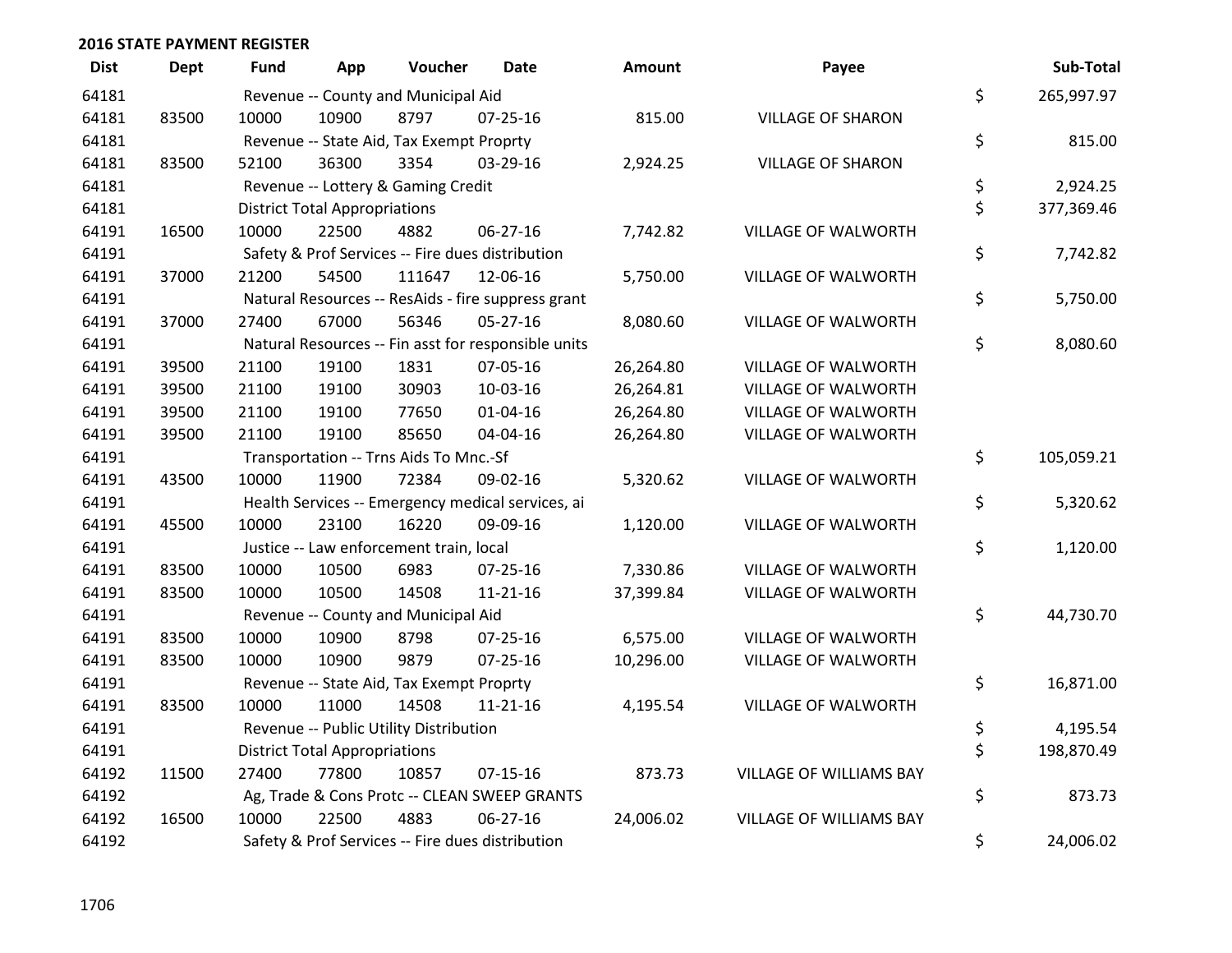| <b>Dist</b> | <b>Dept</b> | Fund            | App                                  | Voucher                                  | <b>Date</b>                                         | <b>Amount</b> | Payee                          | Sub-Total        |
|-------------|-------------|-----------------|--------------------------------------|------------------------------------------|-----------------------------------------------------|---------------|--------------------------------|------------------|
| 64192       | 37000       | 27400           | 67000                                | 55863                                    | $05 - 27 - 16$                                      | 7,722.25      | VILLAGE OF WILLIAMS BAY        |                  |
| 64192       |             |                 |                                      |                                          | Natural Resources -- Fin asst for responsible units |               |                                | \$<br>7,722.25   |
| 64192       | 39500       | 21100           | 18500                                | 11697                                    | 09-06-16                                            | 3,988.52      | VILLAGE OF WILLIAMS BAY        |                  |
| 64192       |             |                 |                                      | Transportation -- Hwy Sfty Loc Aid Ffd   |                                                     |               |                                | \$<br>3,988.52   |
| 64192       | 39500       | 21100           | 19100                                | 1832                                     | 07-05-16                                            | 50,267.86     | <b>VILLAGE OF WILLIAMS BAY</b> |                  |
| 64192       | 39500       | 21100           | 19100                                | 30904                                    | 10-03-16                                            | 50,267.86     | VILLAGE OF WILLIAMS BAY        |                  |
| 64192       | 39500       | 21100           | 19100                                | 77651                                    | $01 - 04 - 16$                                      | 50,267.86     | VILLAGE OF WILLIAMS BAY        |                  |
| 64192       | 39500       | 21100           | 19100                                | 85651                                    | 04-04-16                                            | 50,267.86     | VILLAGE OF WILLIAMS BAY        |                  |
| 64192       |             |                 |                                      | Transportation -- Trns Aids To Mnc.-Sf   |                                                     |               |                                | \$<br>201,071.44 |
| 64192       | 43500       | 10000           | 11900                                | 72387                                    | 09-02-16                                            | 5,167.88      | VILLAGE OF WILLIAMS BAY        |                  |
| 64192       |             |                 |                                      |                                          | Health Services -- Emergency medical services, ai   |               |                                | \$<br>5,167.88   |
| 64192       | 45500       | 10000           | 23100                                | 11301                                    | 06-09-16                                            | 1,280.00      | VILLAGE OF WILLIAMS BAY        |                  |
| 64192       |             |                 |                                      | Justice -- Law enforcement train, local  |                                                     |               |                                | \$<br>1,280.00   |
| 64192       | 83500       | 10000           | 10500                                | 6984                                     | 07-25-16                                            | 4,796.33      | VILLAGE OF WILLIAMS BAY        |                  |
| 64192       | 83500       | 10000           | 10500                                | 14509                                    | $11 - 21 - 16$                                      | 25,483.09     | VILLAGE OF WILLIAMS BAY        |                  |
| 64192       |             |                 |                                      | Revenue -- County and Municipal Aid      |                                                     |               |                                | \$<br>30,279.42  |
| 64192       | 83500       | 10000           | 10900                                | 8799                                     | $07 - 25 - 16$                                      | 808.00        | VILLAGE OF WILLIAMS BAY        |                  |
| 64192       |             |                 |                                      | Revenue -- State Aid, Tax Exempt Proprty |                                                     |               |                                | \$<br>808.00     |
| 64192       | 83500       | 10000           | 11000                                | 14509                                    | $11 - 21 - 16$                                      | 1,755.00      | VILLAGE OF WILLIAMS BAY        |                  |
| 64192       |             |                 |                                      | Revenue -- Public Utility Distribution   |                                                     |               |                                | \$<br>1,755.00   |
| 64192       |             |                 | <b>District Total Appropriations</b> |                                          |                                                     |               |                                | \$<br>276,952.26 |
| 64216       | 16500       | 10000           | 22500                                | 4884                                     | $06 - 27 - 16$                                      | 23,046.15     | <b>CITY OF DELAVAN</b>         |                  |
| 64216       |             |                 |                                      |                                          | Safety & Prof Services -- Fire dues distribution    |               |                                | \$<br>23,046.15  |
| 64216       | 37000       | 27400           | 67000                                | 55887                                    | $05 - 27 - 16$                                      | 24,461.18     | <b>CITY OF DELAVAN</b>         |                  |
| 64216       |             |                 |                                      |                                          | Natural Resources -- Fin asst for responsible units |               |                                | \$<br>24,461.18  |
| 64216       | 39500       | 21100           | 16200                                | 2133                                     | 07-05-16                                            | 16,739.05     | <b>CITY OF DELAVAN</b>         |                  |
| 64216       | 39500       | 21100           | 16200                                | 29235                                    | 10-03-16                                            | 16,739.07     | <b>CITY OF DELAVAN</b>         |                  |
| 64216       |             |                 |                                      | Transportation -- Conn Hwy Aids St Fds   |                                                     |               |                                | \$<br>33,478.12  |
| 64216       | 39500       | 21100           | 19100                                | 1833                                     | 07-05-16                                            | 126,818.43    | <b>CITY OF DELAVAN</b>         |                  |
| 64216       | 39500       | 21100           | 19100                                | 30905                                    | 10-03-16                                            | 126,818.45    | <b>CITY OF DELAVAN</b>         |                  |
| 64216       |             |                 |                                      | Transportation -- Trns Aids To Mnc.-Sf   |                                                     |               |                                | \$<br>253,636.88 |
| 64216       | 39500       | 21100           | 16200                                | 78100                                    | 01-04-16                                            | 16,739.05     | <b>CITY OF DELAVAN</b>         |                  |
| 64216       | 39500       | 21100           | 16200                                | 82100                                    | 04-04-16                                            | 16,739.05     | <b>CITY OF DELAVAN</b>         |                  |
| 64216       |             | \$<br>33,478.10 |                                      |                                          |                                                     |               |                                |                  |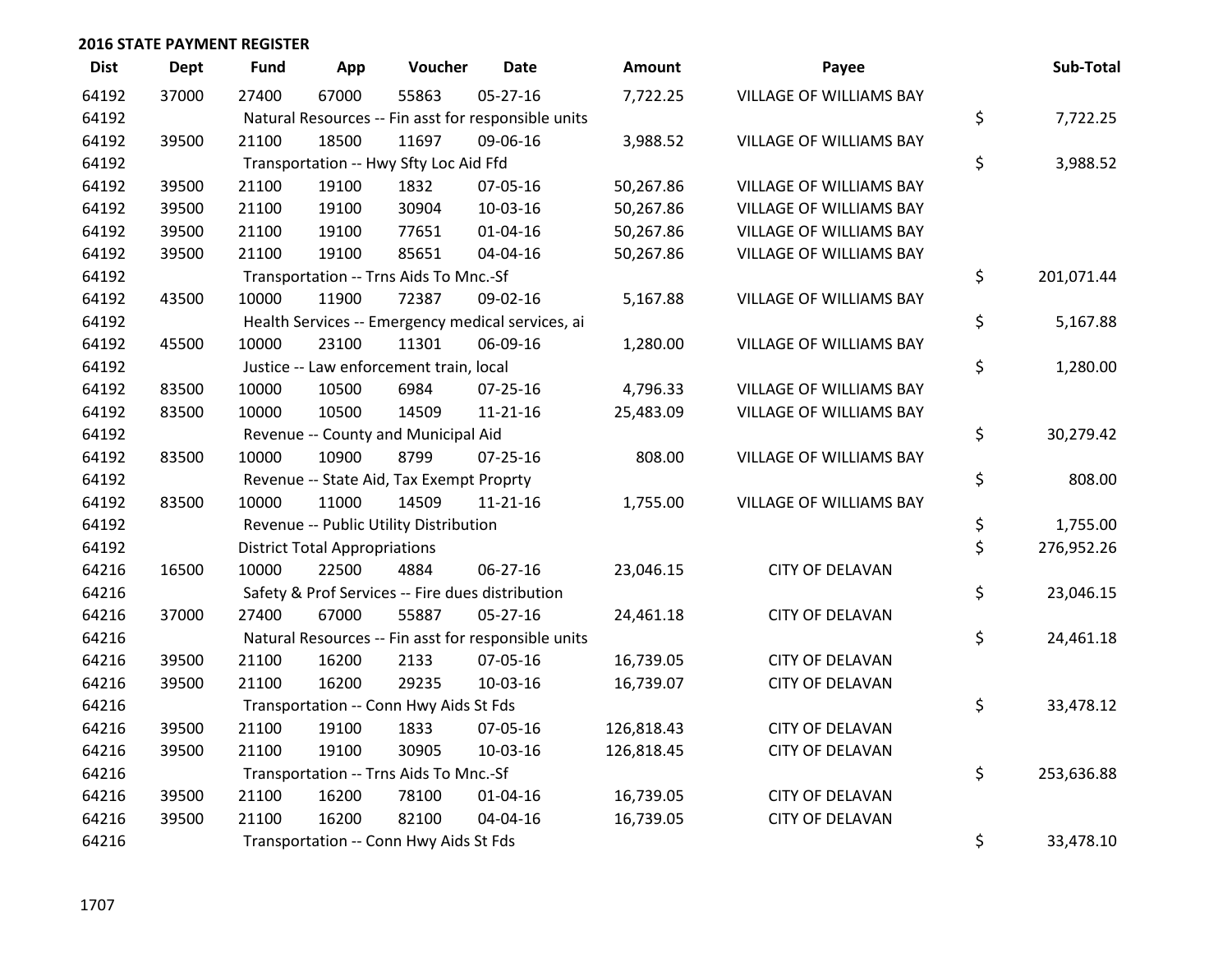| <b>Dist</b> | Dept  | Fund  | App                                  | Voucher                                             | <b>Date</b>    | <b>Amount</b> | Payee                  | Sub-Total          |
|-------------|-------|-------|--------------------------------------|-----------------------------------------------------|----------------|---------------|------------------------|--------------------|
| 64216       | 39500 | 21100 | 19100                                | 77652                                               | $01 - 04 - 16$ | 126,818.43    | <b>CITY OF DELAVAN</b> |                    |
| 64216       | 39500 | 21100 | 19100                                | 85652                                               | 04-04-16       | 126,818.43    | <b>CITY OF DELAVAN</b> |                    |
| 64216       |       |       |                                      | Transportation -- Trns Aids To Mnc.-Sf              |                |               |                        | \$<br>253,636.86   |
| 64216       | 45500 | 10000 | 23100                                | 20967                                               | 12-20-16       | 3,520.00      | <b>CITY OF DELAVAN</b> |                    |
| 64216       |       |       |                                      | Justice -- Law enforcement train, local             |                |               |                        | \$<br>3,520.00     |
| 64216       | 83500 | 10000 | 10500                                | 6985                                                | 07-25-16       | 245,438.89    | <b>CITY OF DELAVAN</b> |                    |
| 64216       | 83500 | 10000 | 10500                                | 14510                                               | $11 - 21 - 16$ | 293,198.66    | <b>CITY OF DELAVAN</b> |                    |
| 64216       |       |       |                                      | Revenue -- County and Municipal Aid                 |                |               |                        | \$<br>538,637.55   |
| 64216       | 83500 | 10000 | 10900                                | 8800                                                | $07 - 25 - 16$ | 44,569.00     | <b>CITY OF DELAVAN</b> |                    |
| 64216       | 83500 | 10000 | 10900                                | 9880                                                | $07 - 25 - 16$ | 6,926.00      | <b>CITY OF DELAVAN</b> |                    |
| 64216       |       |       |                                      | Revenue -- State Aid, Tax Exempt Proprty            |                |               |                        | \$<br>51,495.00    |
| 64216       | 83500 | 10000 | 11000                                | 14510                                               | $11 - 21 - 16$ | 5,789.20      | <b>CITY OF DELAVAN</b> |                    |
| 64216       |       |       |                                      | Revenue -- Public Utility Distribution              |                |               |                        | \$<br>5,789.20     |
| 64216       | 83500 | 10000 | 50100                                | 2705                                                | $01-29-16$     | 76,297.95     | <b>CITY OF DELAVAN</b> |                    |
| 64216       |       |       |                                      | Revenue -- Payments for municipal svcs              |                |               |                        | \$<br>76,297.95    |
| 64216       |       |       | <b>District Total Appropriations</b> |                                                     |                |               |                        | \$<br>1,297,476.99 |
| 64221       | 16500 | 10000 | 22500                                | 4885                                                | 06-28-16       | 28,424.67     | <b>CITY OF ELKHORN</b> |                    |
| 64221       |       |       |                                      | Safety & Prof Services -- Fire dues distribution    |                |               |                        | \$<br>28,424.67    |
| 64221       | 37000 | 27400 | 67000                                | 55916                                               | $05 - 27 - 16$ | 13,106.56     | <b>CITY OF ELKHORN</b> |                    |
| 64221       |       |       |                                      | Natural Resources -- Fin asst for responsible units |                |               |                        | \$<br>13,106.56    |
| 64221       | 39500 | 21100 | 16200                                | 2134                                                | 07-05-16       | 25,255.55     | <b>CITY OF ELKHORN</b> |                    |
| 64221       | 39500 | 21100 | 16200                                | 29236                                               | 10-03-16       | 25,255.57     | <b>CITY OF ELKHORN</b> |                    |
| 64221       |       |       |                                      | Transportation -- Conn Hwy Aids St Fds              |                |               |                        | \$<br>50,511.12    |
| 64221       | 39500 | 21100 | 18500                                | 47551                                               | 11-04-16       | 4,000.00      | <b>CITY OF ELKHORN</b> |                    |
| 64221       |       |       |                                      | Transportation -- Hwy Sfty Loc Aid Ffd              |                |               |                        | \$<br>4,000.00     |
| 64221       | 39500 | 21100 | 19100                                | 1834                                                | 07-05-16       | 126,338.69    | <b>CITY OF ELKHORN</b> |                    |
| 64221       | 39500 | 21100 | 19100                                | 30906                                               | 10-03-16       | 126,338.70    | <b>CITY OF ELKHORN</b> |                    |
| 64221       |       |       |                                      | Transportation -- Trns Aids To Mnc.-Sf              |                |               |                        | \$<br>252,677.39   |
| 64221       | 39500 | 21100 | 16200                                | 78101                                               | $01 - 04 - 16$ | 25,255.55     | <b>CITY OF ELKHORN</b> |                    |
| 64221       | 39500 | 21100 | 16200                                | 82101                                               | 04-04-16       | 25,255.55     | <b>CITY OF ELKHORN</b> |                    |
| 64221       |       |       |                                      | Transportation -- Conn Hwy Aids St Fds              |                |               |                        | \$<br>50,511.10    |
| 64221       | 39500 | 21100 | 19100                                | 77653                                               | $01 - 04 - 16$ | 126,338.69    | <b>CITY OF ELKHORN</b> |                    |
| 64221       | 39500 | 21100 | 19100                                | 85653                                               | 04-04-16       | 126,338.69    | <b>CITY OF ELKHORN</b> |                    |
| 64221       |       |       |                                      | Transportation -- Trns Aids To Mnc.-Sf              |                |               |                        | \$<br>252,677.38   |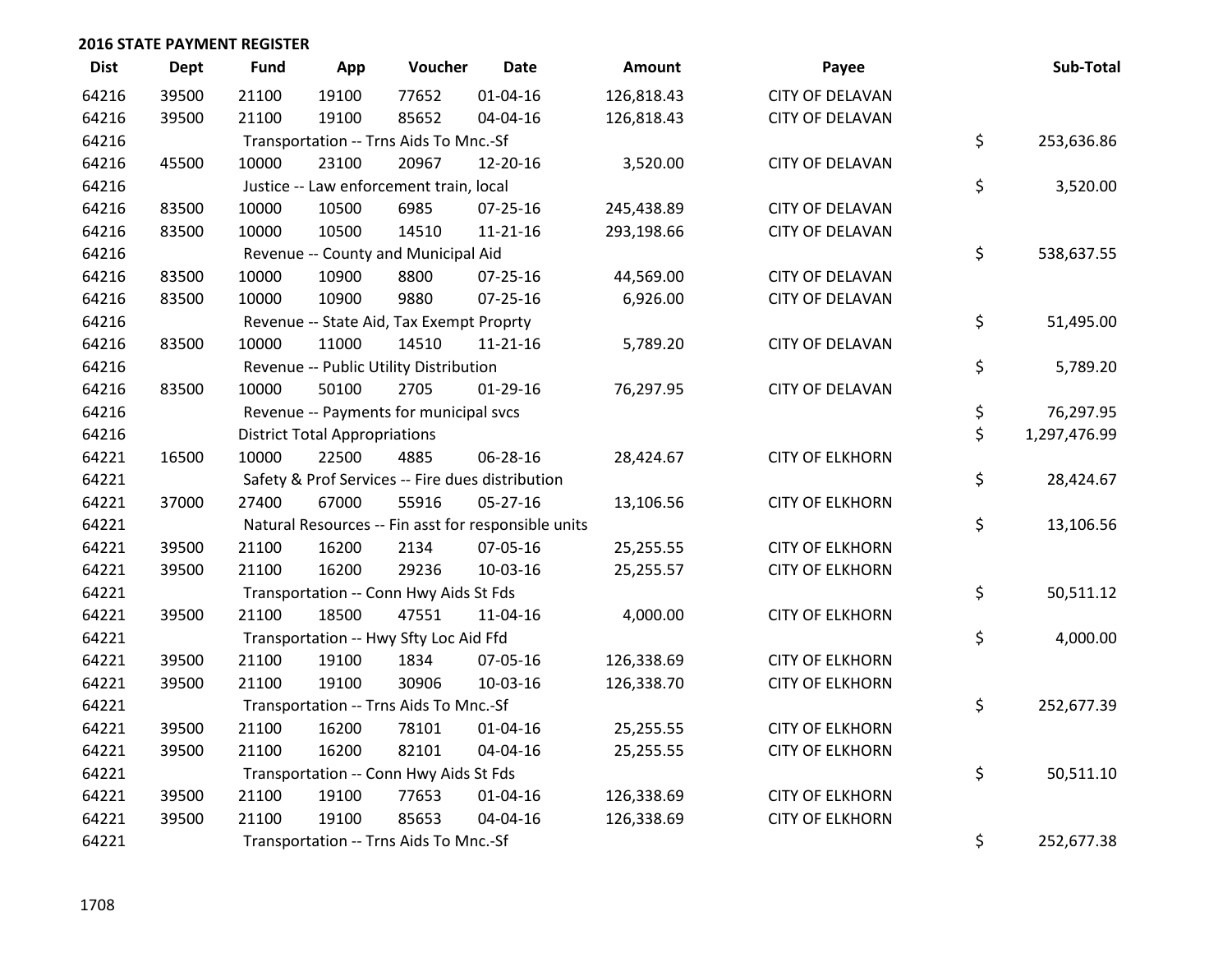| <b>Dist</b> | <b>Dept</b> | Fund  | App                                  | Voucher                                             | <b>Date</b>    | Amount     | Payee                      | Sub-Total          |
|-------------|-------------|-------|--------------------------------------|-----------------------------------------------------|----------------|------------|----------------------------|--------------------|
| 64221       | 43500       | 10000 | 11900                                | 72507                                               | 09-02-16       | 6,586.46   | <b>CITY OF ELKHORN</b>     |                    |
| 64221       |             |       |                                      | Health Services -- Emergency medical services, ai   |                |            |                            | \$<br>6,586.46     |
| 64221       | 45500       | 10000 | 23100                                | 18536                                               | 10-31-16       | 2,400.00   | <b>CITY OF ELKHORN</b>     |                    |
| 64221       |             |       |                                      | Justice -- Law enforcement train, local             |                |            |                            | \$<br>2,400.00     |
| 64221       | 83500       | 10000 | 10500                                | 6986                                                | 07-25-16       | 179,257.16 | <b>CITY OF ELKHORN</b>     |                    |
| 64221       | 83500       | 10000 | 10500                                | 14511                                               | 11-21-16       | 280,466.07 | <b>CITY OF ELKHORN</b>     |                    |
| 64221       |             |       |                                      | Revenue -- County and Municipal Aid                 |                |            |                            | \$<br>459,723.23   |
| 64221       | 83500       | 10000 | 10900                                | 8801                                                | $07 - 25 - 16$ | 17,198.00  | <b>CITY OF ELKHORN</b>     |                    |
| 64221       | 83500       | 10000 | 10900                                | 9881                                                | $07 - 25 - 16$ | 7,129.00   | <b>CITY OF ELKHORN</b>     |                    |
| 64221       |             |       |                                      | Revenue -- State Aid, Tax Exempt Proprty            |                |            |                            | \$<br>24,327.00    |
| 64221       | 83500       | 10000 | 11000                                | 14511                                               | $11 - 21 - 16$ | 17,096.71  | <b>CITY OF ELKHORN</b>     |                    |
| 64221       |             |       |                                      | Revenue -- Public Utility Distribution              |                |            |                            | \$<br>17,096.71    |
| 64221       | 83500       | 10000 | 50100                                | 2706                                                | $01-29-16$     | 2,709.59   | <b>CITY OF ELKHORN</b>     |                    |
| 64221       |             |       |                                      | Revenue -- Payments for municipal svcs              |                |            |                            | \$<br>2,709.59     |
| 64221       | 83500       | 52100 | 36300                                | 3355                                                | 03-28-16       | 5,183.69   | <b>CITY OF ELKHORN</b>     |                    |
| 64221       |             |       |                                      | Revenue -- Lottery & Gaming Credit                  |                |            |                            | \$<br>5,183.69     |
| 64221       |             |       | <b>District Total Appropriations</b> |                                                     |                |            |                            | \$<br>1,169,934.90 |
| 64246       | 16500       | 10000 | 22500                                | 4886                                                | 06-27-16       | 43,078.74  | LAKE GENEVA, CITY OF       |                    |
| 64246       |             |       |                                      | Safety & Prof Services -- Fire dues distribution    |                |            |                            | \$<br>43,078.74    |
| 64246       | 37000       | 21200 | 57900                                | 46228                                               | $04 - 21 - 16$ | 173.32     | LAKE GENEVA, CITY OF       |                    |
| 64246       |             |       |                                      | Natural Resources -- Aids in lieu of taxes - sum s  |                |            |                            | \$<br>173.32       |
| 64246       | 37000       | 27400 | 67000                                | 56006                                               | $05 - 27 - 16$ | 22,569.50  | LAKE GENEVA, CITY OF       |                    |
| 64246       |             |       |                                      | Natural Resources -- Fin asst for responsible units |                |            |                            | \$<br>22,569.50    |
| 64246       | 39500       | 21100 | 16200                                | 2135                                                | 07-05-16       | 12,139.19  | LAKE GENEVA, CITY OF       |                    |
| 64246       | 39500       | 21100 | 16200                                | 29237                                               | 10-03-16       | 12,139.19  | LAKE GENEVA, CITY OF       |                    |
| 64246       |             |       |                                      | Transportation -- Conn Hwy Aids St Fds              |                |            |                            | \$<br>24,278.38    |
| 64246       | 39500       | 21100 | 19100                                | 1835                                                | 07-05-16       | 176,529.93 | LAKE GENEVA, CITY OF       |                    |
| 64246       | 39500       | 21100 | 19100                                | 30907                                               | 10-03-16       | 176,529.96 | LAKE GENEVA, CITY OF       |                    |
| 64246       |             |       |                                      | Transportation -- Trns Aids To Mnc.-Sf              |                |            |                            | \$<br>353,059.89   |
| 64246       | 39500       | 21100 | 16200                                | 78102                                               | $01 - 04 - 16$ | 12,139.19  | <b>CITY OF LAKE GENEVA</b> |                    |
| 64246       | 39500       | 21100 | 16200                                | 82102                                               | 04-04-16       | 12,139.19  | <b>CITY OF LAKE GENEVA</b> |                    |
| 64246       |             |       |                                      | Transportation -- Conn Hwy Aids St Fds              |                |            |                            | \$<br>24,278.38    |
| 64246       | 39500       | 21100 | 19100                                | 77654                                               | $01 - 04 - 16$ | 176,529.93 | <b>CITY OF LAKE GENEVA</b> |                    |
| 64246       | 39500       | 21100 | 19100                                | 85654                                               | 04-04-16       | 176,529.93 | <b>CITY OF LAKE GENEVA</b> |                    |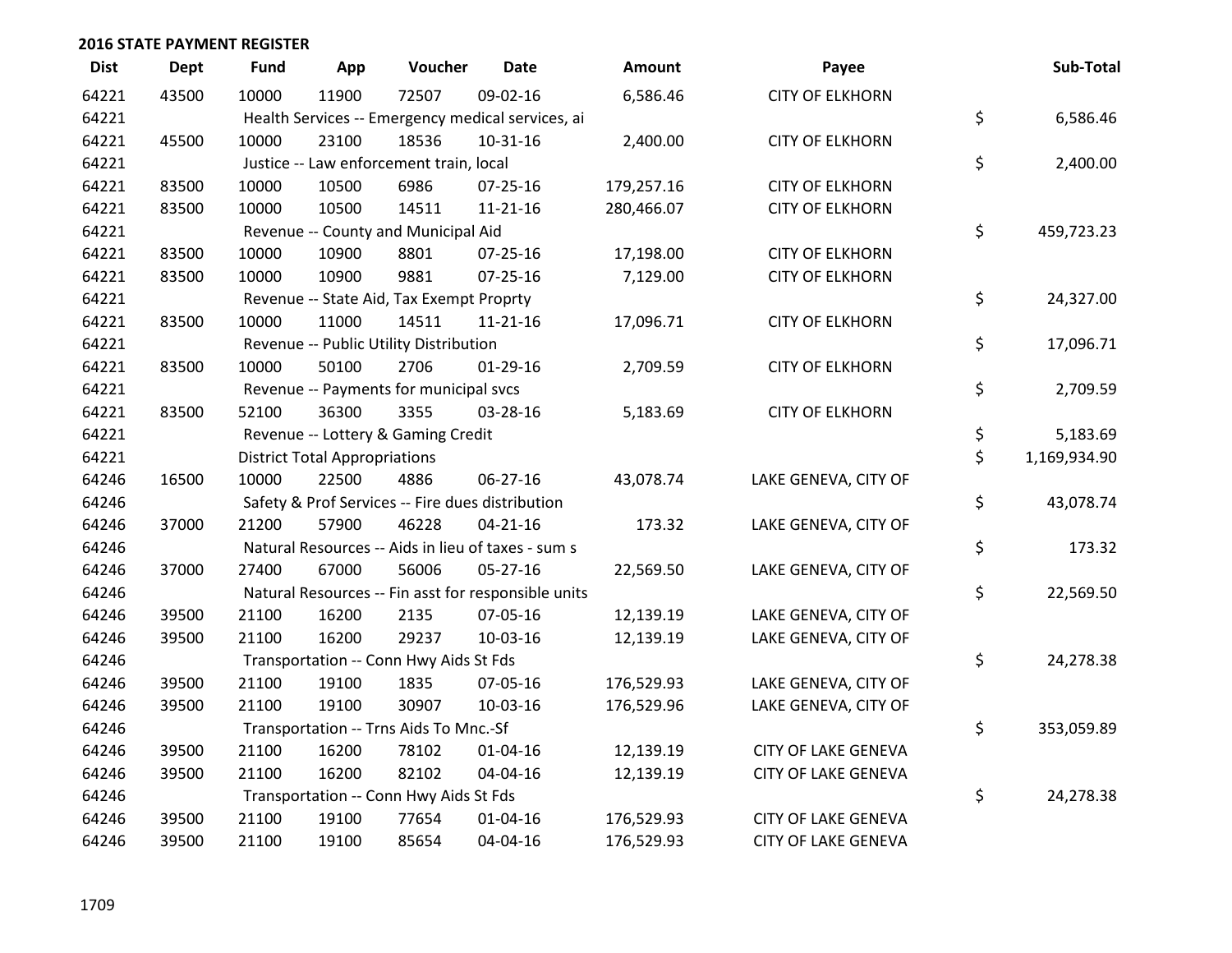| <b>Dist</b> | <b>Dept</b> | Fund                                   | App                                  | Voucher                                           | <b>Date</b>    | Amount     | Payee                     | Sub-Total          |
|-------------|-------------|----------------------------------------|--------------------------------------|---------------------------------------------------|----------------|------------|---------------------------|--------------------|
| 64246       |             | Transportation -- Trns Aids To Mnc.-Sf |                                      | \$<br>353,059.86                                  |                |            |                           |                    |
| 64246       | 43500       | 10000                                  | 11900                                | 72522                                             | 09-02-16       | 5,924.77   | LAKE GENEVA, CITY OF      |                    |
| 64246       |             |                                        |                                      | Health Services -- Emergency medical services, ai |                |            |                           | \$<br>5,924.77     |
| 64246       | 45500       | 10000                                  | 23100                                | 14029                                             | $07 - 21 - 16$ | 2,761.60   | LAKE GENEVA, CITY OF      |                    |
| 64246       | 45500       | 10000                                  | 23100                                | 16876                                             | 09-22-16       | 3,200.00   | LAKE GENEVA, CITY OF      |                    |
| 64246       |             |                                        |                                      | Justice -- Law enforcement train, local           |                |            |                           | \$<br>5,961.60     |
| 64246       | 83500       | 10000                                  | 10500                                | 6987                                              | $07 - 25 - 16$ | 77,348.41  | LAKE GENEVA, CITY OF      |                    |
| 64246       | 83500       | 10000                                  | 10500                                | 14512                                             | 11-21-16       | 81,436.48  | LAKE GENEVA, CITY OF      |                    |
| 64246       |             |                                        |                                      | Revenue -- County and Municipal Aid               |                |            |                           | \$<br>158,784.89   |
| 64246       | 83500       | 10000                                  | 10900                                | 8802                                              | $07 - 25 - 16$ | 17,516.00  | LAKE GENEVA, CITY OF      |                    |
| 64246       | 83500       | 10000                                  | 10900                                | 9882                                              | $07 - 25 - 16$ | 2,836.00   | LAKE GENEVA, CITY OF      |                    |
| 64246       |             |                                        |                                      | Revenue -- State Aid, Tax Exempt Proprty          |                |            |                           | \$<br>20,352.00    |
| 64246       | 83500       | 10000                                  | 11000                                | 14512                                             | $11 - 21 - 16$ | 12,275.52  | LAKE GENEVA, CITY OF      |                    |
| 64246       |             |                                        |                                      | Revenue -- Public Utility Distribution            |                |            |                           | \$<br>12,275.52    |
| 64246       | 83500       | 10000                                  | 50100                                | 2707                                              | $01-29-16$     | 2,429.97   | LAKE GENEVA, CITY OF      |                    |
| 64246       |             |                                        |                                      | Revenue -- Payments for municipal svcs            |                |            |                           | \$<br>2,429.97     |
| 64246       |             |                                        | <b>District Total Appropriations</b> |                                                   |                |            |                           | \$<br>1,026,226.82 |
| 64291       | 39500       | 21100                                  | 16200                                | 2136                                              | 07-05-16       | 6,934.04   | <b>CITY OF WHITEWATER</b> |                    |
| 64291       | 39500       | 21100                                  | 16200                                | 29238                                             | 10-03-16       | 6,934.07   | <b>CITY OF WHITEWATER</b> |                    |
| 64291       |             |                                        |                                      | Transportation -- Conn Hwy Aids St Fds            |                |            |                           | \$<br>13,868.11    |
| 64291       | 39500       | 21100                                  | 17700                                | 6436                                              | 08-01-16       | 14,659.00  | <b>CITY OF WHITEWATER</b> |                    |
| 64291       | 39500       | 21100                                  | 17700                                | 32980                                             | 10-06-16       | 14,659.00  | <b>CITY OF WHITEWATER</b> |                    |
| 64291       | 39500       | 21100                                  | 17700                                | 69136                                             | 12-30-16       | 8,795.00   | <b>CITY OF WHITEWATER</b> |                    |
| 64291       |             |                                        |                                      | Transportation -- Tc, Trns Oper Aid Sf            |                |            |                           | \$<br>38,113.00    |
| 64291       | 39500       | 21100                                  | 18200                                | 32899                                             | 09-30-16       | 36,693.00  | <b>CITY OF WHITEWATER</b> |                    |
| 64291       | 39500       | 21100                                  | 18200                                | 57928                                             | 12-05-16       | 16,872.00  | <b>CITY OF WHITEWATER</b> |                    |
| 64291       |             |                                        |                                      | Transportation -- Trnst/Trns-Rel Aid F            |                |            |                           | \$<br>53,565.00    |
| 64291       | 39500       | 21100                                  | 19100                                | 1836                                              | 07-05-16       | 175,938.83 | <b>CITY OF WHITEWATER</b> |                    |
| 64291       | 39500       | 21100                                  | 19100                                | 30908                                             | 10-03-16       | 175,938.84 | <b>CITY OF WHITEWATER</b> |                    |
| 64291       |             |                                        |                                      | Transportation -- Trns Aids To Mnc.-Sf            |                |            |                           | \$<br>351,877.67   |
| 64291       | 39500       | 21100                                  | 16200                                | 78103                                             | $01 - 04 - 16$ | 6,934.04   | <b>CITY OF WHITEWATER</b> |                    |
| 64291       | 39500       | 21100                                  | 16200                                | 82103                                             | 04-04-16       | 6,934.04   | <b>CITY OF WHITEWATER</b> |                    |
| 64291       |             |                                        |                                      | Transportation -- Conn Hwy Aids St Fds            |                |            |                           | \$<br>13,868.08    |
| 64291       | 39500       | 21100                                  | 17700                                | 72061                                             | $01 - 04 - 16$ | 8,989.00   | <b>CITY OF WHITEWATER</b> |                    |